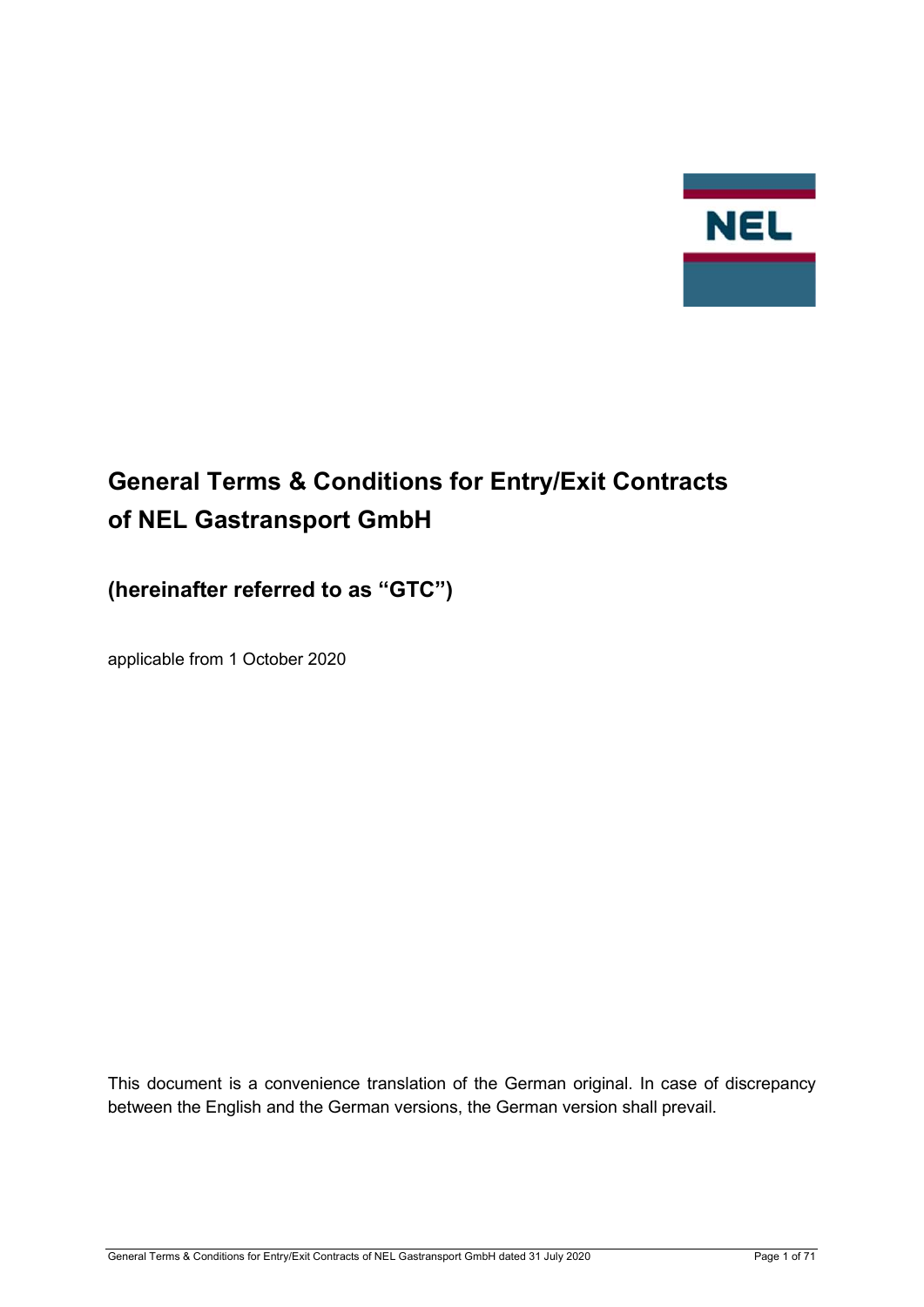

## Table of contents

| Section 1 Conclusion of contract                                                                                                             | 5              |
|----------------------------------------------------------------------------------------------------------------------------------------------|----------------|
| Section 2 Definition of terms                                                                                                                | $\overline{7}$ |
| Section 2a Admission to the capacity booking platform and to systems of the transmission                                                     |                |
| system operator for processing network access                                                                                                | 11             |
| Section 2b Availability of the systems of the transmission system operator for processing<br>network access                                  |                |
|                                                                                                                                              | 12             |
| Section 3 Scope of the entry contract                                                                                                        | 13             |
| Section 4 Purpose of the exit contract                                                                                                       | 13             |
| Section 5 General entry and exit requirements                                                                                                | 14             |
| Section 6 Preconditions for use of booked capacity at market area interconnection and<br>cross- border interconnection points                | 14             |
| Section 7 Inclusion of entry and exit points in balancing groups                                                                             | 15             |
| Section 8 Bundled booking points                                                                                                             | 16             |
| Section 9 Capacity products                                                                                                                  | 18             |
| Section 10 Conversion of interruptible capacity or firm capacities with interruptible<br>elements                                            | 19             |
| Section 11 Registration and deregistration of network use for supply to end-consumers                                                        | 20             |
| Section 12 Nomination and renomination at market area interconnection points and cross-                                                      |                |
| border nterconnection points                                                                                                                 | 21             |
| Section 13 Nomination and renomination                                                                                                       | 23             |
| Section 13a Operational processing of nominations                                                                                            | 25             |
| Section 13b Communication test                                                                                                               | 26             |
| Section 13c Alignment of nominations ('Matching')                                                                                            | 27             |
| Section 13d Over-nomination at market area interconnection points and cross-border<br>interconnection points and at storage facility points  | 27             |
| Section 14 Nomination replacement procedure                                                                                                  | 28             |
| Section 15 Technical feed in and offtake notices                                                                                             | 29             |
| Section 16 Surrender of capacity                                                                                                             | 29             |
| Section 17 Offering by transmission system operator of firm capacity left unused at short<br>notice in accordance with Section 16 (2) GasNZV | 30             |
| Section 18 Withdrawal of capacity left unused for a significant time in accordance with                                                      |                |
| Section 16 (3) nd (4) GasNZV                                                                                                                 | 31             |
| Section 18a Withdrawal of capacities insufficiently used in the long term at market area<br>and cross border interconnection points          | 32             |
| Section 19 Secondary trading                                                                                                                 | 32             |
| Section 20 Technical requirements                                                                                                            | 33             |
| Section 21 Non-compliance with gas quality or pressure specification                                                                         | 35             |
| Section 22 Allocation of quantities                                                                                                          | 35             |
| Section 23 Metering point operation                                                                                                          | 36             |
| Section 24 SLP surplus and shortfall quantities                                                                                              | 39             |
| <b>Section 25 Tariffs</b>                                                                                                                    | 40             |
| Section 26 Invoicing and payment                                                                                                             | 42             |
| Section 27 Taxes                                                                                                                             | 43             |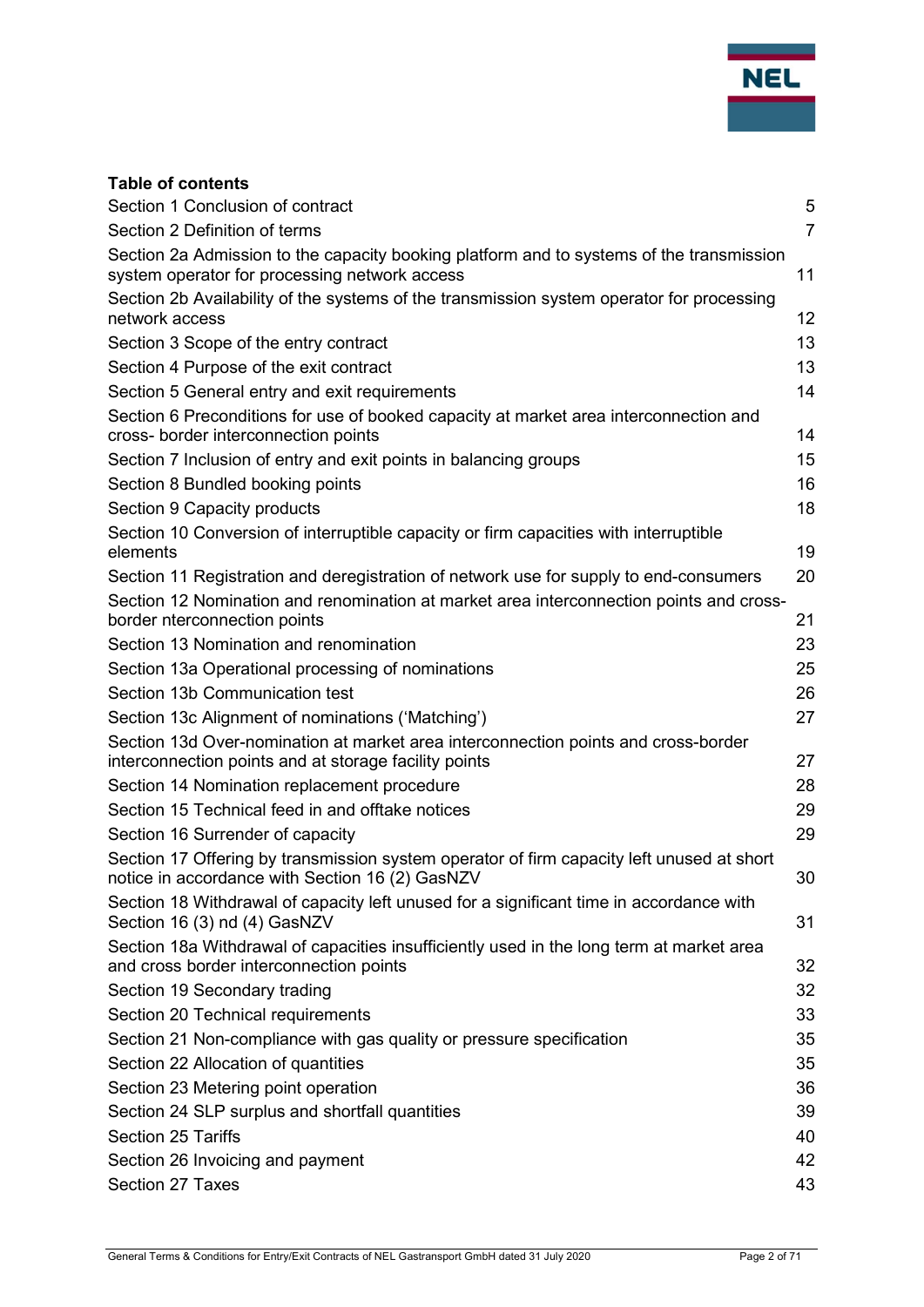

|                          |                                                                                                                                      | 44 |  |  |  |
|--------------------------|--------------------------------------------------------------------------------------------------------------------------------------|----|--|--|--|
|                          | Section 28 Maintenance<br>Section 29 Interruption of interruptible capacity                                                          |    |  |  |  |
|                          | Section 29a Reduction procedure for firm capacity nomination                                                                         |    |  |  |  |
|                          | Section 29b Application of Capacity Allocation Restrictions and Usage Restrictions for the                                           | 46 |  |  |  |
|                          | Usage of Dynamically Allocable Capacities                                                                                            | 46 |  |  |  |
|                          | Section 30 Capacity overrun                                                                                                          | 47 |  |  |  |
|                          | Section 31 Suspension or amendment of contractual obligations                                                                        | 47 |  |  |  |
|                          | Section 32 Transmission System Operator's contact persons and availability                                                           | 49 |  |  |  |
|                          | Section 33 Data transmission and data processing                                                                                     | 49 |  |  |  |
| Usage                    | Section 33a Business Processes and Data Exchange for the Implementation of Network<br>49                                             |    |  |  |  |
| Section 34 Force majeure |                                                                                                                                      | 50 |  |  |  |
| Section 35 Liability     |                                                                                                                                      | 50 |  |  |  |
| Section 36 Deposit       |                                                                                                                                      | 51 |  |  |  |
|                          | Section 36a Advance payment                                                                                                          | 55 |  |  |  |
|                          | Section 37 Termination of contract                                                                                                   | 57 |  |  |  |
|                          | Section 38 Good faith clause                                                                                                         | 57 |  |  |  |
|                          | Section 39 Confidentiality<br>57                                                                                                     |    |  |  |  |
|                          | Section 40 Legal succession                                                                                                          | 58 |  |  |  |
|                          | Section 41 Contract amendments                                                                                                       | 58 |  |  |  |
| Section 42 Severability  |                                                                                                                                      | 59 |  |  |  |
| Section 43 Text form     |                                                                                                                                      | 59 |  |  |  |
|                          | Section 44 Venue for disputes and applicable law                                                                                     | 60 |  |  |  |
|                          | Section 45 List of appendices                                                                                                        | 60 |  |  |  |
|                          | Appendix 1: Section 18 Low Pressure Connection Ordinance                                                                             |    |  |  |  |
|                          | (Niederdruckanschlussverordnung / NDAV)                                                                                              | 61 |  |  |  |
|                          | Appendix GTC 2: Supplementary Terms & Conditions of NEL Gastransport GmbH                                                            | 63 |  |  |  |
| Section 1                | <b>Allocation Procedure</b>                                                                                                          | 63 |  |  |  |
| Section 2                | Usage of IT-portals                                                                                                                  | 63 |  |  |  |
| Section 3                | <b>Invoicing and Payment</b>                                                                                                         | 63 |  |  |  |
| Section 4                | Over-nomination without capacity inclusion                                                                                           | 63 |  |  |  |
| Appendix GTC 3:          | Supplementary Terms & Conditions of Business of NEL<br>Gastransport GmbH for allocating new technical capacities as of 06 March 2017 | 64 |  |  |  |
| Article 1                | General, scope<br>64                                                                                                                 |    |  |  |  |
| Article 2                | Marketing horizon<br>65                                                                                                              |    |  |  |  |
| Article 3                | Conclusion of contracts<br>65                                                                                                        |    |  |  |  |
| Article 4                | 66<br><b>Auction process</b>                                                                                                         |    |  |  |  |
| Article 5                | <b>Tariffs</b><br>67                                                                                                                 |    |  |  |  |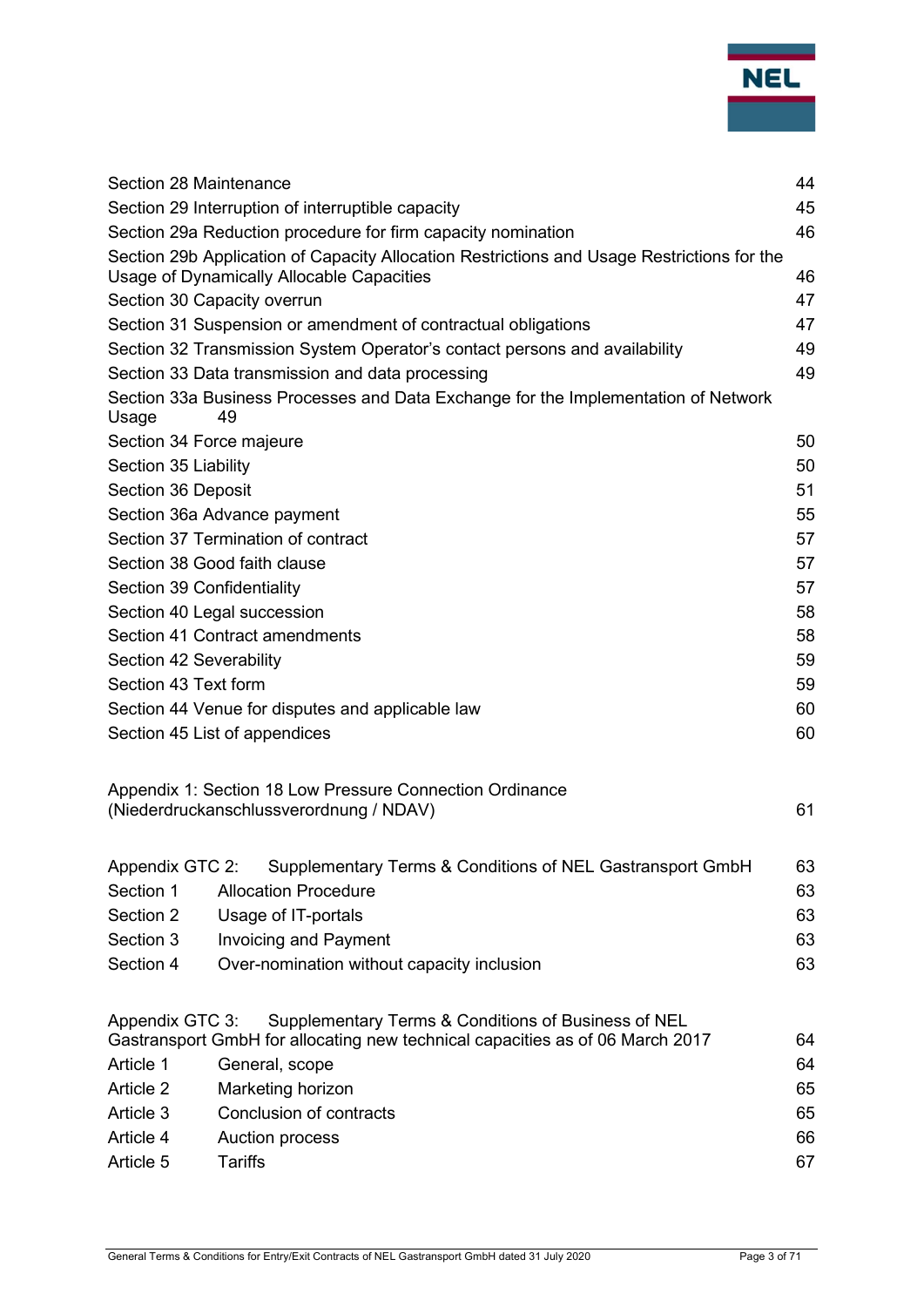

| Article 6 | Rights and obligations of the transmission system operator and the transport |    |  |  |
|-----------|------------------------------------------------------------------------------|----|--|--|
| customer  |                                                                              | 68 |  |  |
| Article 7 | Special right of termination                                                 | 69 |  |  |
| Article 8 | List of appendices                                                           | 70 |  |  |
|           | Appendix STC 1 for allocating technical capacity                             | 71 |  |  |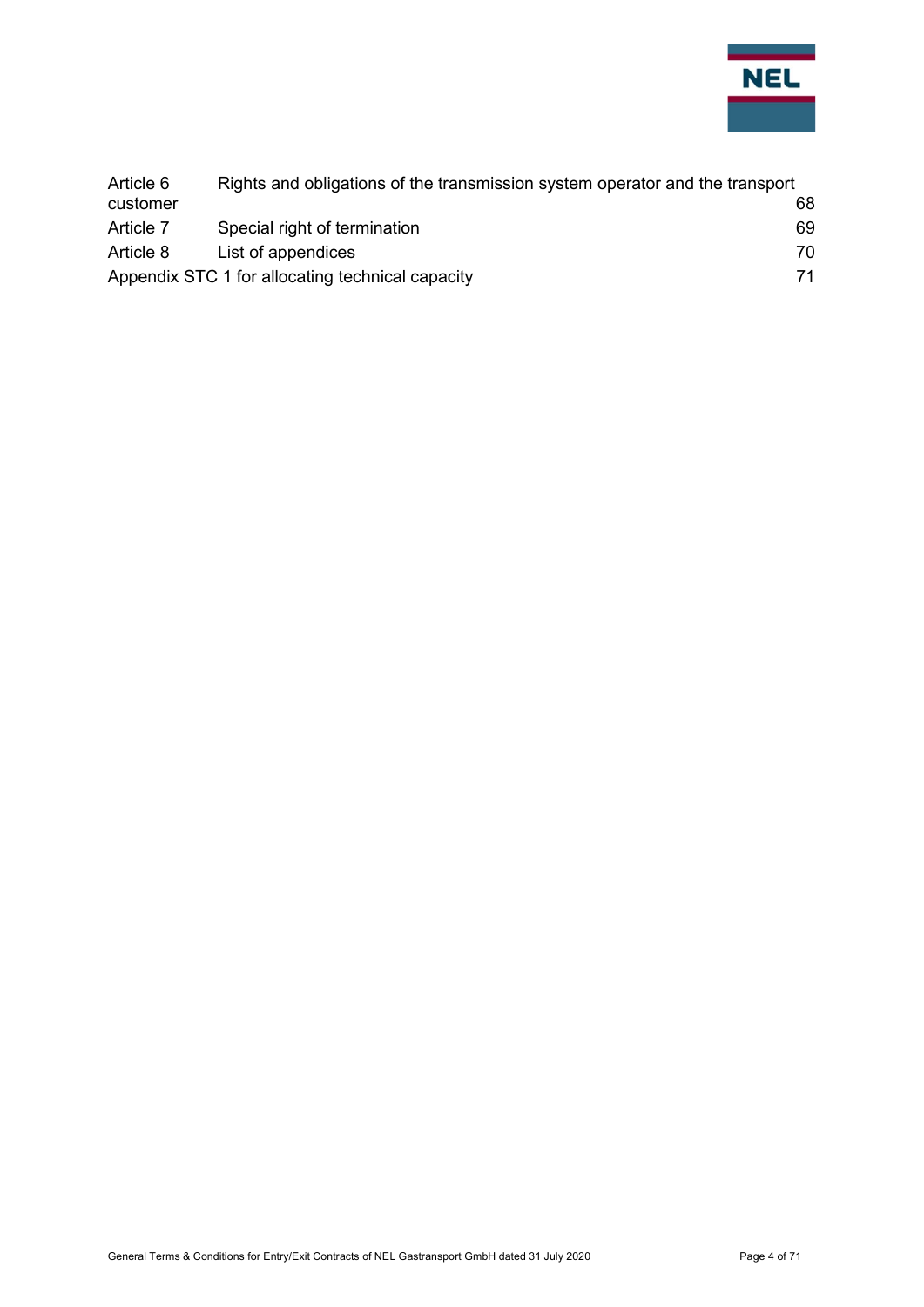

## Section 1 Conclusion of contract

1. The shipper concludes this entry/exit contract via the capacity booking platform jointly operated by the transmission system operators. The preconditions for contract conclusion are registration as shipper on the capacity booking platform and acceptance by the transmission system operator as a shipper pursuant to Section 2a. The registration on the capacity booking platform jointly operated by the transmission system operators in accordance with Section 6 of the Gas Network Access Ordinance (GasNZV) and the use of this platform shall be governed by the terms and conditions for the capacity booking platform published on the capacity booking platform operator's website. In the event of a failure of the capacity booking platform or the connected systems of the transmission system operators, booking requests for day-ahead and within-day capacity may be forwarded in text form direct to the transmission system operator. For this, the transmission system operator may offer alternative automated facilities. In this case, capacities shall be allocated to the best of the transmission system operator's ability and without any guarantee on the basis of the chronological order in which binding requests are received.

2. The entry/exit contract for entry or exit capacity at market area interconnection points, storage points as well as at cross-border interconnection points shall be concluded upon the allocation of capacity at the end of the auction. Without prejudice to the foregoing clause, the entry or exit contract for interruptible within-day entry or exit capacities shall be concluded in the overnomination procedure according to Section 13d hereinafter.

3. The following capacity types shall be allocated in the chronological order in which binding requests are received:

- a) Exit capacity to end consumers,
- b) Entry capacity from production and LNG facilities, and
- c) Entry capacity from facilities within the meaning of Section 6 of GasNZV for biogas injection.

In these cases, the contract shall be concluded upon receipt by the shipper of an electronic booking confirmation.

4. Entry/exit contracts in accordance with Paragraph 3 may be concluded as follows: with a term of

- a) one year or longer at any time,
- b) less than one year– 3 months prior to commencement of the contract term at the earliest,
- c) less than one month –one month prior to commencement of the contract term at the earliest,
- d) less than one gas day– subject to Paragraph 5,2 hours prior to commencement of the contract term at the earliest and subject to Paragraph 5, up to 1 hour to commencement of the contract term to the full hour at the latest.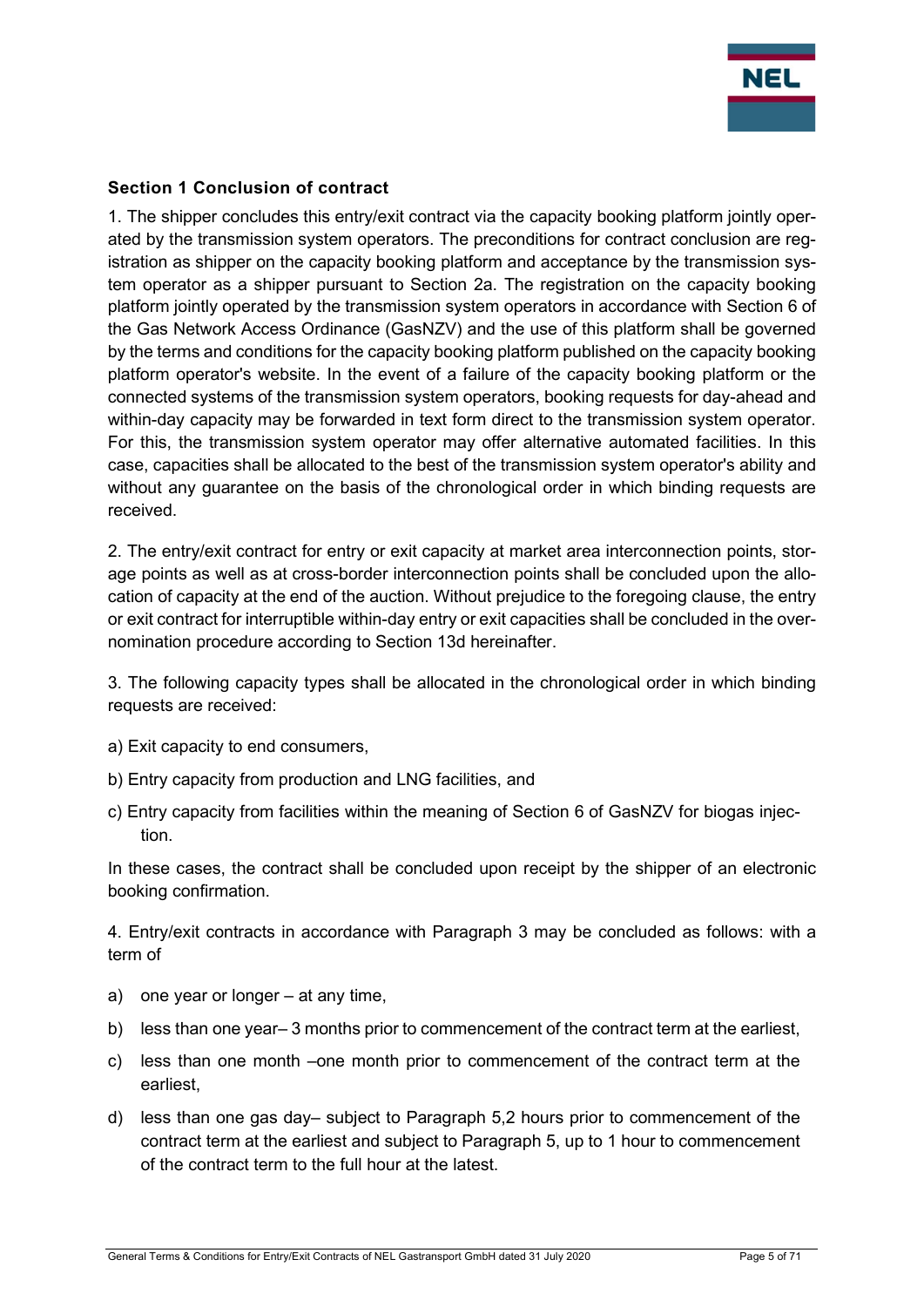

Entry/exit contracts in accordance with a) to c) can be concluded for whole gas days only.

5. The transmission system operator shall be entitled to enlarge the lead time according to Paragraph 4, from up to 1 hour to 3.5 hours to commencement of the contract term on the full hour, particularly for one or more of the following criteria for the sake of integrity of the network especially for end consumers with generally unpredictable, extremely high and volatile gas consumption at individual exit points:

- a) capacity demand at the respective network point,
- b) possibility, availability and lead time of a necessary line pack
- c) technical characteristics of the network like

aa. distance to the next facility for pressure provision,

bb. pipeline diameter,

cc. density of end consumer with unpredictable, extremely high and volatile gas consumption,

d) Profile and predictability of the respective end consumer's load profile.

The extension of this lead time takes place in steps of 15 minutes and is to be justified by the transmission system operator for each of the respective exit points on his website with a reasonable publishing time in advance. The lead time according to Paragraph 4 sub-item d from up to 2 hours shall extend respectively.

The right of the transmission system operator to stipulate technical offtake notices as well as compliance with technical restrictions regarding article 8 section 5 GasNZV shall remain unaffected.

6. The supplementary terms and conditions of the respective transmission system operator in the version applicable at the time of entry/exit contract conclusion shall be an integral part of this contract. In the event of conflict between the provisions of the entry/exit contract and the respective transmission system operator's supplementary terms and conditions, the terms of this entry/exit contract shall have precedence over said supplementary terms and conditions. Deviations from this entry/exit contract are possible to provide bundling at cross- border interconnection points.

For the allocation of incremental capacities pursuant to Article 3 (1) of Regulation (EU) No. 2017/459 of the Commission dated 16 March 2017 establishing a network code on capacity allocation mechanisms in gas transmission systems and repealing Regulation (EU) No. 984/2013 as at the time these general terms and conditions take effect, the transmission system operators may specify additional and/or deviating provisions in respect of this entry/exit contract in the supplementary terms and conditions of the transmission system operator. These supplementary and/or divergent provisions in the supplementary terms and conditions of the transmission system operator represent the general terms and conditions pursuant to Article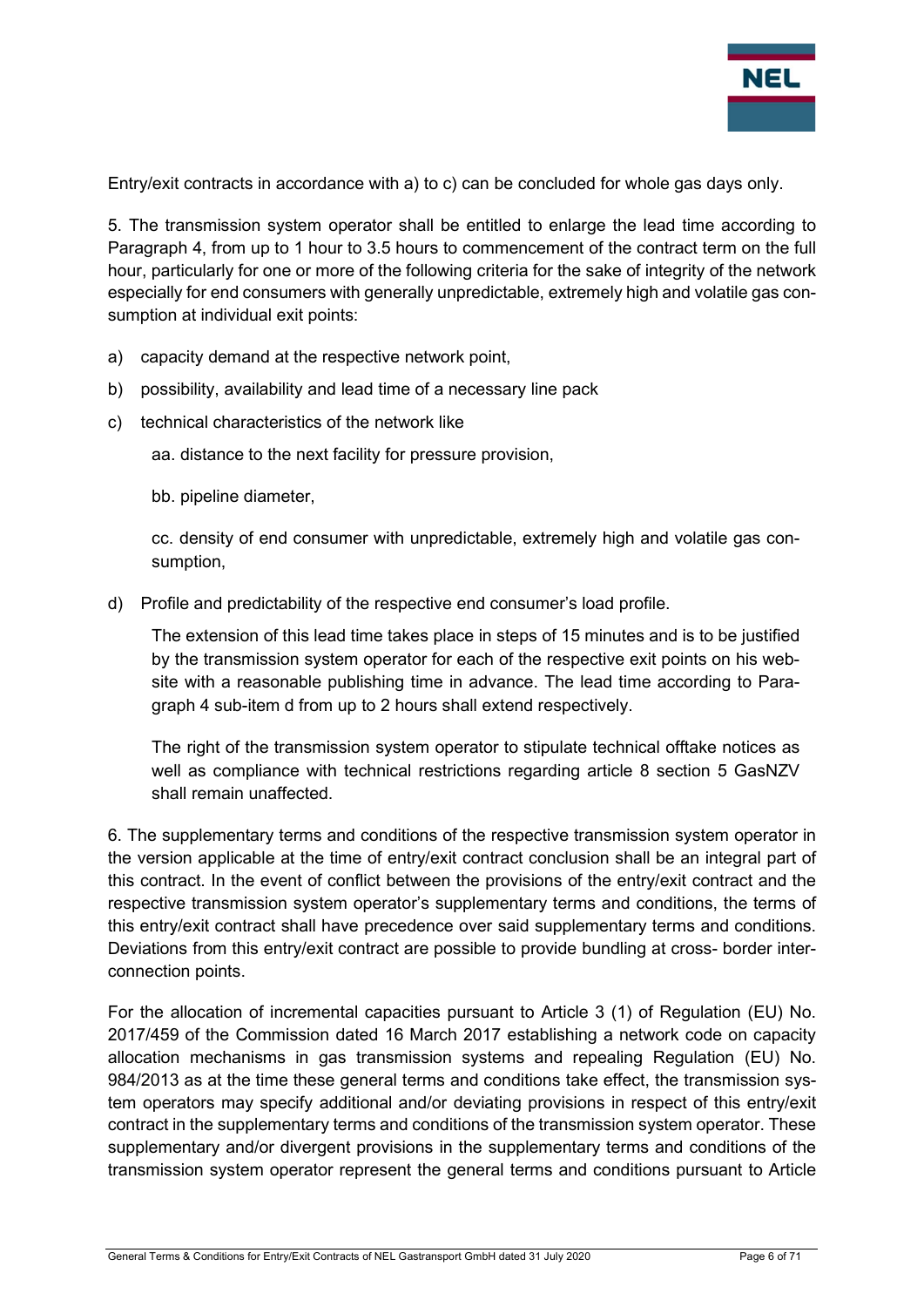

27 Paragraph 3(e) and Article 28 Paragraph 1(b) of Regulation (EU) No. 2017/459 which a shipper has to accept to take part in the process for the binding allocation of incremental capacity and to gain access to capacity including possible deposits and specifications thereto how possible delays to capacity provision or disruption of the project are contractually stipulated. Supplementary terms and conditions of the transmission system operator for the allocation of new additional technical capacities at market area and cross-border interconnection points pursuant to Article 2 (3) of Regulation (EU) No. 984/2013 of the Commission dated 14 October 2013 as amended on 1 October 2016 will remain unaffected by this general terms and conditions. The supplementary terms and conditions referred to in the previous sentence shall prevail for concluded entry and exit contracts at the effective date of this general terms and conditions.

The transmission system operator and the shipper may agree on provisions deviating from this contract to realise projects pursuant to § 39, GasNZV.

The transmission system operator may set out deviating rules concerning the DZK product (sec. 9(1)(f)) at RLM exit points in its supplementary terms and conditions.

7. The inclusion of any general terms and conditions of the shipper is contradicted.

## Section 2 Definition of terms

The following definitions of terms shall apply here. Terms used in the singular also imply the plural.

1. Active Balancing group manager

Balancing group manager with booked bundled capacity from the active transmission system operator included in his balancing group

2. Active transmission system operator

Transmission system operator who was designated at a certain market area or cross border interconnection point from the connected transmission system operators to receive the bundled nomination and to forward it to the passive transmission system operator.

3. Connection user

In accordance with Section 1 (3) NDAV (Ordinance Concerning General Conditions for Network Connection), shall also apply to medium and high-pressure networks.

4. Exit network operator

Network operator with whom the shipper concludes an exit/withdrawal contract in accordance with Section 3 (1) sentence 1 GasNZV, also in the form of a supplier framework agreement.

5. Exit point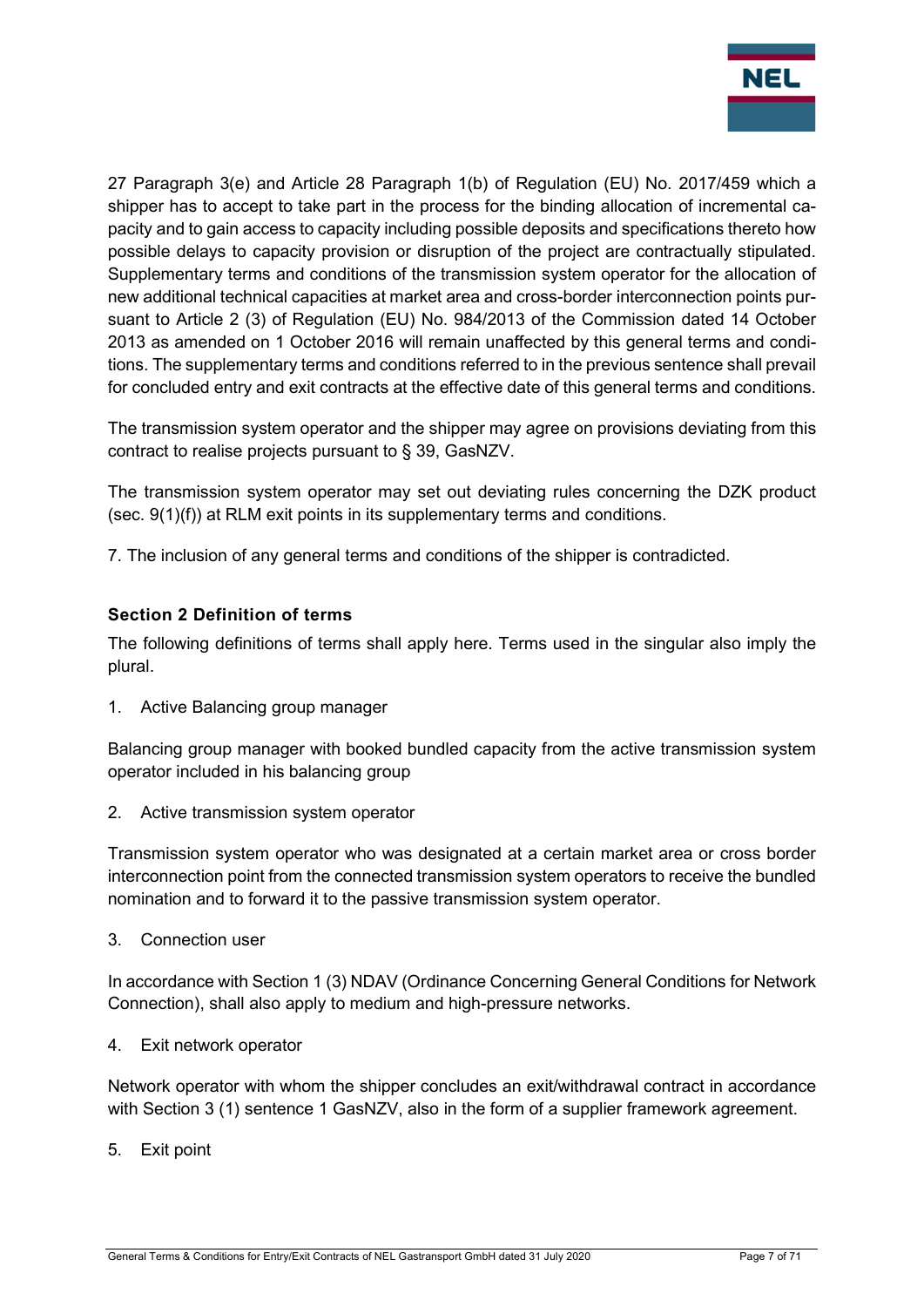

A point within a market area where gas can be withdrawn by a shipper from a network operator's network to supply end consumers or for injection into storage, or for transfer at market area boundaries and national borders. Several exit points grouped together within a zone in accordance with Section 11 (2) GasNZV shall also be deemed to be an exit point.

#### 6. BEATE 2.0

Decision by the Federal Network Agency on provisions for the conversion of annual demand charges to demand charges for capacity rights of less than one year and for the proper determining of transport tariffs according to Section 15 (2) to (7) GasNEV of 29 March 2019 (Ref. BK9-18/608) or any Decision by the Federal Network Agency amending or replacing it.

#### 7. Balancing calorific value

Balancing calorific value is an advance estimate of an invoicing gross calorific value in a given calorific value area. It is subject to monthly review if necessary. A calorific value area is a network area in which a single invoicing gross calorific value is applied.

8. Balancing group number

A unique number assigned by the market area coordinator for a balancing group that principally serves the identification of gas quantity nominations/renominations.

9. Day ahead capacity

Capacity which can be booked on the day before the transporting gas day.

#### 10. Entry network operator

Network operator with whom the shipper concludes an entry/injection contract in accordance with Section 3 (1) sentence 1 GasNZV.

#### 11. Entry point

A point within a market area where a shipper can transfer gas into the network operator's network from national borders, market area boundaries, domestic sources and production plants, LNG plants, biogas plants and storage facilities. Several entry points grouped together within a zone in accordance with Section 11 (2) GasNZV shall also be deemed to constitute an entry point.

#### 12. Gas business year

Period starting 1 October, 06:00 a.m. of a given calendar year until 1 October, 06:00 a.m. of the following calendar year.

#### 13. Bundled nomination

Uniform nomination on a bundled booking point.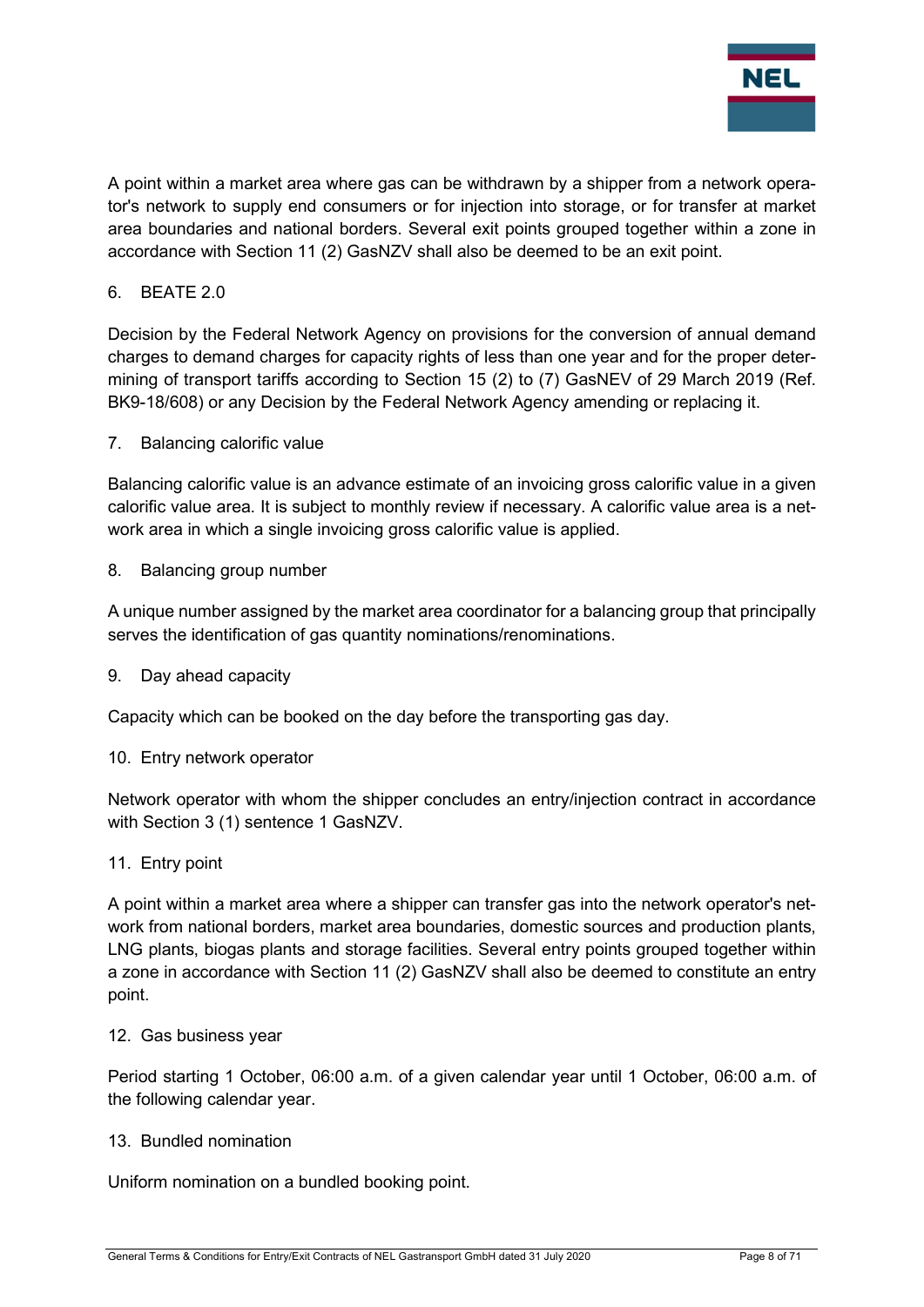

#### 14. Bundled capacity

Exit and the corresponding entry capacity which can be booked as bundle by a shipper.

15. Bundled booking point

Summary of a bookable exit point and a bookable entry point between two domestic or a domestic and foreign market areas on which shippers may book a bundled capacity.

16. GeLi Gas (supplier business processes)

Uniform business processes and data formats determined by the Federal Network Agency (doc. no. BK7-06-067) dated 20 August 2007, or any directive replacing or amending this determination of the Federal Network Agency.

17. Capacity

Maximal hourly flow rate at an entry or exit point, expressed in kWh/h.

18. Capacity Booking Platform

Common booking platform jointly operated by the transmission system operators.

#### 19. KARLA Gas

Determination in the matter of Capacity Management and Auction Proceedings in the Gas Sector issued by the Federal Network Agency (BNetzA) (Reference BK7-10-001) dated 24 February 2011 or a BNetzA determination which supplements or supersedes that determination.

#### 20. Flow commitment

The contractual agreements outlined under Section 9 (3) sentence 2 no. 1 GasNZV.

21. MARGIT

Decision by the Federal Network Agency dated 29 March 2019 (ref. BK9-18/612) concerning the determination of the level of multipliers, the determination of a discount at entry points from LNG facilities, and at entry points from and exit points to infrastructure developed with the purpose of ending the isolation of Member States in respect of their gas transmission systems and the determination of the level of discounts for interruptible standard capacity products at all interconnection points, or any decision by the Federal Network Agency amending or replacing it.

22. Month M

Month M is the delivery month. The delivery month corresponds to the period from day 1, 06:00 hours of the delivery month until day 1, 06:00 hours of the following month.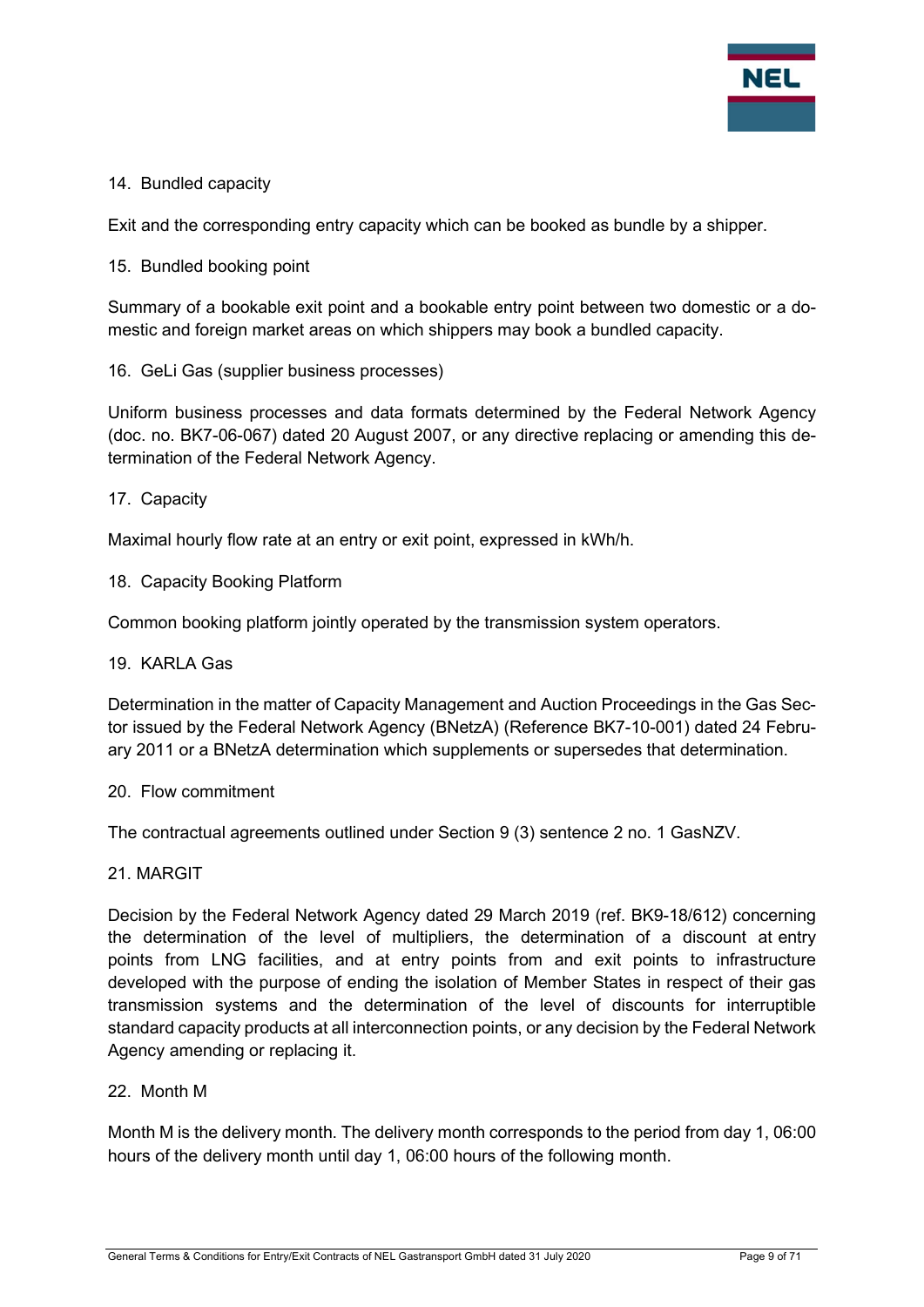

#### 23. Passive balancing group manager

Balancing group manager with booked bundled capacity from the passive transmission system operator included in his balancing group

#### 24. Passive transmission system operator

Transmission system operator who receives the forwarded bundled nomination from the active transmission system operator.

#### 25. REGENT

Decisions by the Federal Network Agency concerning the periodic decision making regarding the reference price methodology and the other points listed in Article 26(1) of Regulation (EU) No 2017/460 applicable to all transmission system operators operating in the Entry/Exit systems of NetConnect Germany and GASPOOL (ref. BK9-18/610-NCG and BK9-18/611-GP, respectively) or any decision by the Federal Network Agency amending or replacing them.

#### 26. Sub-balancing account

Sub-balancing accounts are accounts assigned to a balancing group that allow entry and exit quantities to be assigned to shippers and/or partial quantities to be clearly tracked.

#### 27. Day D

Day D is the delivery day, which commences at 06:00 hours and ends on the following day at 06:00 hours

#### 28. Interruptible capacity

Capacity offered by the transmission system operator on an interruptible basis. The transmission system operator may interrupt the use of interruptible capacity.

#### 29. Within-day capacity

Capacity pursuant to Section 2 No. 13a GasNZV which, after the end of the day ahead auction, is offered and allocated for the respective gas day from the first full hour of booking to the end of said gas day.

#### 30. Business days

In deviation from the definition of business days given in Section 2 no. 16 GasNZV, 'business days', with reference to deadlines, shall include every day except Saturdays, Sundays and public holidays. Any day recognised as a public holiday in any German Federal State shall be deemed to be a public holiday. 24 and 31 December shall always be deemed to be public holidays.

For all time indications, the official German time (Central European Time or Central European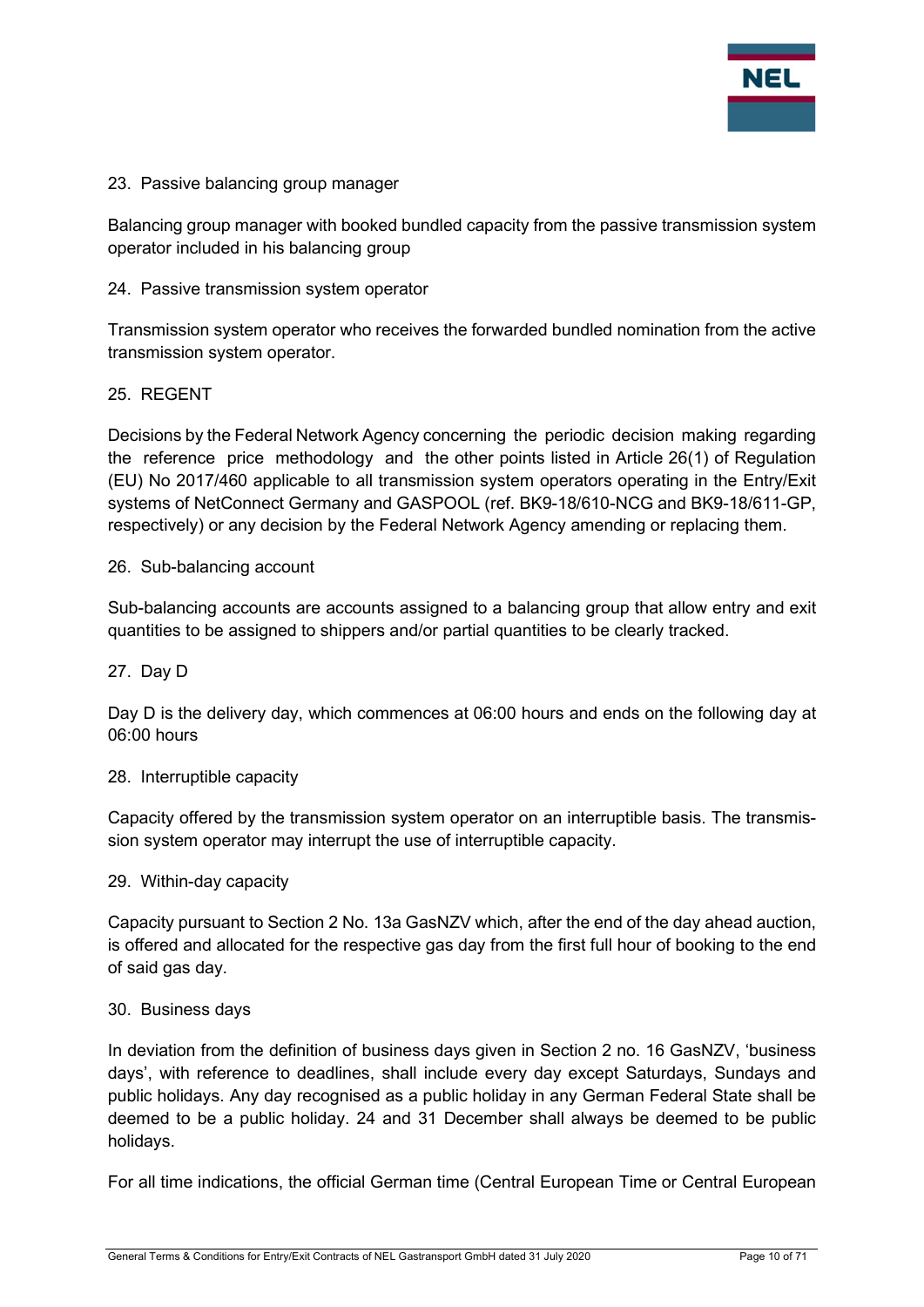

Summer Time (CET/CEST), as the case may be) shall apply.

31. Time format

For all time indications, the official German time (Central European Time or Central European Summer Time (CET/CEST) shall apply.

## Section 2a Admission to the capacity booking platform and to systems of the transmission system operator for processing network access

- 1. The shipper shall provide to the transmission system operator the following documents:
- a) Proof of authority to act on behalf of the company according to Paragraph 3 of this Section and
- b) Audited annual financial statements of the previous three business years, or if less than three audited annual financial statements available due to a shorter business activity of the shipper, all available audited annual financial statements and the opening balance.

2. The transmission system operator may request in reasoned cases additional documents such as:

- a) Questionnaire regarding information with respect to the company, the management and the intended capacity bookings. A specimen questionnaire is published on the transmission system operator´s website,
- b) Original certification in tax matters (previously: tax clearance certificate) of the competent tax authority or as certified copy or comparable foreign certificate.

3. The shipper shall provide to the transmission system operator a copy of its entry in the register of companies or, in the case of foreign shippers, equivalent official documents to provide proof of authority to act on behalf of the company. The form provided via the capacity booking platform shall be completed and signed by a person or persons authorised to act on behalf of the shipper, in accordance with sentence 1 of this Paragraph 1. The name of at least one person authorised to represent the shipper as a user of the capacity booking platform shall be stated in the form. Sentence 2 of this Paragraph shall also apply to any user who may be added after the completion of admission.

4. If the documents pursuant to Paragraph 1 to 3 are not provided in German or English an authorised translation in German or English shall be enclosed.

5. The transmission system operator shall be entitled not to admit the shipper to use the capacity booking platform if there are justified grounds for requesting a deposit in accordance with Section 36 or an advance payment in accordance with Section 36a and the shipper does not provide security or make an advance payment in due time.

6. The transmission system operator shall admit the shipper to the use of the capacity booking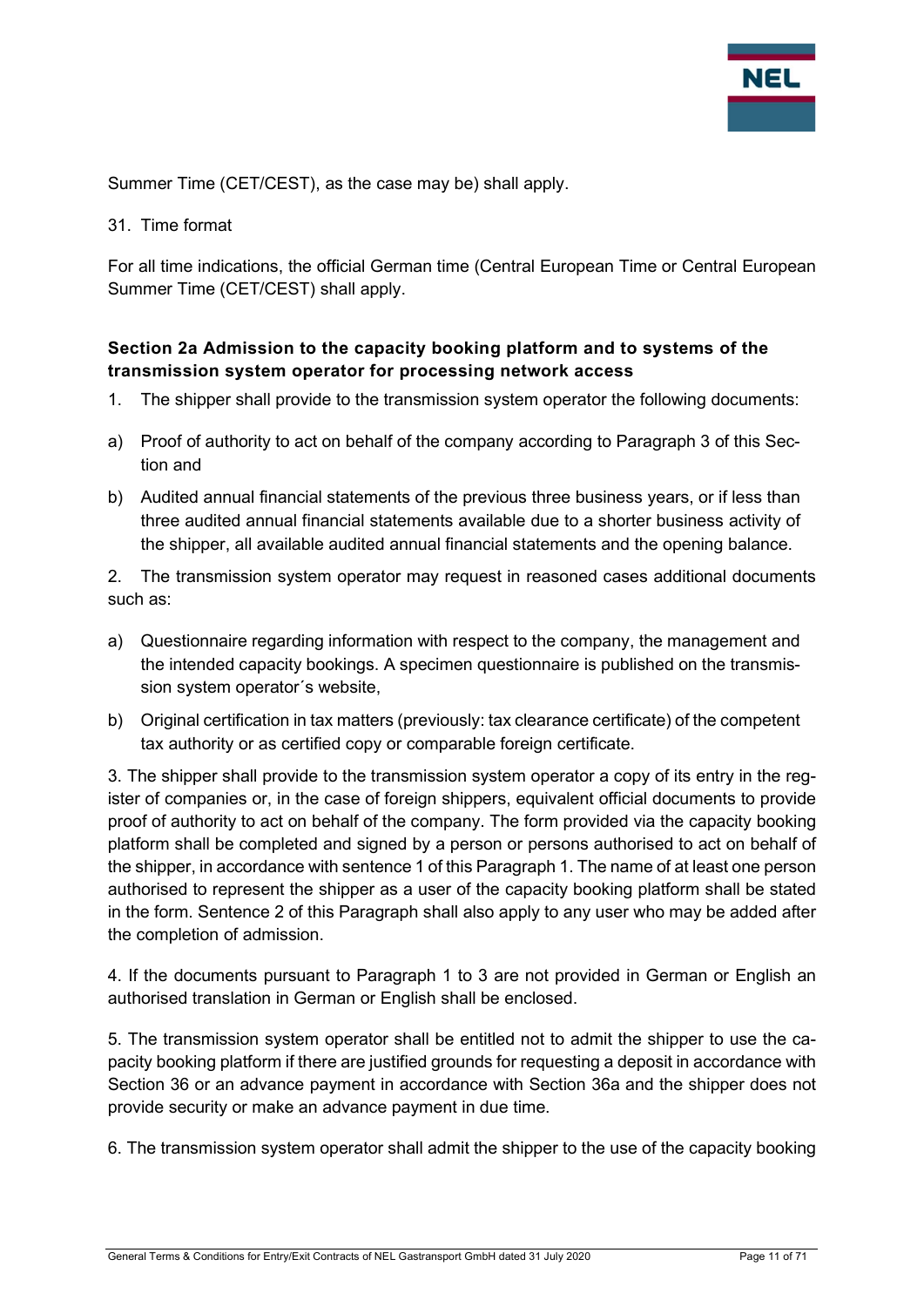

platform immediately, but no later than 10 business days after receipt of the complete admission request in accordance with Paragraph 1 of this Section 2a, provided that the conditions for admission stated in Paragraphs 1 to 3 of this Section 2a have been met.

7. The shipper shall be obligated to notify the transmission system operator promptly of any changes relevant for admission, including the loss of a user. If the transmission system operator finds that the conditions for admission stated in Paragraphs 1 and 3 of this Section 2a are no longer met or are only met in part, the transmission system operator shall promptly notify the shipper thereof. The shipper shall be obligated to meet the missing conditions for admission stated in Paragraphs 1 and 3 of this Section 2a within 10 business days.

8. The shipper shall be obligated to use the access data provided to him with due care. Without limitation this includes protecting the access data from unauthorised use by third parties. The shipper shall promptly notify the transmission system operator if the access data have gone astray or if there is reasonable suspicion that they are in the possession of unauthorised third parties. All actions by the user confer rights and impose obligations upon the shipper.

9. The transmission system operator shall be entitled to withdraw any admission granted in the cases provided for in Sections 36 (11) and 37 and in the event of missing conditions for admission. The transmission system operator shall guarantee the performance of existing contracts, in particular with respect to the surrender of capacities under Section 16. In addition, the transmission system operator shall be entitled to deactivate the use of the capacity booking platform by individual users of the shipper for reasonable cause. The transmission system operator shall inform the shipper thereof promptly. The deactivation of the shipper or of individual users pursuant to the present paragraph shall entail the deactivation of the shipper and/or users for all systems of the transmission system operator. The shipper may apply for re-admission under the conditions stated above at any time.

10. When admitting the shipper to the capacity booking platform the transmission system operator shall also admit the shipper to the systems of the transmission system operator which are necessary for network access, and provide the shipper with the necessary access data. The provisions in Paragraphs 1-9 of this Section 2a apply mutatis mutandis to the use of said systems.

## Section 2b Availability of the systems of the transmission system operator for processing network access

1. The right to use the systems of the transmission system operator for processing network access exists solely to the extent that the state of the art and the technical availability of said systems will allow. The transmission system operator may temporarily limit the service scope of the systems of the transmission system operator for processing network access if and to the extent that this is necessary to guarantee the security and integrity of said systems or to implement technical measures required to provide the services. The same applies in case of faults which are unforeseen or which, without limitation, are due to a power supply failure or to hardware and/or software faults and which result in a total or partial outage of the systems of the transmission system operator for processing network access. In such cases, there shall be no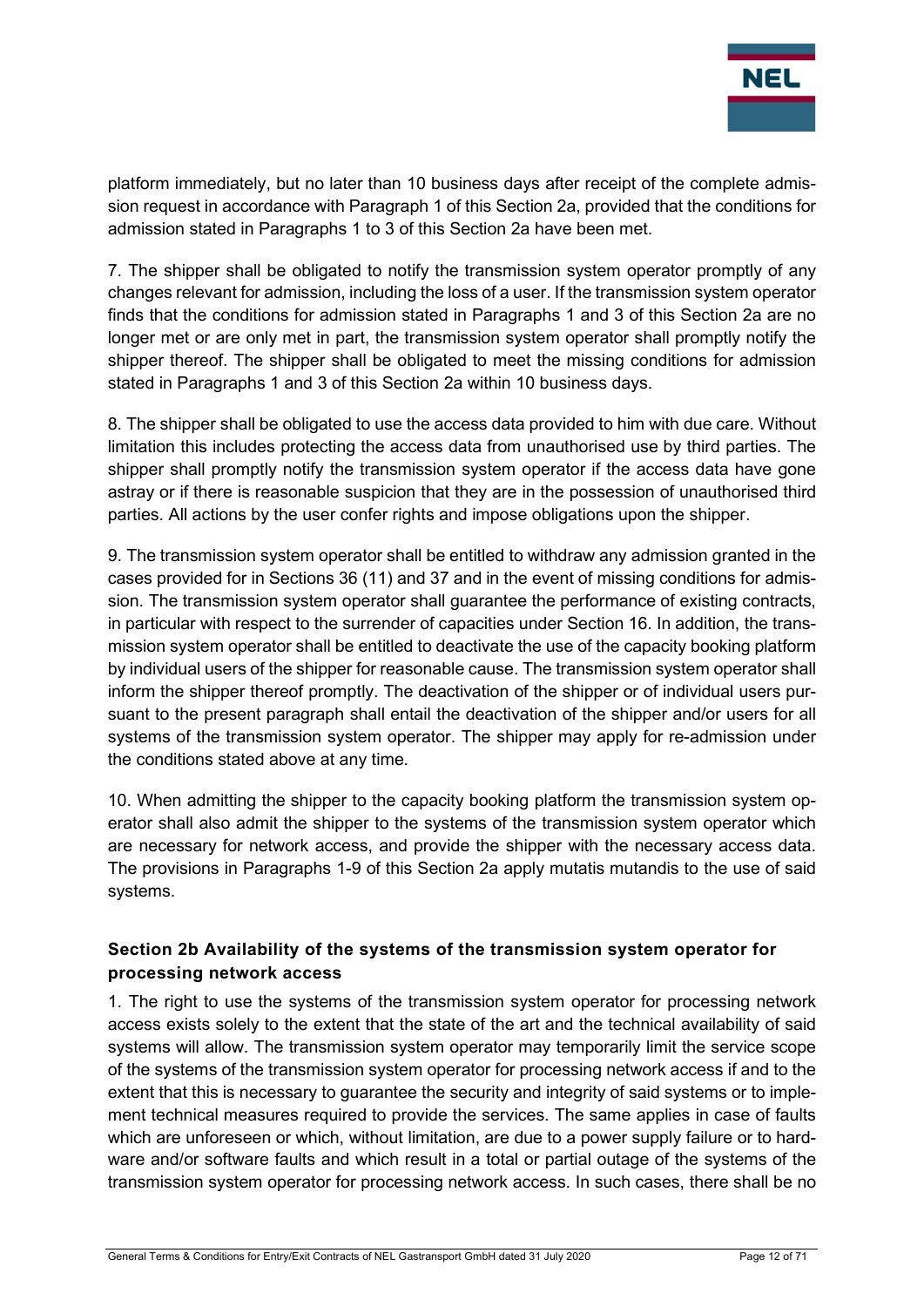

right to use the systems of the transmission system operator for processing network access. The transmission system operator shall in such cases promptly notify the shippers affected in an appropriate manner, minimise the impact on the shippers so far as possible and without undue delay restore the availability of the systems of the transmission system operator for processing network access so far as it is commercially reasonable.

2. The use of the systems of the transmission system operator for processing network access is accordingly restricted or not possible for the duration of the restricted availability or nonavailability as described in Paragraph 1 of this Section 2b. Ongoing processes will be aborted. The transmission system operator shall notify the shippers if said processes can be recovered at a later time.

3. In case of a restriction or failure of the system(s) the transmission system operator shall offer an alternative communication path – as a minimum by data portal, email or fax – for nominations and renominations.

## Section 3 Scope of the entry contract

1. Upon the conclusion of an entry contract, the entry transmission system operator shall be obligated to make available the booked capacity at the respective entry points of the transmission system operator's network for the shipper in accordance with the entry contract.

2. The entry contract entitles the shipper to use the network from the entry point up to the virtual trading point of the respective market area.

3. The shipper shall be obligated to provide the gas quantities to be transported in accordance with Sections 12, 13 and 14 at the booked entry point and deliver them to the entry transmission system operator. The entry transmission system operator shall be obligated to take delivery from the shipper of the gas quantity in accordance with sentence 1.

4. It is not necessary to ensure the physical identity of the gas. Gas quantities may be provided and offtaken together with other gas quantities in a commingled stream.

#### Section 4 Purpose of the exit contract

1. Upon the conclusion of an exit contract, the exit transmission system operator shall be obligated to make available the booked capacity at the respective exit points of the transmission system operator's network for the shipper in accordance with the exit contract.

2. The exit contract entitles the shipper to use the network from the virtual trading point up to the exit point of the respective market area.

3. The exit transmission system operator shall be obligated to deliver to the shipper the gas quantities to be transported in accordance with Sections 12, 13 and 14 at the booked exit point. The shipper shall be obliged to take delivery from the exit network operator of the gas quantity in accordance with sentence 1 at the booked exit point.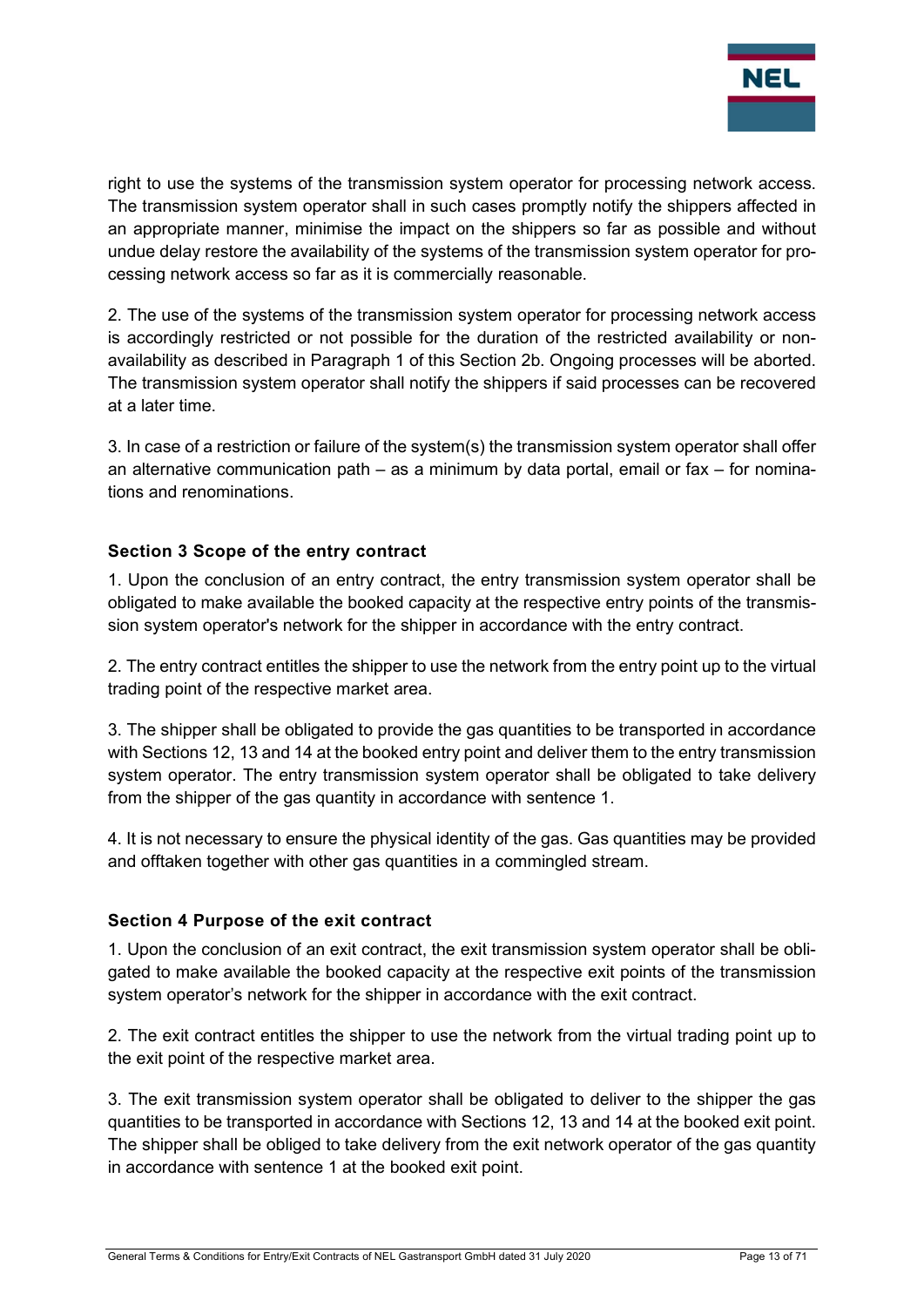

4. It is not necessary to ensure the physical identity of the gas. Gas quantities may be received or provided together with other gas quantities in a commingled stream.

#### Section 5 General entry and exit requirements

1. The shipper may feed gas to or offtake gas from the system if a balancing group contract is in place, the booked entry or exit point is included in a balancing group or sub-balancing account and the entry or exit gas quantity has been nominated if nomination requirements apply under Section 12 or 13.

2. Biogas quantities may be included in a separate biogas balancing group in accordance with Section 35 GasNZV. Subject to the exception pursuant to Section 29 Paragraph 4 Sentence 4, the priority transport of biogas can be ensured only if the biogas quantities concerned have been included in a separate biogas balancing group.

3. Booked capacity may only be used subject to any applicable capacity allocation restrictions and capacity usage restrictions.

4. Usage of booked firm dynamically allocable capacity (DZK) within the meaning of sec. 9(1)(f) is subject to the following provisions:

- a) Upon request by the relevant transmission system operator, DZK booked at a given point shall be included in a separate balancing group labelled dynamically allocable (DZK balancing group). If the DZK balancing group contains exit points not requiring nomination, no exit points that do require nomination may be included. Where further capacities are included in the DZK balancing group, the shipper shall comply with applicable capacity allocation restrictions published by the transmission system operator in line with sec. 9(3)(1).
- b) In order to have a DZK balancing group displayed on a capacity booking platform when booking DZK, and to be able to use it for inclusion, the shipper must have allocated points to the DZK balancing group in line with applicable capacity allocation restrictions until noon of the last working day before the booking.
- c) The shipper shall include DZK with differing capacity allocation restrictions at market area interconnection and cross-border interconnection points or storage points into different balancing groups or sub balancing accounts.

## Section 6 Preconditions for use of booked capacity at market area interconnection and cross- border interconnection points

1. Bundled capacity may be used only if the bundled booking point in the sense of Article 19 (3) of Regulation (EU) 2017/459 is included as an exit point in the delivering market area, and as an entry point in the receiving market area within the respective balancing groups formed.

2. Capacity may be used only subject to the prior conclusion of a balancing group contract or, in the case of bundled capacity, the prior conclusion of balancing group contracts and prior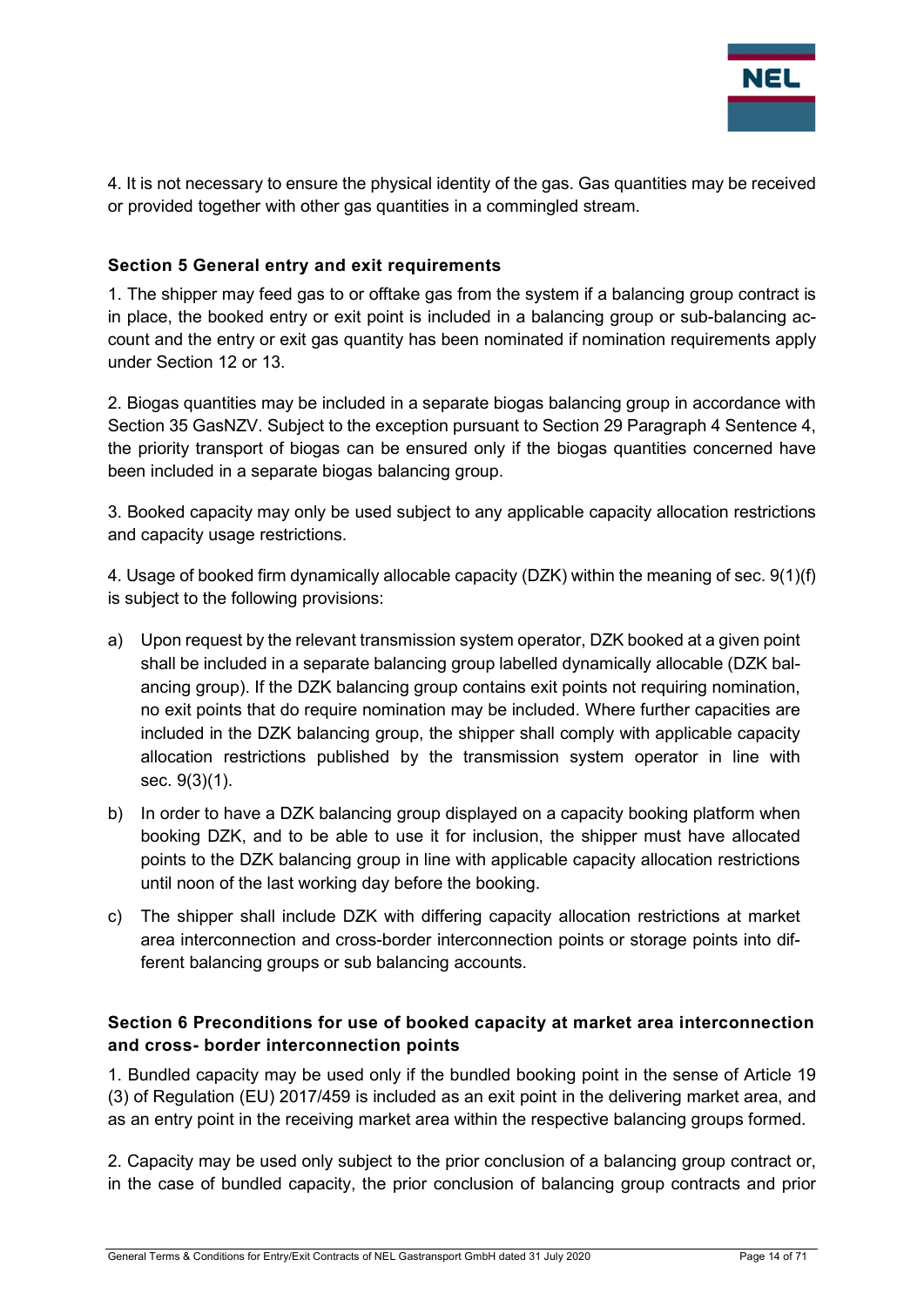

compliance with technical requirements (especially communications testing) for the use of the capacity.

3. The shipper shall, promptly, but no later than 18:00 hours on the day before delivery day, include in the balancing groups the bundled or non-bundled booking point at which it has acquired bundled or non-bundled day-ahead capacity. For firm within-day capacity, this inclusion shall be effected promptly after the end of the respective auction. For this purpose, the shipper shall notify the respective transmission system operators of the balancing group and/or subbalancing account number during day-ahead and/or within- day booking. To make this inclusion possible, the shipper shall provide the transmission system operator with the selectable balancing group or sub-balancing account numbers once before their first-time use no later than 12:00 hours on the last business day prior to the booking. Inclusion in good time will only be possible if a communication test has been successfully completed in advance between the transmission system operator and the designated balancing group manager in accordance with Section 13b, and the authorisation required by Section 12 (1) has been submitted on one occasion.

4. A bundled booking point may be included in several balancing groups. Should the shipper wish to divide the bundled capacity booked by him at this point between several balancing groups/sub-balancing accounts, the shipper shall notify the respective transmission system operators of such division per bundled booking point. Paragraph 3 of this Section 6 shall apply mutatis mutandis. Sentences 1 and 2 shall not apply to bundled day-ahead or bundled withinday capacity.

5. Booked capacity may only be used subject to any applicable capacity allocation restrictions and capacity usage restrictions.

6. If several shippers include their bundled capacity in the same balancing group, or a single shipper or several shippers include bundled capacity in a balancing group in which non- bundled capacity has already been included, they are required to agree on the appointment of one balancing group manager who shall submit a consistent nomination for all capacities in accordance with Section 12 (1) herein below.

## Section 7 Inclusion of entry and exit points in balancing groups

1. The shipper may include an entry or exit point in several balancing groups/sub-balancing accounts. In such case the shipper shall notify the transmission system operators of the capacity quantities include in the respective balancing group/sub-balancing account at that point. Exit points to end consumers and entry points at biogas plants may only be booked by one shipper, and only included in one balancing group.

2. Entry and exit points may only be included in balancing groups or sub-balancing accounts with identical gas quality (H or L-gas).

3. The shipper shall include the entry or exit point where it has acquired non-bundled day-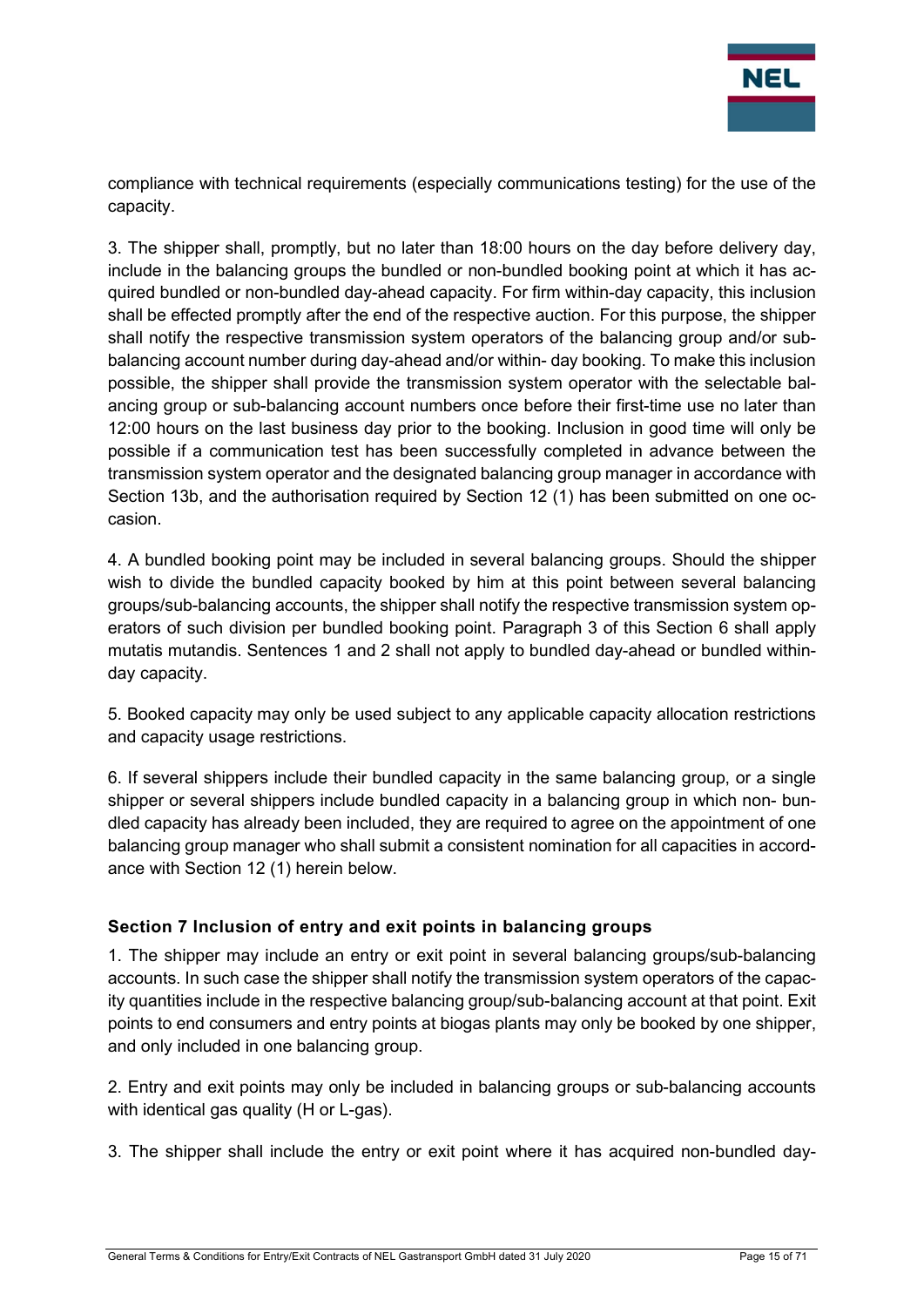

ahead capacity in accordance with Section 6 (3). Any bundled or non-bundled capacity products with the exception of day-ahead and within-day capacity products shall be included no later than 12:00 hours on the business day preceding the delivery day. These capacity products can be included over the capacity booking platform or over the corresponding system of the transmission system operator for processing network access as part of the booking process. If the transmission system operator does not offer such a system the capacity products can be included by email or by fax.

4. To make this inclusion possible over the capacity booking platform or the system of the transmission system operator, the shipper shall provide the transmission system operator with the selectable balancing group or sub-balancing account numbers once before their first-time use no later than 12:00 hours on the last business day prior to the booking. The transmission system operator may waive the requirements of sentence 1 for his system.

5. The shipper shall warrant that it has been authorised by the balancing group manager to include on behalf of the balancing group manager entry or exit points in a balancing group or a sub-balancing account. If the shipper itself is not the balancing group manager, the transmission system operator reserves the right to require the shipper to submit a power of attorney documenting such authorisation in justified individual instances. The shipper shall indemnify the transmission system operator against claims by third parties as a result of the shipper not holding the legally valid authorisation by the balancing group manager warranted by the shipper.

6. Paragraphs 7 and 8 of this Section 7 only apply to entry/exit points to/from gas storage facilities that give the storage customers access to another market area or to the market of a neighbouring country.

7. Entry and exit points at gas storage facilities at which the shipper has booked capacity which is not priced at a discounted transportation tariff in accordance with the provisions of Paragraph 2 of the operative provisions of REGENT (hereinafter referred to as 'non-discounted capacity') may be included, at the amount of the booking of the non- discounted capacity, in one or several specially designated balancing groups/sub-balancing accounts for non-discounted capacity only. The transmission system operator shall be entitled to specify in its supplementary terms and conditions that the allocation to the relevant account (discount account or non- discount account) may instead be made via different shipper codes.

8. Entry and exit points at gas storage facilities at which the shipper has booked capacity which is priced at a discounted transportation tariff in accordance with the provisions of Paragraph 2 of the operative provisions of REGENT (hereinafter referred to as 'discounted capacity') may be included up to the level of the booking of the discounted capacity only in one or several balancing groups/sub-balancing accounts without any special designation for non-discounted capacity.

## Section 8 Bundled booking points

1. Market area interconnection points and cross-border interconnection points connecting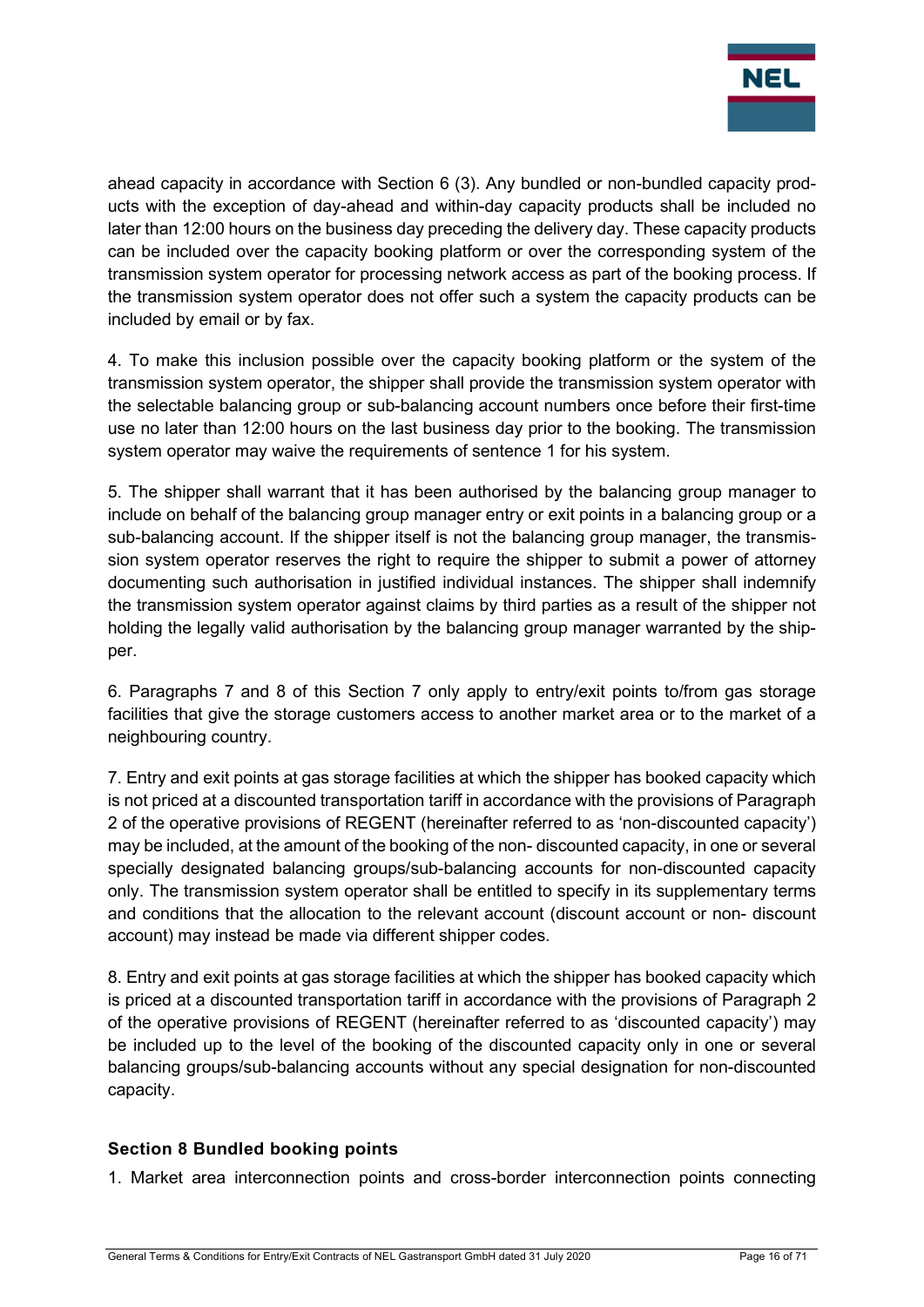

transmission networks with each other shall be consolidated to form a single booking point for each flow direction. Capacities will only be bundled if the neighbouring foreign transmission system operator facilitates the bundling. If the neighbouring foreign transmission system operator does not facilitate the bundling then the provisions governing bundled capacities do not apply to the cross-border interconnection point concerned.

2. Shippers may book bundled capacity at bundled booking points on a firm basis. Booking enables the shipper to handle transport via a bundled booking using a bundled nomination provided the neighbouring foreign transmission system operator facilitates the nomination. This arrangement applies to new contracts. Old contracts (contracts concluded on or before 31 July 2011) shall not be affected unless shippers holding exit and corresponding entry capacity contracts request the amendment of these contracts. Where there is still an old contract on one booking side, non-bundled capacity may only be sold on the other booking side until expiry of the contract at the latest.

3. At bundled and non-bundled booking points, transmission system operators may also offer bundled and non-bundled capacity with capacity allocation restrictions and capacity delivery restrictions.

4. Bundling in accordance with Paragraph 1 of this Section 8 shall be carried out between the relevant individual booking points of the transmission system operators.

5. In the event of the marketing of bundled capacity pursuant to Section 1 (2), the auction surcharge shall be split between the adjacent transmission system operators and shall be indicated to the shipper via the booking confirmation. The respective transmission system operator shall invoice the shipper for its share of the auction surcharge. The transmission system operator shall be entitled to change its share in the auction surcharge for the future by agreement with the adjacent transmission system operator.

6. The parties to the contract shall be entitled and obligated to terminate the entry or exit contract when the corresponding contract at the bundled booking point is terminated. Accordingly, the parties shall be entitled to amend the contract if the corresponding contract is amended. The rights and obligations under the entry or exit contract at the bundled booking point shall be suspended for such time as the performance obligations under the corresponding contract at the bundled booking point are suspended or the corresponding contract is not yet effective.

7. Holders of firm unbundled capacity at market area interconnection points and cross border interconnection points may convert such capacity into firm bundled capacity of the same capacity product within the auction of firm annual, quarterly or monthly capacity products at the respective market area interconnection point or cross border interconnection point. The conversion may only be carried out up to the amount and term of the bundled capacity and up to the amount and term of the unbundled capacity. Unbundled capacity may also be converted partially with respect to amount and term provided that the conversion comprises at least one calendar month. To the extent unbundled capacity is converted, the shipper shall pay for the converted now bundled capacity the transportation tariffs as defined by Section 25 of the entry and exit contract for unbundled capacity plus any auction premium for the converted unbundled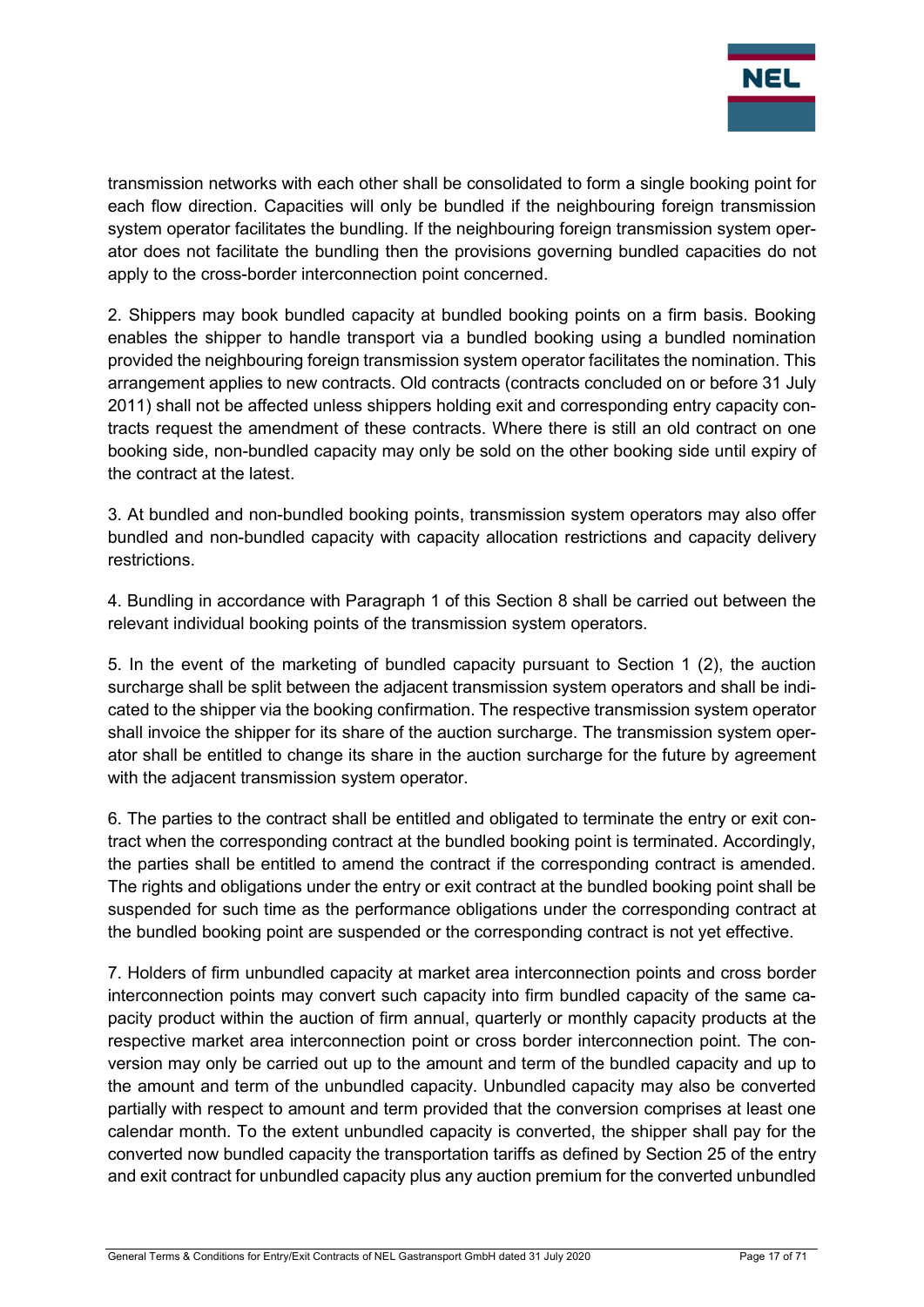

capacity. In addition, the shipper shall pay for such part of the converted capacity any auction premium resulting from the auction where the shipper booked the bundled capacity. The unbundled capacity held by the shipper shall be reduced by the capacity converted by the shipper in accordance with Sentence 1 of this Paragraph 7.

## Section 9 Capacity products

1. Without limitation, the capacity products listed below may be offered on a firm basis in accordance with Section 1 via the capacity booking platform:

- a) Freely allocable entry capacity: Allows network use from the booked entry point to the virtual trading point of the market area where the booking was made (Section 3 (3) GasNZV).
- b) Freely allocable exit capacity: Allows network use from the virtual trading point to the booked exit point of the market area where the booking was made (Section 3 (3) GasNZV).
- c) Freely allocable entry capacity for biogas: Allows the same use as with a., but is only permitted for feeding biogas to the system.
- d) Freely allocable exit capacity for biogas: Allows the same use as with b., but is only permitted for offtaking biogas.
- e) Restricted allocable capacity: Allows use of the network of the booked entry point to one or more defined exit points or the use of the booked exit point from one or several defined entry points. Use of the virtual trading point is excluded.
- f) Dynamically allocable capacity (DZK) enables shippers to use booked entry and exit points firmly and to deliver gas at an entry point for offtake at a predetermined exit point in the same market area and to withdraw gas delivered to a predetermined entry point at an exit point in the same market area; it also enables shippers to use entry and exit capacity without a predetermined transport route as interruptible capacity and to deliver gas to any booked entry point for offtake at any booked exit point in the same market area or to deliver it for transmission to the virtual trading point, and to withdraw gas delivered to any booked entry point or gas taken from the virtual trading point at any booked exit point in the same market area.

2. The transmission system operator shall also offer interruptible capacity on the basis of a procedure which is transparent, non-discriminatory, and standardised between the transmission system operators. The transmission system operator shall only offer interruptible capacity at market area and cross-border interconnection points and at storage facilities with a term of more than one day if the corresponding firm capacity on a monthly, quarterly or annual basis has been sold at an auction surcharge, sold in full or has not been offered. The transmission system operator shall be entitled to offer interruptible day-ahead capacities at market area points, cross-border interconnection points and at storage facility points, as well as interruptible capacities with any contract term at other points only if the firm capacities for the respective contract term have been sold in full or have not been offered.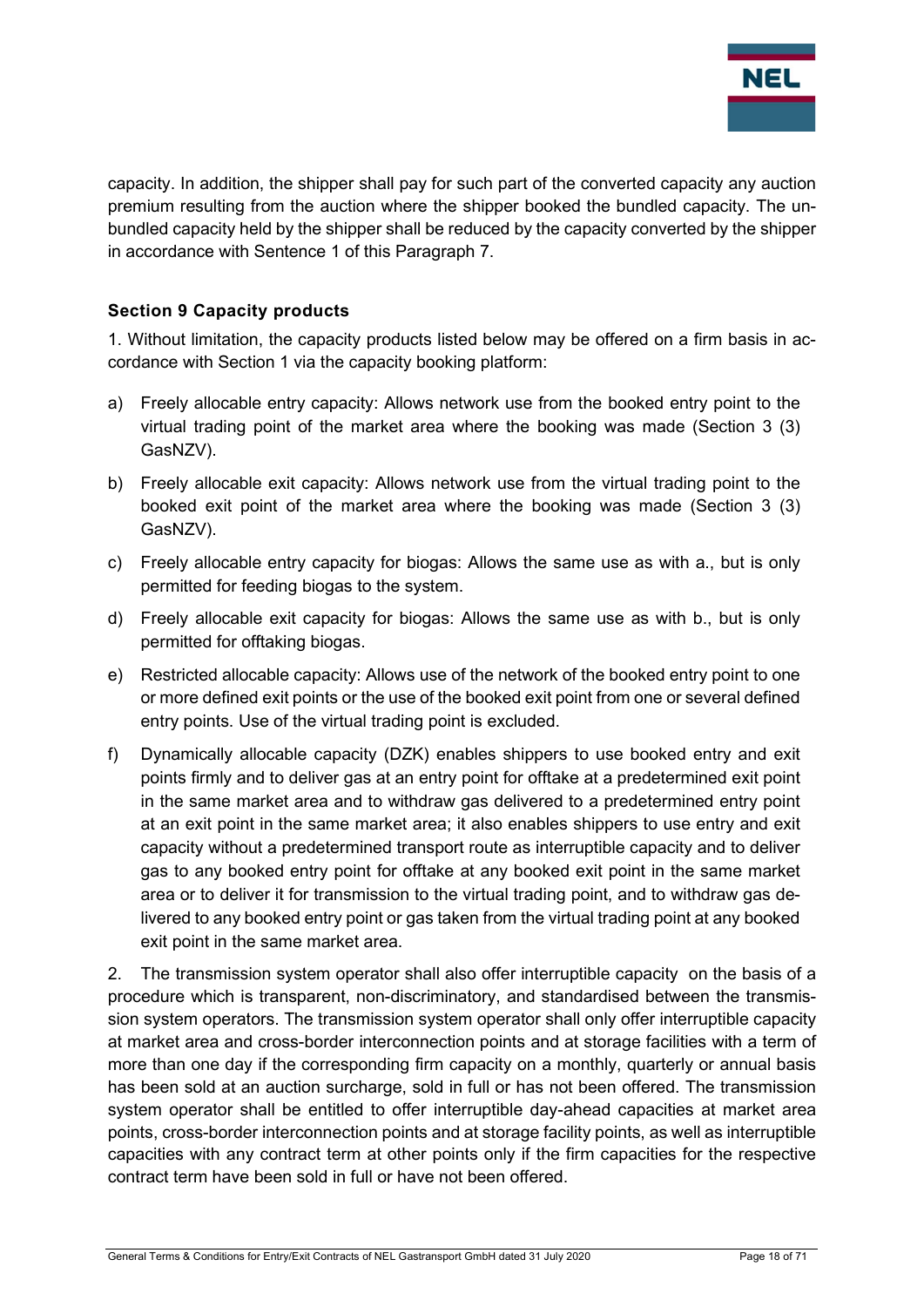

3. Transmission system operators determine and publish on their websites DZK capacity allocation restrictions for predetermined entry or exit points. DZK can be used firmly if nominations or the amounts of allocated energy content in kWh of the gas injected or taken off at entry/exit points determined in line with sentence 1 correspond in each given hour. If the shipper injects or takes off quantities at entry or exit points other than the predetermined points, or injects or takes off gas in deviation from sentence 2 (DZK deviation), the dynamically allocable entry/exit capacity can only be used as interruptible capacity. The DZK deviation is determined individually for each balancing group including its sub balancing accounts.

4. In their supplementary terms and conditions, transmission system operators may offer additional capacity products, including particularly capacity products with capacity allocation restrictions and capacity delivery restrictions as well as services related thereto. Transmission system operators shall publish capacity allocation restrictions and capacity delivery restrictions affecting individual entry or exit points on the capacity booking platform.

5. Depending on the offer on the capacity booking platform, entry and exit contracts may be concluded on a yearly, monthly, quarterly or daily basis and on a within-day basis. Further details are outlined on the capacity booking platform. Yearly capacity products for market area and cross-border interconnection points as well as at storage facilities shall always begin on 1 October of a given year; quarterly products shall begin on 1 January, 1 April, 1 July or 1 October of a given year, and monthly products shall begin on the first day of the month.

6. The transmission system operator shall market available capacity on a firm basis in the following order:

- a) Free capacity
- b) Capacity released as a result of renomination restrictions under Section 17 c) Surrendered capacity under Section 16
- d) Withdrawn capacity under Section 18.

7. The transmission system operator may offer reverse flow capacities at cross-border and market area interconnection points. Normally, reverse flow capacities may only be booked on an interruptible basis. Nevertheless, the transmission system operator may offer reverse flow capacities on a firm basis.

8. Capacity products shall begin and end at the beginning and end of a gas day.

## Section 10 Conversion of interruptible capacity or firm capacities with interruptible elements

1. Holders of interruptible capacity or firm capacities with interruptible elements at market area interconnection points or cross-border interconnection points as well as at storage facility points may submit bids at an auction of firm capacities to convert their capacities into firm capacities or firm capacity products with less interruptible elements (Section 13 (2) GasNZV). The shipper may specify in a binding bid whether his interruptible capacity or capacity with interruptible elements is to be replaced in whole or in part by firm capacity or capacity with less interruptible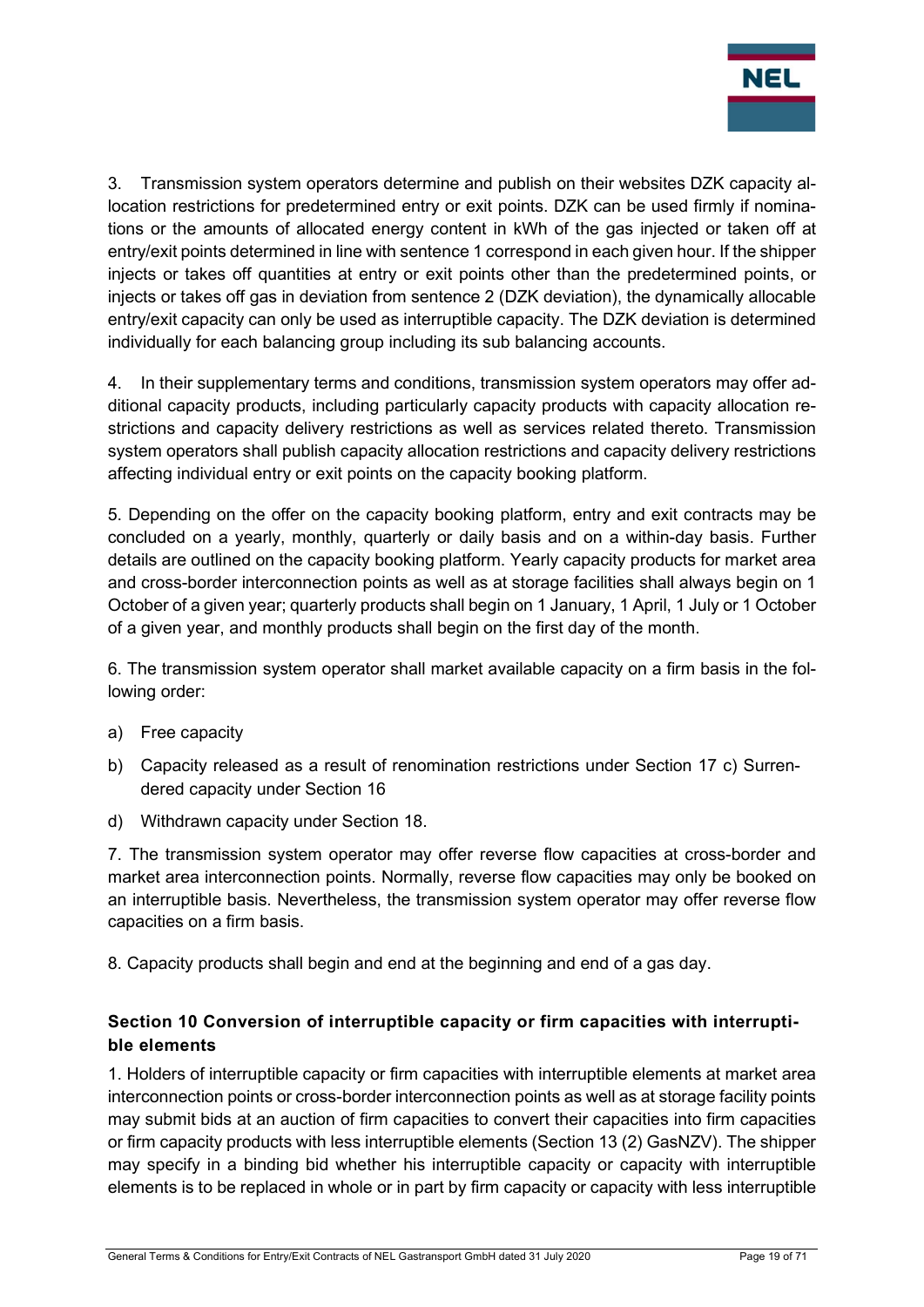

elements. Both the partial conversion and the conversion of multiple interruptible capacities may be implemented in such manner that the transmission system operator permits separate bids to be made via the capacity booking platform.

2. Holders of interruptible capacity or firm capacity with interruptible elements may convert such capacity into firm capacity or capacity with less interruptible elements if they make a binding declaration at the time of booking firm capacity or capacity with interruptible elements that their interruptible capacity is to be replaced in whole or in part by firm capacity or capacity with less interruptible elements. Both partial conversion and the conversion of multiple interruptible capacities may be implemented in such manner that the transmission system operator permits separate bids to be made by the capacity booking platform.

3. If the shipper's capacity is converted in accordance with Paragraphs 1 or 2 of this Section 10, the shipper shall pay the applicable charges determined in the respective auction for firm capacity or capacity with interruptible elements (Paragraph 1) or published by the transmission system operator for firm capacity or capacity with interruptible elements (Paragraph 2). In addition, the shipper shall pay a possible auction surcharge, which arises when the capacity to be converted is booked. The interruptible capacity or capacity with interruptible elements held by the shipper shall be reduced by the capacity converted by the shipper in accordance with Paragraph 1 or 2 of this Section 10.

## Section 11 Registration and deregistration of network use for supply to end-consumers

1. The processing of supply to end-consumers at exit points is governed by the Federal Network Agency determination on uniform business processes and data formats dated August 20, 2007 (doc. no. BK7-06-067), or any determination replacing or amending the determination issued by the Federal Network Agency (GeLi Gas).

2. The booking of available capacities (e.g. subsequent bookings or additional bookings of capacities previously not booked) for supply to end-consumers that are directly connected to the transmission system of the transmission system operator shall not result in the initiation of registration or deregistration in accordance with GeLi Gas as stated in Paragraph 1 of this Section 11.

3. The shipper warrants that it is authorised by the balancing group manager and on behalf of the latter to carry out case-group changes for RLM exit points in accordance with GeLi Gas by making balancing-relevant changes to master data or by notifying the start of delivery. If the shipper itself is not the balancing group manager, the transmission system operator reserves the right to require the shipper to submit a power of attorney documenting such authorisation in justified individual instances. The transmission of a copy of the power of attorney as an electronic document is usually acceptable for this purpose. The shipper shall indemnify the transmission system operator against claims by third parties as a result of the shipper not holding the legally valid authorisation by the balancing group manager warranted by the shipper.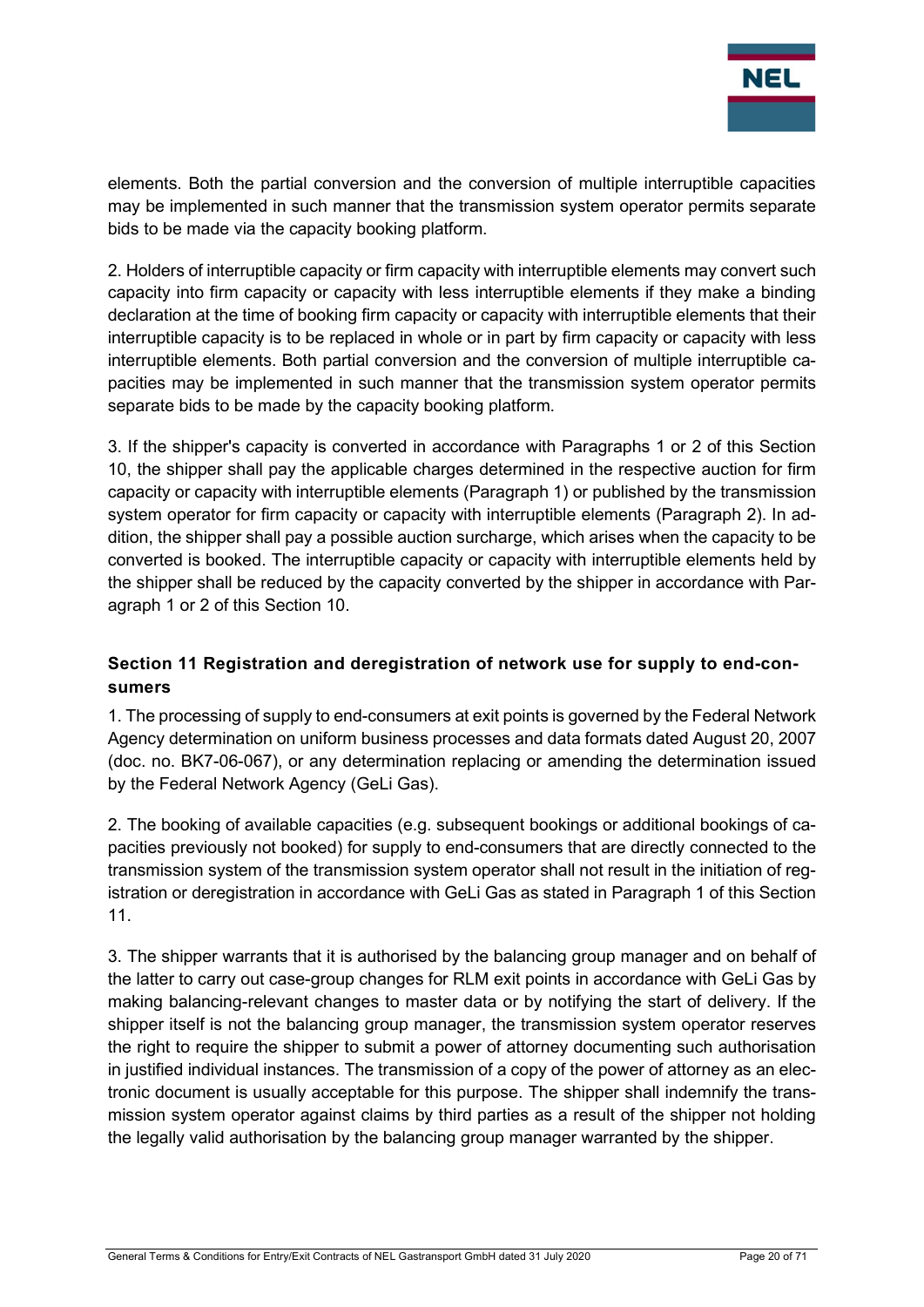

## Section 12 Nomination and renomination at market area interconnection points and cross-border nterconnection points

1. The balancing group manager appointed by the shipper for this purpose shall be responsible for nomination and renomination. The active balancing group manager shall be responsible for bundled nominations and bundled renominations. Bundled nominations and bundled renominations are governed by the 'Business Requirements Specification for the Nomination and Matching Procedures in Gas Transmission Systems' (NOM BRS) as amended, published at www.entsog.eu. The active balancing group manager must have been authorised by the passive balancing group manager to submit a bundled nomination in accordance with NOM BRS to the relevant transmission system operator. The respective active transmission system operator at the booking point concerned is named on the relevant transmission system operator's website.

2. The balancing group manager shall nominate the gas quantities to be transported in connection with the use of firm capacity at a booking point by 14:00 hours of the day prior to the delivery day. This initial nomination shall be accepted if it is received by the transmission system operator by 14:00 hours. The nominated value in respect of the initial nomination shall otherwise be zero, unless the parties have agreed otherwise.

3. The nominating balancing group manager may replace his initial nomination by a renomination no later than two hours prior to the hour concerned. Renomination is permitted up to 90% of the capacity booked by the shipper at the booking point, subject to a minimum of 10% of the booked capacity. In the case of initial nominations of a minimum of 80% of the booked capacity, upward re-nomination of up to half of the non-nominated booked capacity shall be permitted. In the case of initial nominations of no more than 20% of the booked capacity, downward renomination of up to half of the nominated booked capacity shall be permitted. Allowable renomination amounts shall be rounded to whole kilowatt hours per hour using commercial rounding principles.

4. Nominations shall be first allocated to firm capacity products, and then to interruptible capacity products.

5. Renominations for firm capacity exceeding the amount permitted in accordance with Paragraph 3 of this Section 12 shall be accepted only up to the amount of total booked capacity. That part of the renomination which exceeds the quantity permitted shall be treated as a nomination of interruptible capacity, and shall be interrupted first.

6. Renomination of firm capacity falling below the quantity permitted by Paragraph 3 of this Section 12 shall be accepted. If interruption in the reverse flow direction is necessary, the renomination amount shall be raised to the minimum allowable renomination value.

7. The renomination restriction shall not apply to shippers that have booked less than 10% of the reported yearly technical capacity at the booking point on a firm basis.

8. If several shippers include a booking point in the same balancing group, the balancing group manager may set up a sub-balancing account for every shipper in the balancing group. In such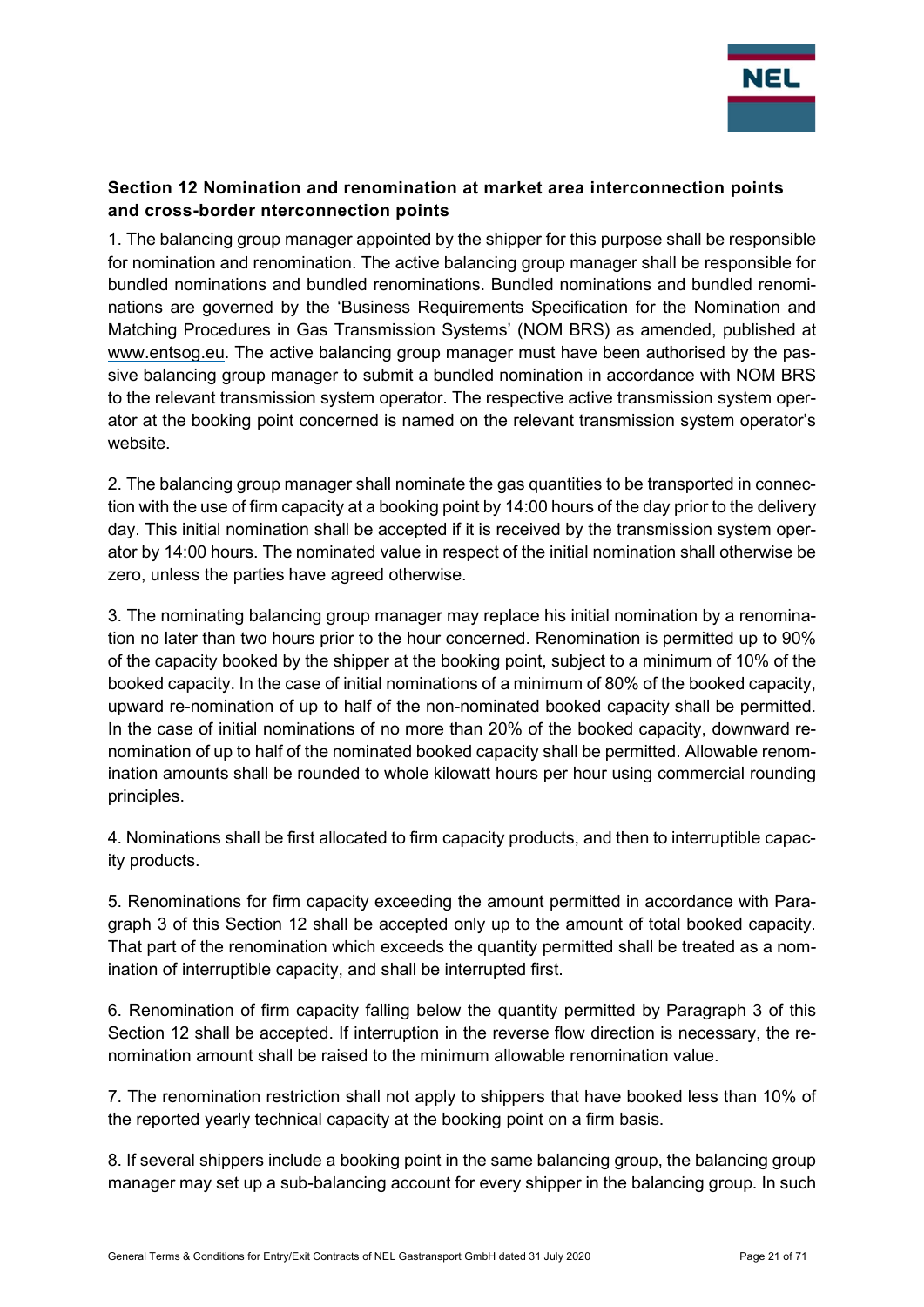

case, the responsible balancing group manager shall nominate gas quantities to the corresponding sub-balancing account for each individual shipper. In such cases, the renomination limits stated in Paragraphs 3 and 7 of this Section 12 shall apply to the total capacity of the shipper included in sub-balancing accounts at the respective booking point. In the event that sub-balancing accounts are not set up, the renomination limits shall apply to the total capacities at the booking point in a balancing group.

9. Nominations shall be submitted individually for each flow direction. Bundled capacity shall be nominated by submitting a bundled nomination. Bundled nominations shall be made by stating the point, direction of flow and balancing group code pairs in accordance with NOM BRS.

10. Day-ahead capacity and within-day capacity shall be disregarded when determining the permissible renomination range in accordance with Paragraph 3 of this Section 12.

11. The amount of booked capacity and the renomination limits calculated from such capacity in accordance with Paragraph 3 of this Section 12 shall be determined after 14:00 hours on the basis of the capacity booked under the entry or exit contract or the capacity included in the balancing group less capacity surrendered to the balancing group by 14:00 hours.

12. The amount of yearly technical capacity for each marketable capacity product as required in accordance with Paragraph 7 of this Section 12 shall be published via the capacity booking platform by the transmission system operators in March each year for the following gas year. As far as a market area interconnection point is affected, the transmission system operators concerned shall jointly agree on the amount of the technical capacity to be published. If there is a competing capacity allocation in several bookable network points, the publishing TSO will divide the totally available capacity amount for each marketable capacity product, using a proper and objective method, on all competing network points, but only for the purpose of the publication obligation stated in the first sentence of this paragraph.

13. Transmission system operator will base their operational planning/steering and balancing energy demand on the received nominations. To secure a reliable planning, the transmission system operators require nominations, which include the planned hourly time series for the whole gas day and predicted best as possible. The balancing group manager will therefore secure that every sent nomination will have a predictive accuracy and was created with the utmost care. If there is an incomprehensible nomination behavior re-occurring or the transmission system operator is concerned about lacking due diligence, the balancing group is asked by the transmission system operator on its request to give a written explanation of the reasons and necessity behind such a nomination behavior. If such a nomination behavior is permanently disadvantageous for the operational planning and steering and objectively observed cannot be proved to be properly justified, then the transmission system operator has the right to invoice the resulting damages, occurred by such a contractually non-conform nomination behavior to the shipper respectively the balancing group manager.

14. The active balancing group manager shall send the bundled nominations in accordance with Paragraph 9, sentence 2 to the active transmission system operator. The active balancing group manager shall send the bundled nomination also on behalf of the passive balancing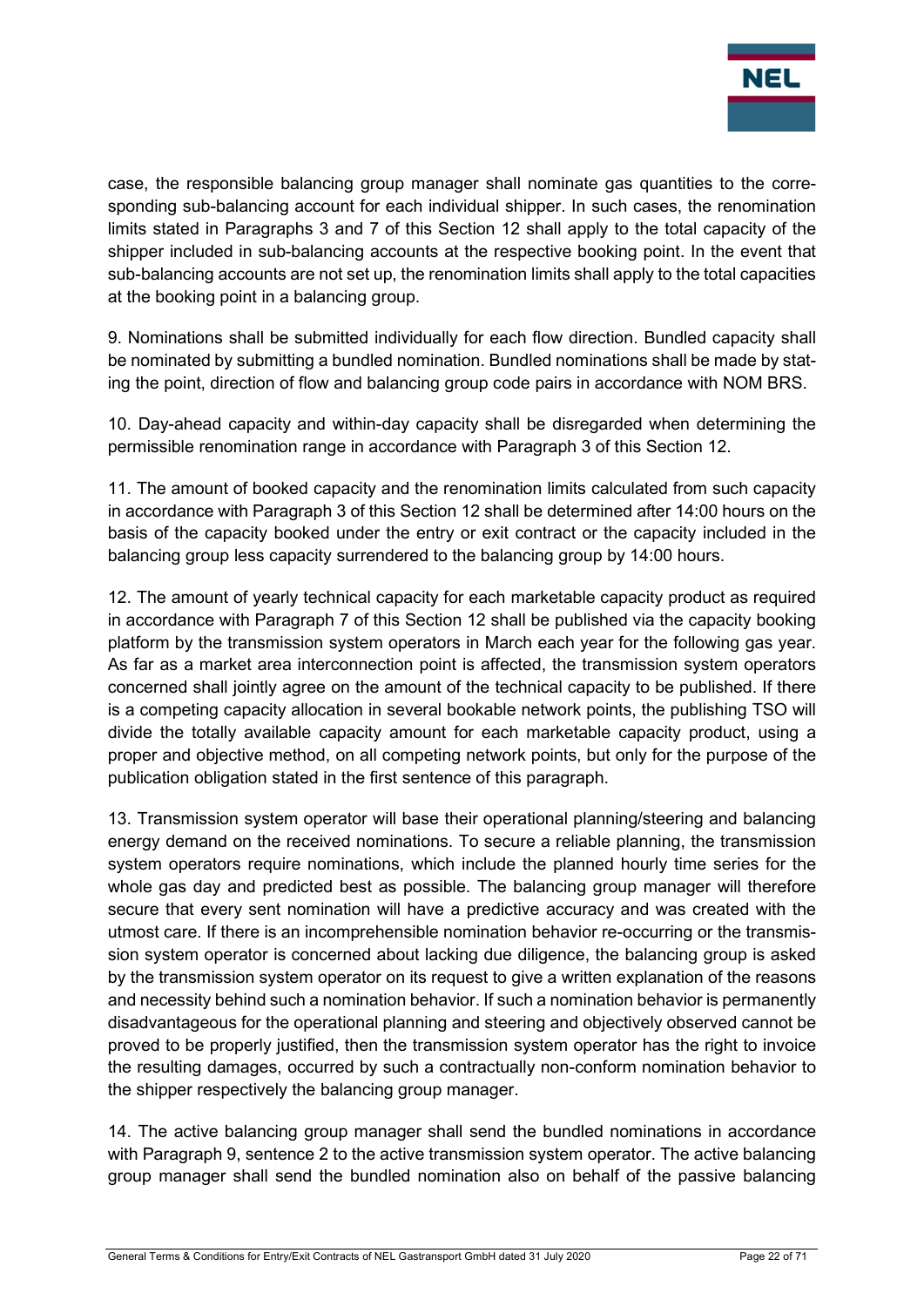

group manager. The active transmission system operator shall forward the bundled nomination to the adjacent passive transmission system operator as the matching partner. The passive transmission system operator shall check whether the authorisation of the passive balancing group manager in accordance with Paragraph 1 has been granted. At the end of the relevant matching cycle the relevant nomination confirmation shall be sent by the active transmission system operator to the active balancing group manager and by the passive transmission system operator to the passive balancing group manager.

15. Firm within-day capacity at market area interconnection points and cross-border interconnection points and at storage facility points can be nominated 45 minutes after the end of the auction. Transmission system operators may also accept an earlier nomination.

16. The transmission system operator should notify the balancing group manager by 18:30 hours each day of the portfolio of capacities within its balancing group per point for the following gas day as follows:

- **•** Designation of the point,
- **Point ID (preferably the DVGW Energy Identification Code),**
- Flow direction (entry or exit),
- Capacity product, provided that this is allowed by the agreed EDIFACT data format,
- Total firm capacity included,
- Information as to whether a renomination restriction applies and, if so, lower and higher renomination limits in accordance with Paragraph 3 of this Section 12,
- **Total interruptible capacity included.**
- Firm and interruptible shares of temperature related and restricted capacity products included, if such products are offered.

The transmission system operator shall use its best efforts to supply complete and correct information.

Within-day capacities are not shown in the capacity portfolio report.

The transmission system operator shall be entitled to send the information listed above in up to two transmissions. The shipper hereby consents to the forwarding of such data to the balancing group manager. The transmission system operator shall transmit the capacity portfolio report using the EDIFACT data format. The parties may agree on alternative arrangements.

#### Section 13 Nomination and renomination

1. The shipper shall nominate to the entry network operator the entry quantities to be fed in at each entry point included in the shipper's balancing group. Exit nominations shall be submitted in the cases defined in Paragraphs 3 and 4 of this Section 13. It is not necessary to nominate physical biogas entry quantities. The respective transmission system operator may express a requirement for a technical entry notification in the event of an entry according to sentence 3. The transmission system operator may waive nominations at entry points defined by itself.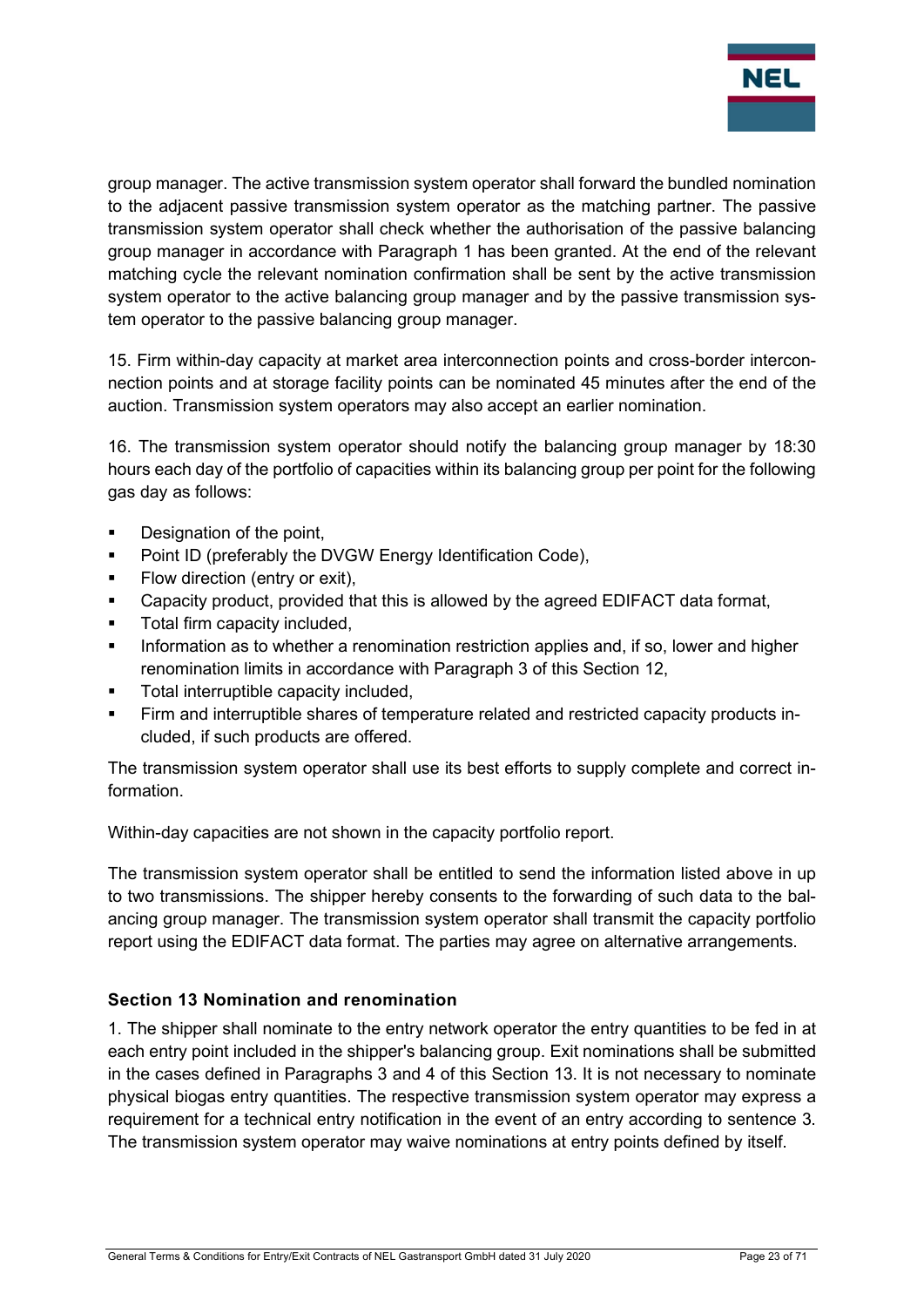

Nominations shall first be allocated to firm capacity products, then to interruptible capacity products. Nominations shall be submitted individually for each flow direction. Nomination of balancing groups or sub-balancing accounts with day-ahead capacities shall be made from 18:30 hours. Transmission system operators may accept nominations before 18:30 hours to the best of their ability. Renomination rights remain unaffected.

2. Shippers may authorise a third party (e.g. the balancing group manager) to make nominations. This third party shall make nominations to the transmission system operator on behalf of the contracting shipper. The balancing group manager shall be authorised to submit combined nominations for several shippers in the event that the shippers have designated the same balancing group for the inclusion of their entry or exit points. If the balancing group manager does not submit a combined nomination as described above or a shipper submits a nomination directly, the capacities concerned shall be included in sub- balancing accounts.

3. At exit points that are not exit points to end-consumers the shipper shall nominate to the exit network operator the exit quantities to be offtaken at the respective exit point. The transmission system operator shall be entitled to include provisions concerning such nominations in its supplementary terms and conditions.

4. If several shippers have booked capacities at the same exit point and included this exit point in different balancing groups, the respective shippers shall submit nominations to the exit network operator. This shall not apply if nomination is not required on the basis of allocation rules. Nomination obligations shall also apply if a shipper has included the same exit point in different balancing groups.

5. For operational handling of transport nomination and renomination and in the event of an amendment of the allocation rules resulting in a nomination obligation, the initial setup of communication processes between entry/exit network operators or infrastructure plant operators and shippers or the shipper's third-party contractor, if nomination is required at entry and exit points, is required, with an implementation period of a maximum 10 business days. This also applies to the active balancing manager and the passive balancing manager.

6. If a communication process for the requested booking point has already been set up in accordance with Paragraph 5 of this section 13 and the point concerned is not a complex point, the implementation period shall not exceed 10 business days. The transmission system operator shall use its best efforts to allow implementation within a shorter period. Without limitation, any points where specific services for the matching process are provided by third parties, manual processes for the implementation of matching are required for at least one party, foreign network operators are concerned or at least at one side of an interconnection point a pipeline owned jointly by several network operators ('Bruchteilseigentum') is concerned, shall be deemed to be a complex point. The transmission system operators shall indicate these complex points on the capacity booking platform.

7. If a communication process for the requested booking point has already been set up in accordance with Paragraph 5 of this Section 13 and if a complex point in accordance with Paragraph 6 of this Section 13 is not concerned, the implementation period shall not exceed one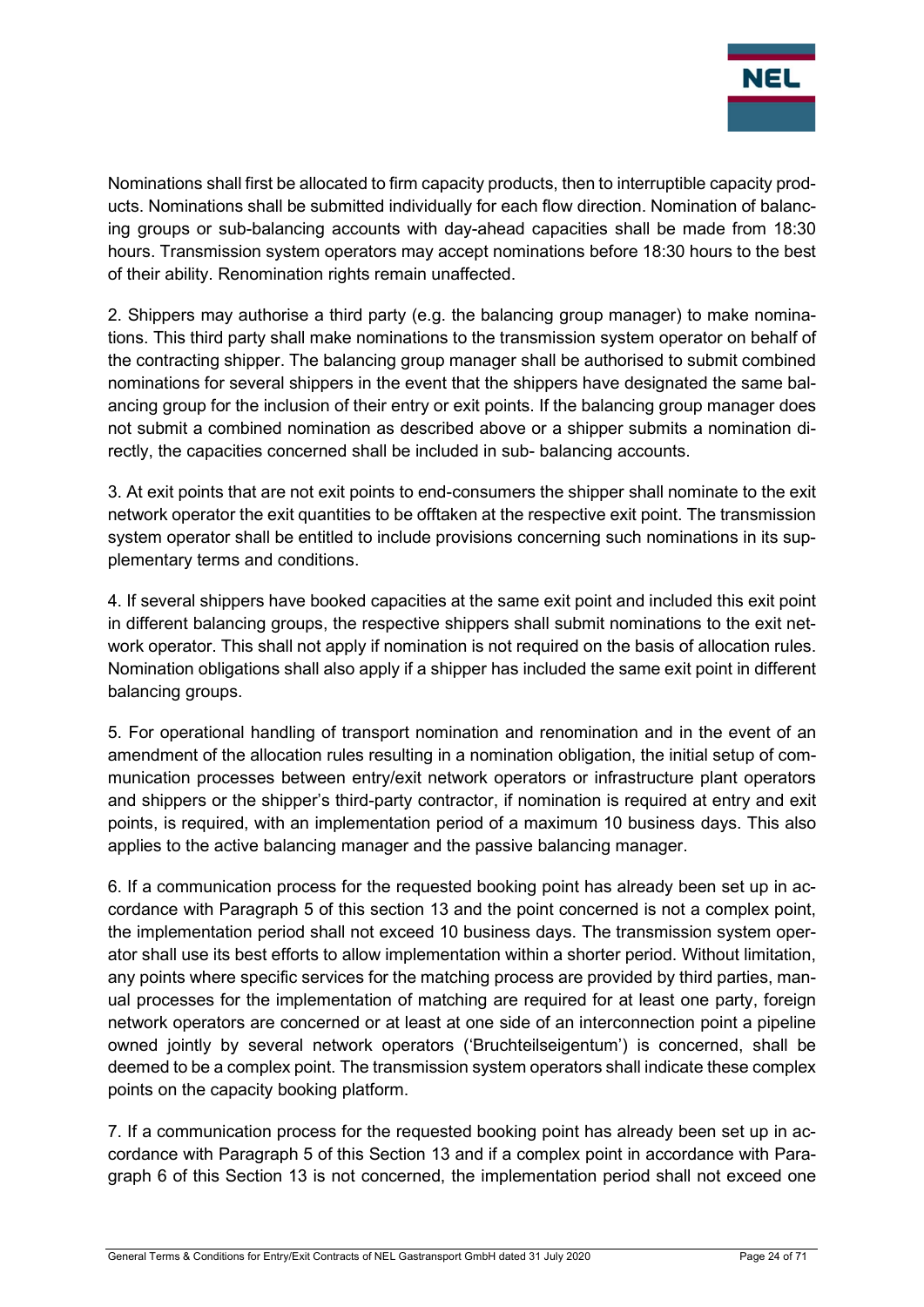

business day.

8. For entry/exit points implemented in accordance with Paragraphs 5 to 7 of this Section 13, no special implementation periods apply in the event of implemented balancing group numbers or shipper code combinations.

9. The applicable provisions outlined in Common Business Practice 'CBP Harmonisation of the Nomination and Matching Process' as amended from time to time, posted on the transmission system operator's website, shall apply to nominations and renominations. A deviation from the provisions mentioned in sentence 1 is allowed in the event that the adjacent transmission system operator at a cross-border interconnection point does not apply the provisions outlined in Common Business Practice CBP.

10. Except as otherwise provided for in Section 12, Section 13 shall also apply to nomination and renomination at market area interconnection points and cross-border interconnection points.

## Section 13a Operational processing of nominations

1. The transmission system operator and the shipper as the nominating party undertake to be available for 24 hours on each gas day. Accessibility shall be ensured via one single phone number and via a further communication channel (email or fax). Furthermore, the nominating party and the transmission system operator shall at all times be able to receive, to send and to process the data required for the handling of nominations.

2. Data in connection with nomination shall be exchanged consistently in machine-readable and appropriate form on the basis of whole numbers of units of energy [kWh / h] on an hourly basis. Any deviation from this procedure shall be agreed with the transmission system operator. For the exchange of all data and messages necessary for the nomination process, the transmission system operator and the nominating party agree to use the standard nomination modes using the Edig@s data format via an AS 4 link. If the transmission system operator keeps an AS 2 link ready, the transmission system operator may offer this AS 2 link for receiving nominations but only on network points, which are not included in the relevant definition of Article 3 (2) of Regulation (EU) No. 2017/459 of the Commission dated 16 March 2017. If these communication channels, stated in sentence 3 or 4, are not available, then nomination data shall be exchanged over an alternative communication channel specified by the transmission system operator.

3. The nominating party shall notify the transmission system operator promptly of any obstacles to the establishment or use of interfaces as defined in Sections 13a to 13c, to mutual cooperation or to the procedures.

4. In the event that nominations are required, the data formats defined pursuant to Edig $\omega$ s shall apply. These requirements shall apply mutatis mutandis to renominations. The nominating party shall ensure that congruent nominations for all points requiring nomination are presented to the parties affected by the nominating process, and that the nomination is transmitted in due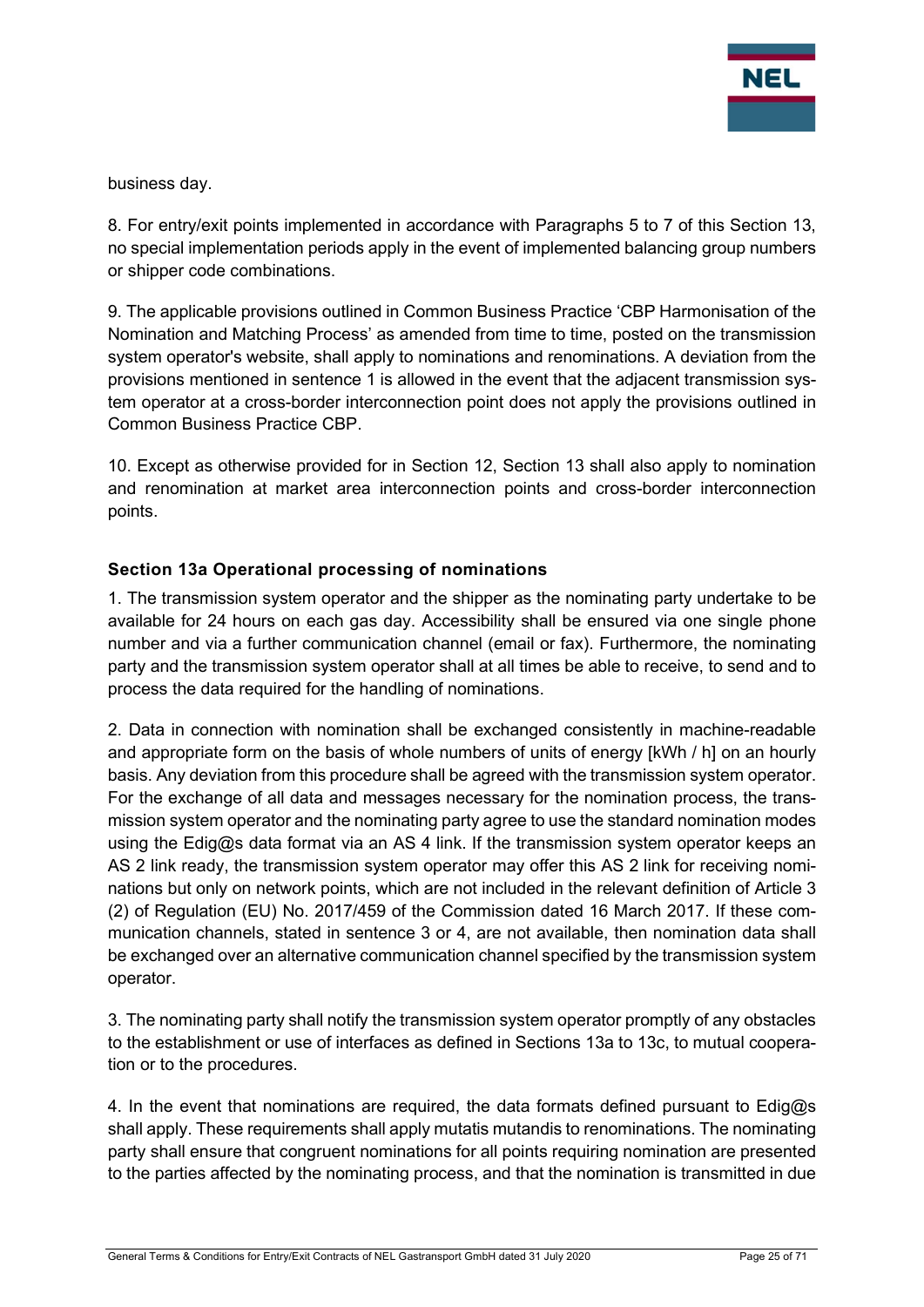

time. Only the nomination values confirmed by the transmission system operator shall be authoritative.

5. The transmission system operator may refuse the nomination if any contractual terms are not met or if the nomination is incomplete. If the amount of the nomination exceeds the amount of the capacity included in the balancing group or sub-balancing account, the transmission system operator may limit the nomination to this amount. In this case, the shipper shall be deemed to have submitted a nomination with such limited amount. The further auxiliary conditions and/or capacity limitation rights for capacity products of the transmission system operator pursuant to the supplementary terms and conditions shall remain unaffected. Nominations for bookings of interruptible within-day capacity subject to the requirements of Section 13d may not be limited according to sentence 2 of this Paragraph 5.

6. Where a balancing group manager does not comply with a nomination or renomination request of a market area manager under sec. 37(4) of the balancing group contract following a substantial short-injection within four hours, the transmission system operator, upon request by the market area manager, restricts usage of the balancing group in line with said request. To this end, the transmission system operator may set to zero all nominations of exit capacities included in the balancing group with a notice period of three hours, or reject nominations or renominations for such capacity. The transmission system operator may alternatively exclude exit capacities from the relevant balancing groups. The transmission system operator informs the shipper without undue delay after receipt of the request by the market area manager of the nomination adjustments or exclusion of exit capacities.

## Section 13b Communication test

1. The transmission system operator shall perform a communication test with the nominating party. During the communication test the transmission system operator checks whether the shipper or shipper's authorised contractor is able to transmit notices and communications concerning the processing of the contracts using the agreed nomination modes and agreed data formats to the transmission system operator, and receive such notices and communications from the transmission system operator. The transmission system operator shall advise the shipper of the specific requirements for the communication test. The shipper or its authorised contractor shall give advance notice of any changes affecting compliance with the communication requirements.

2. The transmission system operator shall have the right to repeat a communication test at any time during the term of the respective entry and exit contract.

3. For such time as the nominating party does not successfully complete the communication test pursuant to the criteria defined by the transmission system operator for reasons for which the nominating party is responsible, the transmission system operator may set all the nominations by the nominating party for the following gas days after the date when the communication test was not successfully completed to zero (0), using a standardised method of the respective transmission system operator.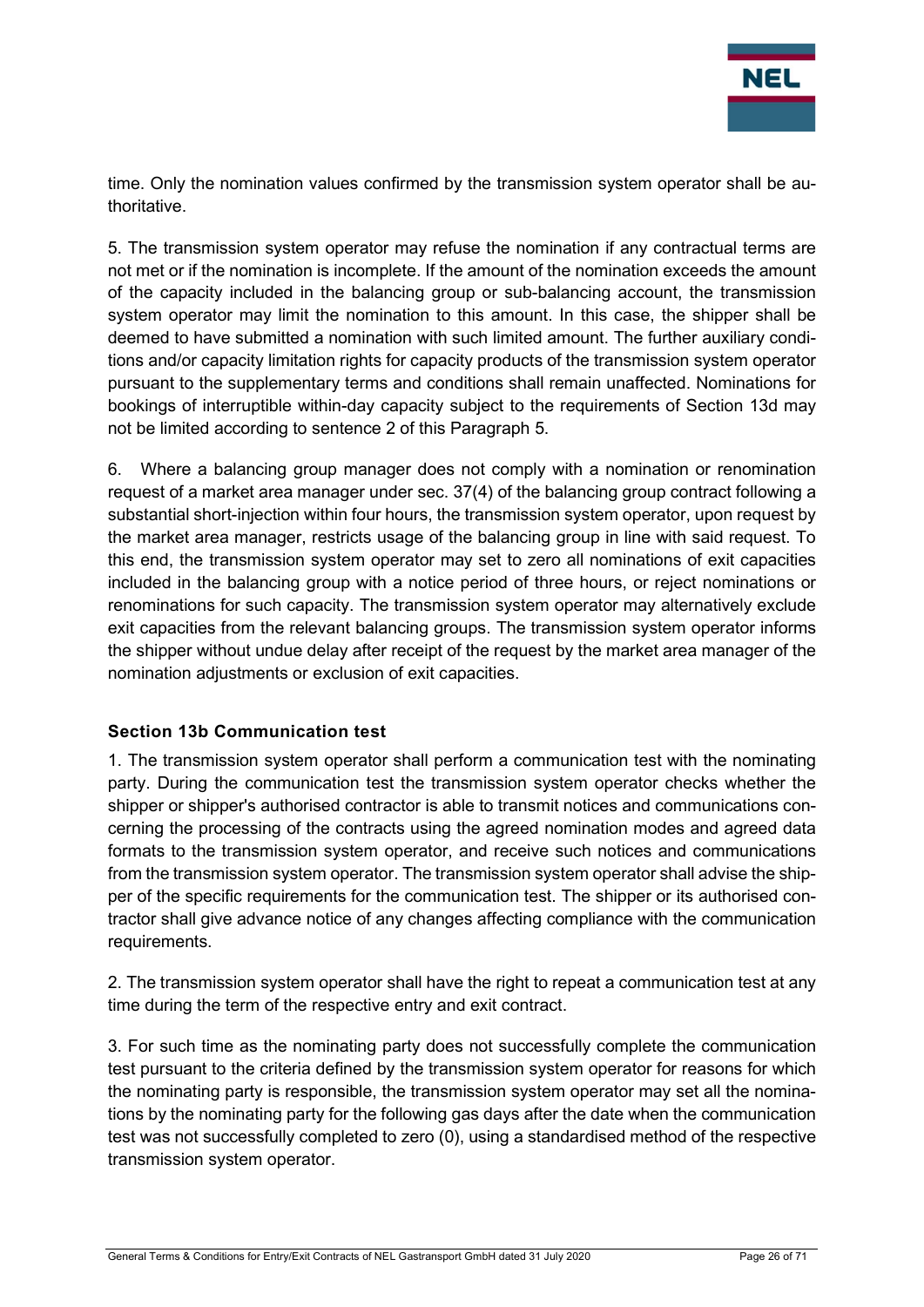

## Section 13c Alignment of nominations ('Matching')

1. The nominating party shall ensure that it submits nominations for the entry points and exit points of the balancing group which require nomination to the respective network or plant operator.

2. At all points where nomination is required, the transmission system operator shall carry out matching with the adjacent grid or plant operators and synchronise all the nominations received with the adjacent system operators affected in each case, taking into account the lesser rule in accordance with the provisions of the Common Business Practice (CBP). The restriction for renominations pursuant to Paragraph 5, sentence 2 and Paragraph 6, sentence 2 of Section 12 hereinabove shall be taken into account, unless they are invalidated at a booking point by the aforementioned lesser rule.

3. If the respective pair of balancing group numbers or sub-balancing account numbers do not agree upon matching, or are unknown on either side, the nomination or renomination for the gas day shall be set to zero (0). The same shall apply to cross-border interconnection points if the shipper codes do not match.

## Section 13d Over-nomination at market area interconnection points and cross-border interconnection points and at storage facility points

1. Booking interruptible within-day capacity through over-nomination is only possible if the firm capacity, with the exception of restricted allocable capacity, is marketed in full at the respective booking point or cannot be offered. The transmission system operator provides, in real time using a uniform and transparent format agreed on amongst the transmission system operators, information on whether or not the requirements in sentence 1 are met.

2. If the total nominations by the balancing group manager exceed the capacity included by the shipper in the balancing group or sub-balancing account for the particular combination of booking point and direction, then that proportion of the nomination shall be deemed an offer to book interruptible within-day capacity provided the requirements of Paragraph 1 are satisfied. The contract is concluded without any explicit declaration of acceptance by the transmission system operator. The transmission system operator shall inform the shipper that the interruptible withinday capacity has been booked immediately after conclusion of the contract in a standardised procedure suitable for bulk business.

If several shippers have included capacities into the same balancing group or into the same sub balancing account at the same booking point for the relevant gas day, the over-nomination shall be distributed amongst the shippers on a pro-rata basis taking into account the capacity each shipper included. The transmission system operator may, in deviation to this rule, provide in their supplementary terms and conditions that the over-nomination becomes effective with the nominating balancing group manager as shipper.

An interruptible within-day capacity contract concluded by over-nomination becomes effective even if no booked capacities were included in the balancing group or sub balancing account. For this to happen, the nominating balancing group manager must have registered with the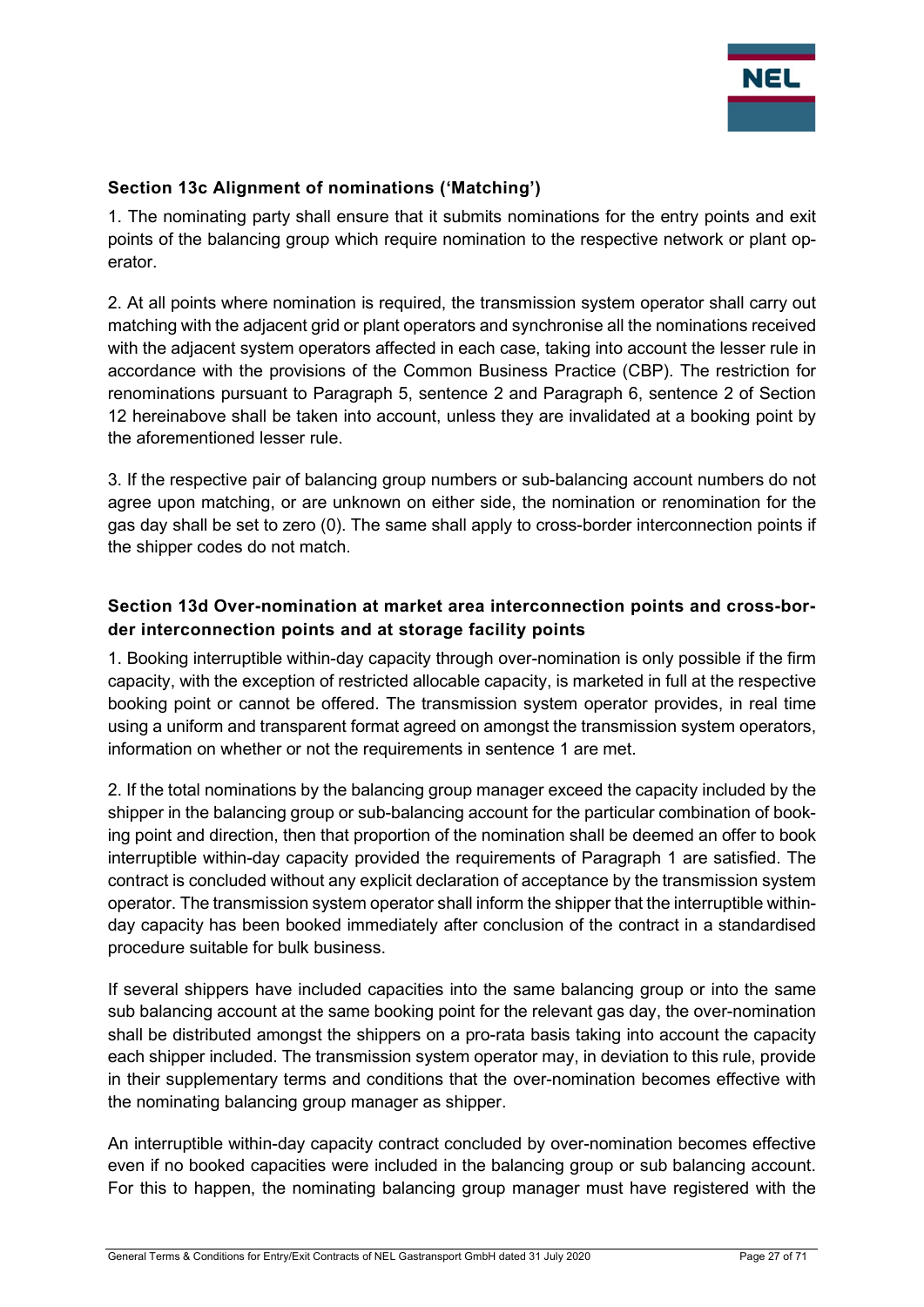

capacity booking platform as a shipper, have accepted the terms and conditions of the transmission system operator and fulfil any further requirements for nominating included capacities. The capacity contract then becomes effective with the balancing group manager as shipper.

3. Interruptible within-day capacity through over-nomination at a booking point may be used by the shipper on an interruptible basis subject to a lead time of two hours provided that booking point already has a balancing group or sub-balancing account in which the shipper has included capacity for the relevant gas day.

4. The respective tariffs for interruptible capacity are charged for interruptible within-day capacity from over-nomination. Further details on the invoicing of bookings of interruptible within-day capacity through over-nomination are provided in the transmission system operator's price list.

If interruptible within-day capacity is booked via over-nomination at an entry or exit point at a gas storage facility using a specially designated balancing group/sub-balancing account for non-discounted capacity, this capacity shall be priced as non-discounted capacity. If interruptible within-day capacity is booked via over-nomination at an entry or exit point at a gas storage facility using a balancing group/sub-balancing account without any special designation for nondiscounted capacity, this capacity shall be priced as discounted capacity.

5. The nomination replacement procedure according to Section 14 shall not apply to over- nomination.

## Section 14 Nomination replacement procedure

1. Transmission system operators shall offer a nomination replacement procedure if technically feasible and economically viable. This requires the transmission system operator and shipper to conclude a separate contract. The transmission system operator shall indicate on its website whether a nomination replacement procedure is offered. If a nomination replacement procedure is offered, the conditions for such procedure shall be published on the transmission system operator's website.

2. The nomination replacement procedure may be agreed to begin or end on the first day of a month. An implementation deadline of 10 business days applies to the conclusion and termination of contracts for such procedures. When initially applying the procedure, the shipper shall notify the entry or exit network operator of the entry or exit points whose metering data are to be utilised in the nomination replacement method, in addition to concluding the agreement 20 business days before the nomination replacement procedure agreed with the entry network operator is applied. Sentence 3 shall apply mutatis mutandis to notice of termination of application of the nomination replacement procedure.

3. The nomination replacement procedure shall be applied only if sufficient firm capacity is booked for the respective points in an entry or exit contract. A nomination replacement procedure shall not be applied to capacity booked as interruptible.

4. If the transmission system operator offers an online flow control or time lag method, the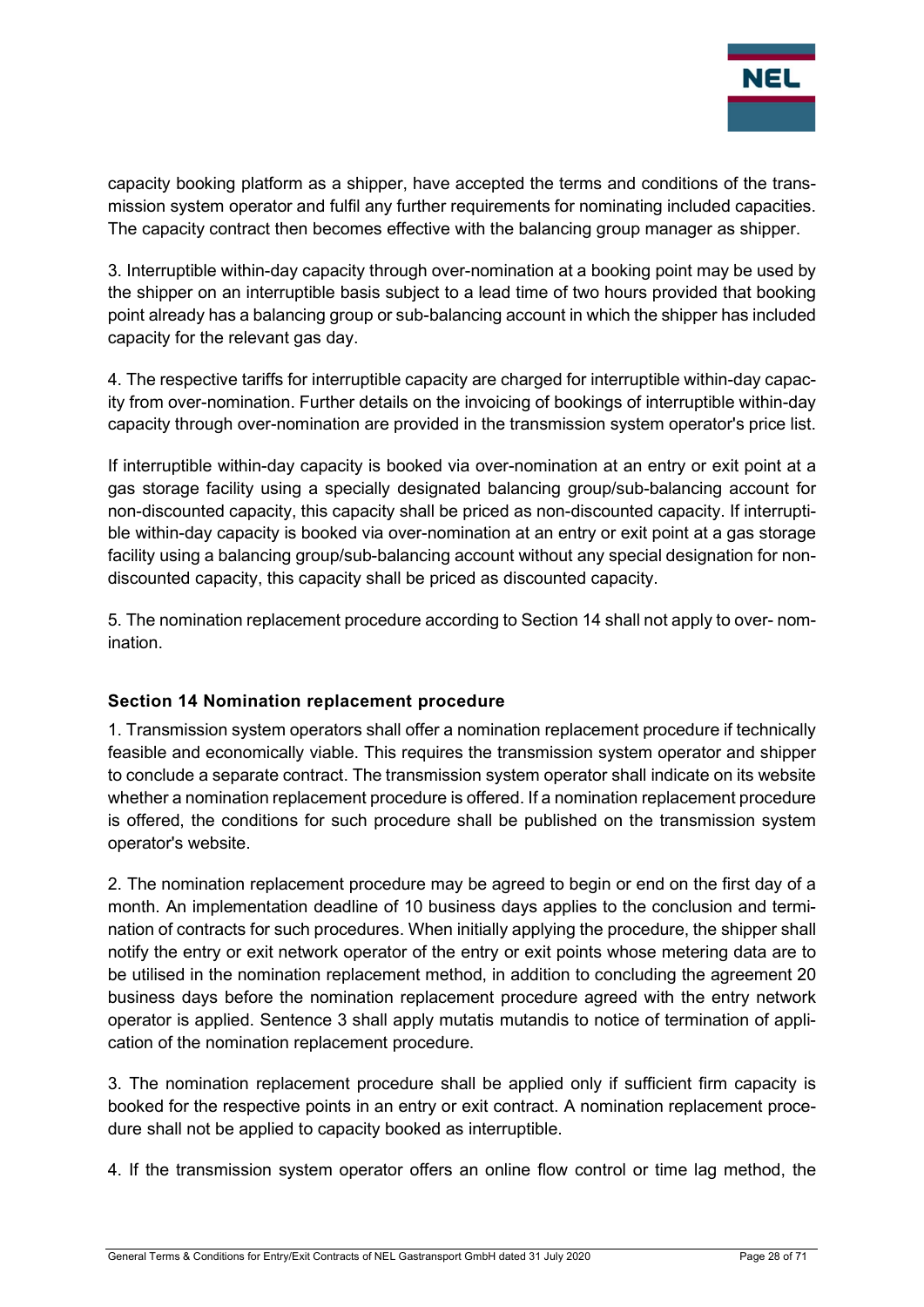

prerequisite for use is the availability of a flexible flow source to which the transmission system operator with whom the shipper has concluded a nomination replacement procedure agreement has access. The virtual trading point is not a flexible flow source, but may connect a flexible flow source with entry or exit points whose metering data are utilised in the nomination replacement procedure. The transmission system operator with whom the shipper has concluded the nomination replacement procedure agreement shall also be responsible for controlling the entry quantities at the agreed entry point. This is based on metering data from one or more entry or exit points. The shipper shall make the metering data available. With the timelag method, the hourly metered value shall be deemed to be a nomination for the entry point; the maximum time lag shall be 4 hours.

## Section 15 Technical feed in and offtake notices

1. For end-consumers with recording demand metering and generally unpredictable, extremely high and volatile gas consumption, the exit network operator may require prior technical offtake notice and compliance with the technical limits stated in Section 8 (5) GasNZV, where this is necessary for maintaining system integrity on the network. In any such case, the exit network operator shall publish the relevant metering point. In addition, the exit network operator shall notify the shipper in writing under an existing contract in advance of retroactive introduction of the obligation to submit technical offtake notices in advance.

2. If the exit network operator requires offtake notices in accordance with Paragraph 1 of this section 15, EDIG@s-messages shall be used. If the shipper is not able to generate EDIG@smessages, the parties may agree on another format on a transitional basis. For this purpose, the parties shall agree on the type, extent, technical details of provision and documentation of data.

3. The procedure stated hereinabove shall apply mutatis mutandis to technical feed in notices in accordance with Section 13 (1).

## Section 16 Surrender of capacity

1. The shipper shall be entitled to surrender booked firm capacity in whole or in part, with respect to the booking period and quantity, to the transmission system operators via the joint booking platform (capacity booking platform) at any time up to 2 p.m. on the day before delivery day. Any subsequent primary use or secondary marketing of the surrendered capacities by the shipper is excluded, except as provided for in Paragraph 8 of this Section 16.

2. Bundled firm capacity may be surrendered in bundled form only.

3. Confirmation of capacity surrender shall be given to the shipper via the joint booking platform with a time stamp. This confirmation shall not release the shipper from its payment obligation.

4. Capacity may be surrendered for any day or days in the future and for any proportion of the capacity originally booked.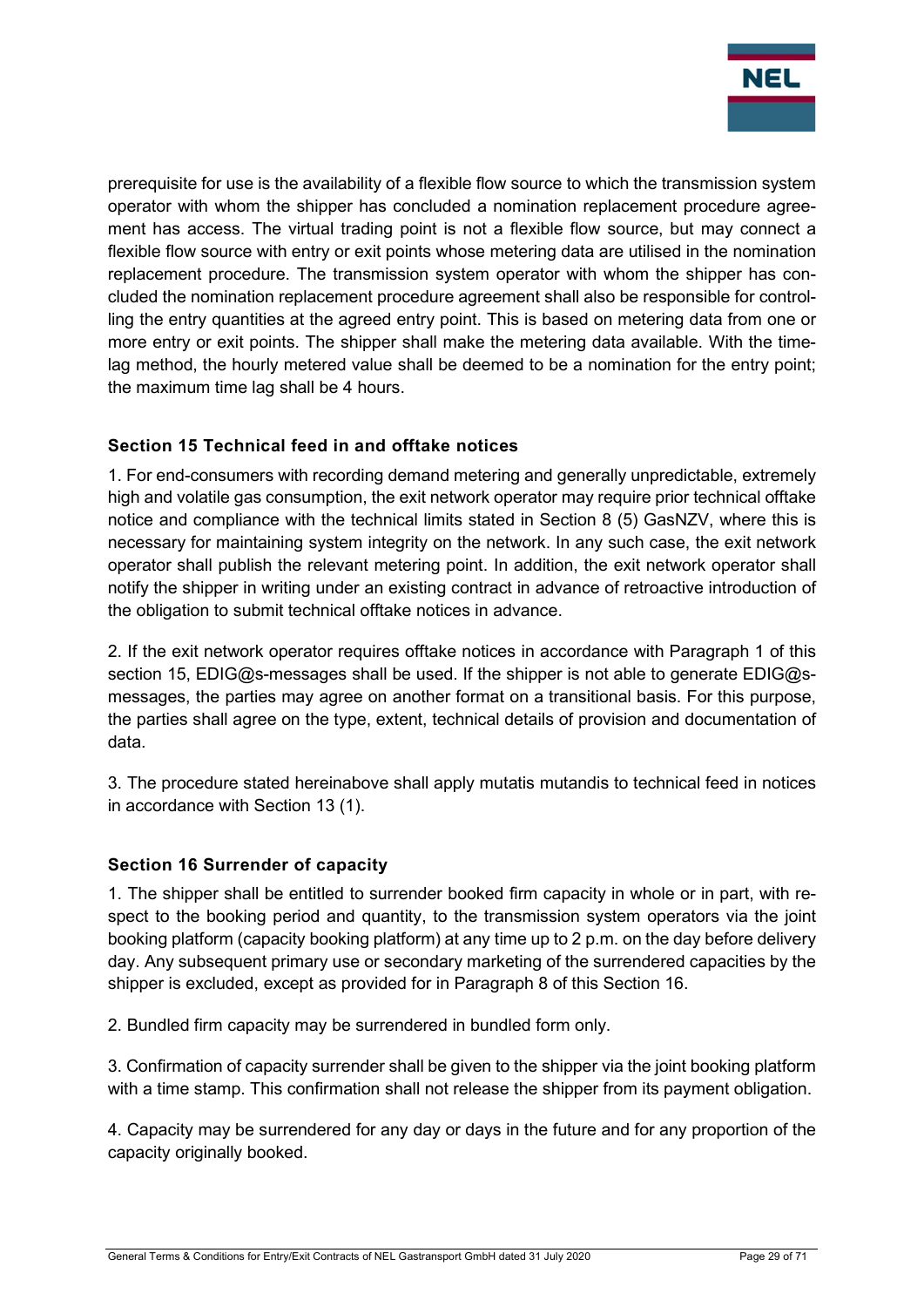

5. The transmission system operators shall market surrendered capacities as primary capacity under the applicable rules. They may combine surrendered capacities and any primary capacity that is still available to offer products of longer duration. Surrendered capacity shall be marketed subordinated to primary capacity available for the period in question. If a shipper surrenders capacity by 09:00 hours on the 7th calendar day prior to the day of the notification of the amount of the capacity offered in an annual, quarterly or monthly auction, said surrendered capacity shall be taken into account for the calculation of the marketable capacity for the relevant auction. The foregoing cannot be guaranteed for capacity surrendered after the above deadline. If the capacity is not taken into account for the calculation as described above, it will be offered in subsequent auctions of products with shorter terms.

6. If the transmission system operator markets surrendered capacity, in whole or in part, the shipper shall be released from its obligation to pay for such surrendered capacity which has been marketed. The extent of release from the obligation to pay depends on the revenues obtained for surrendered capacity subject to a maximum limit of the regulated transport tariff for the period of primary marketing and the amount of re-marketed capacity. If the capacity surrendered by the shipper was obtained at an auction, the obligation to pay the surcharges to be added to the regulated transport tariff remains unaffected.

7. If several shippers surrender capacity for a particular day, the capacities shall, in the event of a capacity surplus, be re-marketed by the transmission system operator in the order in which they were surrendered (time stamp).

8. Surrendered capacity that could not be re-marketed shall be made available again to the shipper daily for the following day after the completion of day-ahead marketing, but no later than 18:30 hours for use in the balancing group in which it had been included prior to surrender.

9. The transmission system operator shall issue to the shipper a credit note for the tariff referred to in Paragraph 6 of this Section 16. Such credit notes shall be issued monthly and shall be set off against any outstanding transportation tariffs.

10. The release of the shipper from payment obligations in accordance with Paragraph 6 of this Section 16 shall apply only upon the receipt of the credit note by the shipper. Credit notes shall be issued in the month following marketing of the capacity.

11. The transmission system operator shall notify the shipper by 18:30 hours of the capacity amount which has been made available again in accordance with Paragraph 8 of this Section 16.

12. The provisions of Section 16 shall not apply to exit points to end-consumers. Section 16 GasNZV shall remain unaffected.

## Section 17 Offering by transmission system operator of firm capacity left unused at short notice in accordance with Section 16 (2) GasNZV

1. The transmission system operator may offer firm capacity booked by the shipper that cannot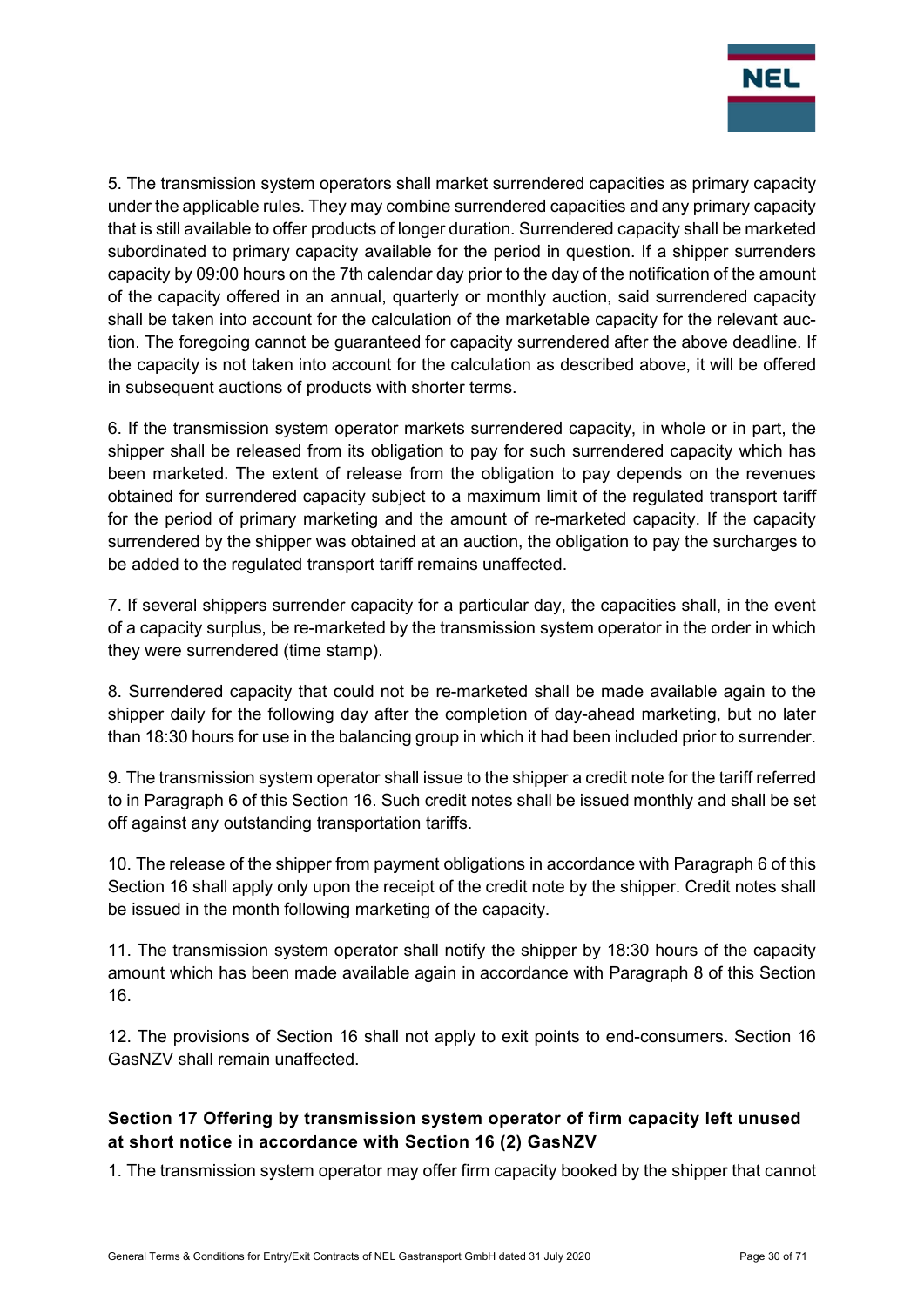

be used in whole or in part for the next day, taking into account existing renomination rights.

- 2. The shipper shall remain obligated to pay charges if capacity is successfully remarketed.
- 3. Section 16 (4) GasNZV shall not apply.

## Section 18 Withdrawal of capacity left unused for a significant time in accordance with Section 16 (3) nd (4) GasNZV

1. Pursuant to Section 16 (3) GasNZV, the transmission system operator may withdraw firm capacity left unused or partially unused by the shipper over a significant period at any entry or exit point with the exception of market area and cross border interconnection points if a contractual congestion occurs. For market area and cross border interconnection points Section 18a shall apply to the withdrawal of capacities insufficiently utilised in the long term.

A contractual congestion shall be deemed to exist in the event of a network access denial in accordance with Section 20 EnWG (Energy Industry Act).

2. Withdrawal shall apply to all contracts in place for the entry or exit point which have a combined term of at least one year, irrespective of the terms of the individual contracts concerned.

3. Capacity shall be withdrawn in the amount of firm capacity booked by the shipper left continuously unused on an hourly basis over a period of 3 consecutive months or more in the preceding calendar year. One of the three months shall be January, February, March, October, November or December. If several such periods of three consecutive calendar months can be identified, the minimum amount of capacity continuously not utilised in each such period shall be determined and then the lowest such minimum value shall be determined. Capacity shall only be withdrawn up to said lowest minimum value. The capacity to be withdrawn shall be determined on the basis of the capacity continuously available to the shipper during the previous calendar year, in terms of both timing and quantity. Any partial resale, surrender or reduction in booked capacity by the shipper shall be taken into consideration.

4. The shipper shall be entitled to appeal against the withdrawal of capacity in accordance with Section 16 (4) GasNZV.

5. If several shippers have booked capacities at an entry or exit point and include such capacities in same balancing group in a combined nomination, the transmission system operator may withdraw capacity from the respective shippers proportionately, weighted by the capacity booked at that entry or exit point. This shall not apply if the balancing group manager makes nominations for each shipper in separate sub-balancing accounts.

6. Section 16 shall apply mutatis mutandis to the invoicing and handling of withdrawn capacity that is actually marketed.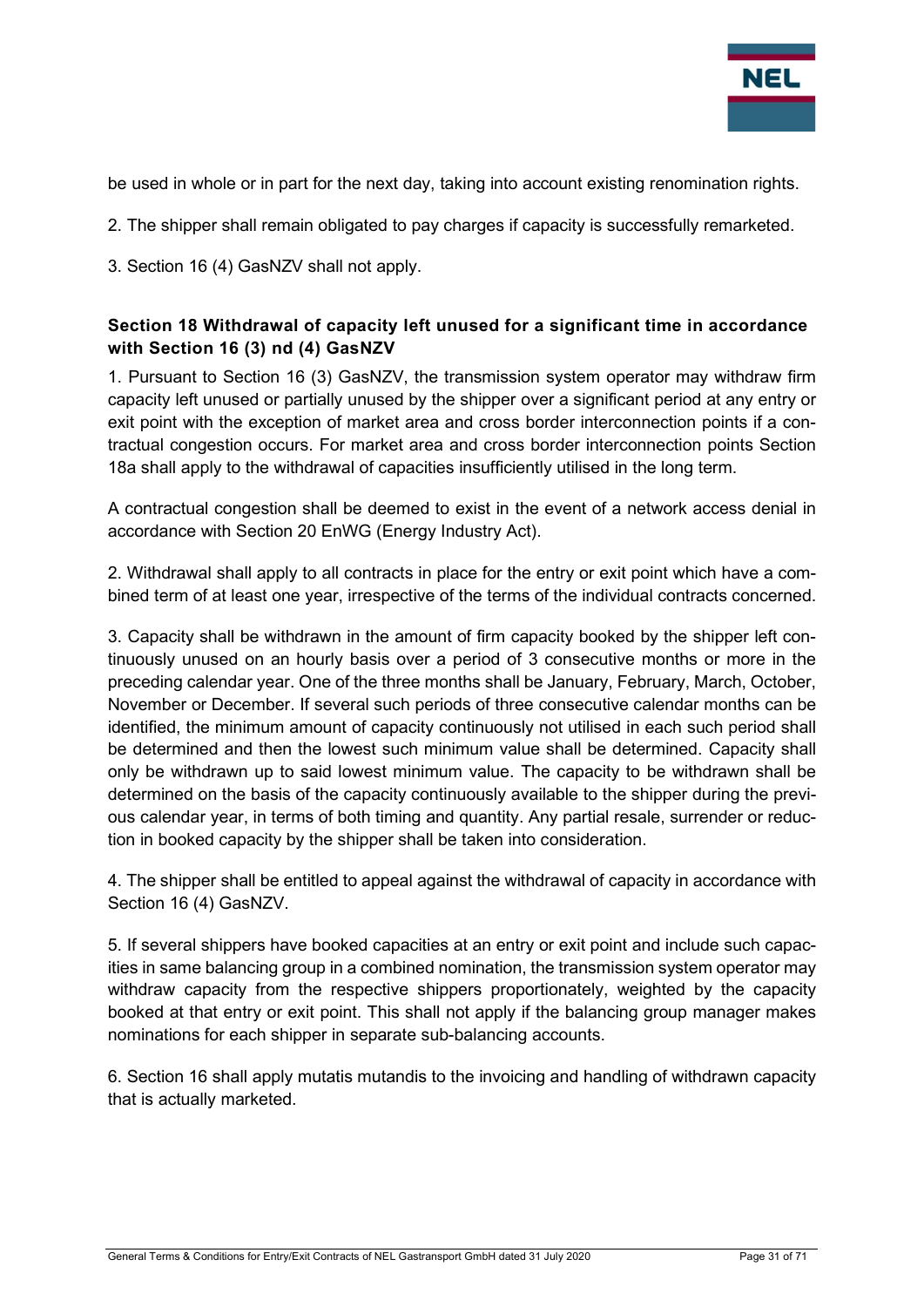

## Section 18a Withdrawal of capacities insufficiently used in the long term at market area and cross border interconnection points

1. At market area and cross border interconnection points, the transmission system operator shall withdraw capacities if required by the Federal Network Agency. The transmission system operator shall regularly provide the Federal Network Agency with all data necessary to monitor the extent to which booked capacities under contracts with an effective duration of more than one year or succeeding quarters covering at least two years are used. Each primary use or secondary trading of withdrawn capacity by the shipper is excluded subject to sentence 4. Withdrawn capacity that could not be re- marketed will be made available again to the shipper on each day for the following day no later than 18:30 hours for use in the balancing group in which it was included prior to surrender. Furthermore the rights and obligations of the shipper under the entry/exit contract shall remain unaffected until the time of marketing of the capacity by the transmission system operator and to the extent to which the capacity is not marketed by the transmission system operator.

2. Section 16 shall apply mutatis mutandis to the invoicing and handling of withdrawn capacity that is actually marketed.

## Section 19 Secondary trading

1. In accordance with Section 12 (2) GasNZV, the shipper may only transfer booked capacity for use or assign booked capacity to a third party by using the capacity booking platform. Bundled capacity may only be transferred for use or assigned as bundled capacity. The transfer for use and assignment of entry and exit contracts/contract rights shall be subject to the following provisions.

2. The shipper may transfer for use capacity rights (with or without nomination rights) under an entry or exit contract by a third party in whole or in part without the permission of the transmission system operator. The shipper shall remain obligated towards the transmission system operator to perform its obligations under the entry or exit contract, including without limitation the payment of charges.

3. The shipper may assign the entry or exit contract to a third party in whole or in part with the permission of the transmission system operator. The third party concerned shall be subject to approval by the transmission system operator. Permission may only be withheld for reasons that would justify the rejection of initial conclusion of an entry or exit contract with the third party in question. Without limitation, the transmission system operator shall be deemed to have such justification in the event that the third party meets the conditions for requiring a deposit under Section 36 and has not provided a deposit. The assignment of an entry or exit contract to a third party shall be binding upon the transmission system operator provided each shipper being party to the assignment has submitted to the transmission system operator a request for consent in text form to this effect by no later than 11:00 hours on day D-3 business days, and the transmission system operator has given its consent. Sentence 2 applies mutatis mutandis. The transmission system operator shall use its reasonable efforts to facilitate an assignment even if the participating shippers only request consent by 11:00 hours on day D-1. The transmission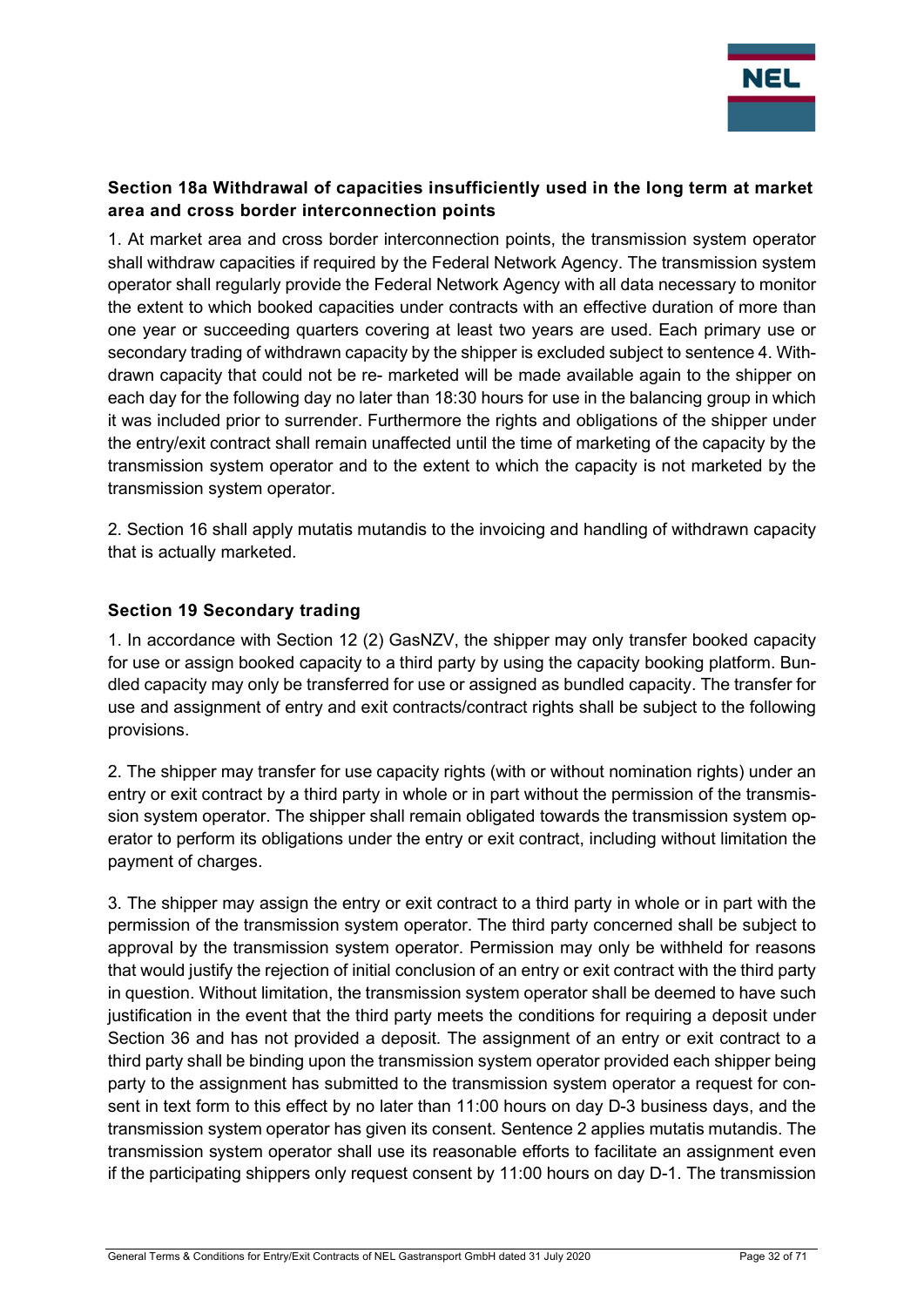

system operator shall be entitled to request that at the time of the assignment, the transferring shipper has included all of the capacities concerned in a balancing group or sub-balancing account, and that the assignee shipper must also specify a balancing group or sub- balancing account when the secondary marketing is concluded.

Where an entry or exit contract is assigned to a third party for a period of less than one year pro rata temporis, the transportation tariffs for the assigned capacity shall be determined using the multiplier relevant for the term of the assigned capacity according to MARGIT or BEATE 2.0.

## Section 20 Technical requirements

1. The shipper shall ensure that the gas available for entry meets the requirements in accordance with Section 19 GasNZV. Gas quantities to be delivered shall be in accordance with Code of Practice G 260, 2nd Gas Family, of the German Technical and Scientific Association for Gas and Water (DVGW) as amended from time to time, and to the applicable nominal value of the Wobbe number. Section 36 (1) GasNZV states the technical requirements for biogas entry.

2. On its website the transmission system operator shall publish the technical requirements, including gas quality and pressure specification, for the gas to be fed in at the respective entry or exit points. These published technical requirements shall form an integral part of the entry or exit contract and may further narrow the requirements referred to in Paragraph 1 sentence 2 of this Section 20 and/or provide for additional requirements. Either party shall be entitled to request that an impartial third party investigate whether the gas quality conforms to the transmission system operator's requirements in accordance with sentence 1. If the parties cannot reach agreement on an impartial third party within one month of the receipt of the other party's request, such investigation shall be conducted by the Engler-Bunte-Institut at Karlsruhe University. The party requesting the investigation shall bear the cost of investigation if compliance is confirmed. If compliance is not confirmed, the respective other party shall bear the cost.

3. The transmission system operator shall notify shippers in text form, as promptly as possible given the circumstances, of any changes in technical requirements which may be necessary as a result of statutes or official regulations or changes to technical rules of the DVGW. The transmission system operator shall amend the respective contracts affected by changes with effect from the effective date of the amendments or technical rules of DVGW in accordance with sentence 1. In the event that a change in technical requirements is necessary to fulfil the transmission system operator's obligations under applicable laws and ordinances to cooperate, the transmission system operator shall be entitled to make such changes to the respective contract concerned within 4 months after notifying the shipper thereof in text form. A change of the technical requirements in accordance with sentence 3 may become necessary, without limitation, if the transmission system operator agrees with other transmission system operators, with due consideration for Section 15 (1) EnWG and Section 7 (1), Paragraph 2 GasNZV, upon provisions on the gas quality at a network interconnection between said transmission system operators and if said gas quality differs from the technical requirements published so far in accordance with Paragraph 2, sentence 1 without violating the specifications pursuant to Paragraph 1 and Paragraph 2 sentence 2. If the contractual changes referred to in sentences 1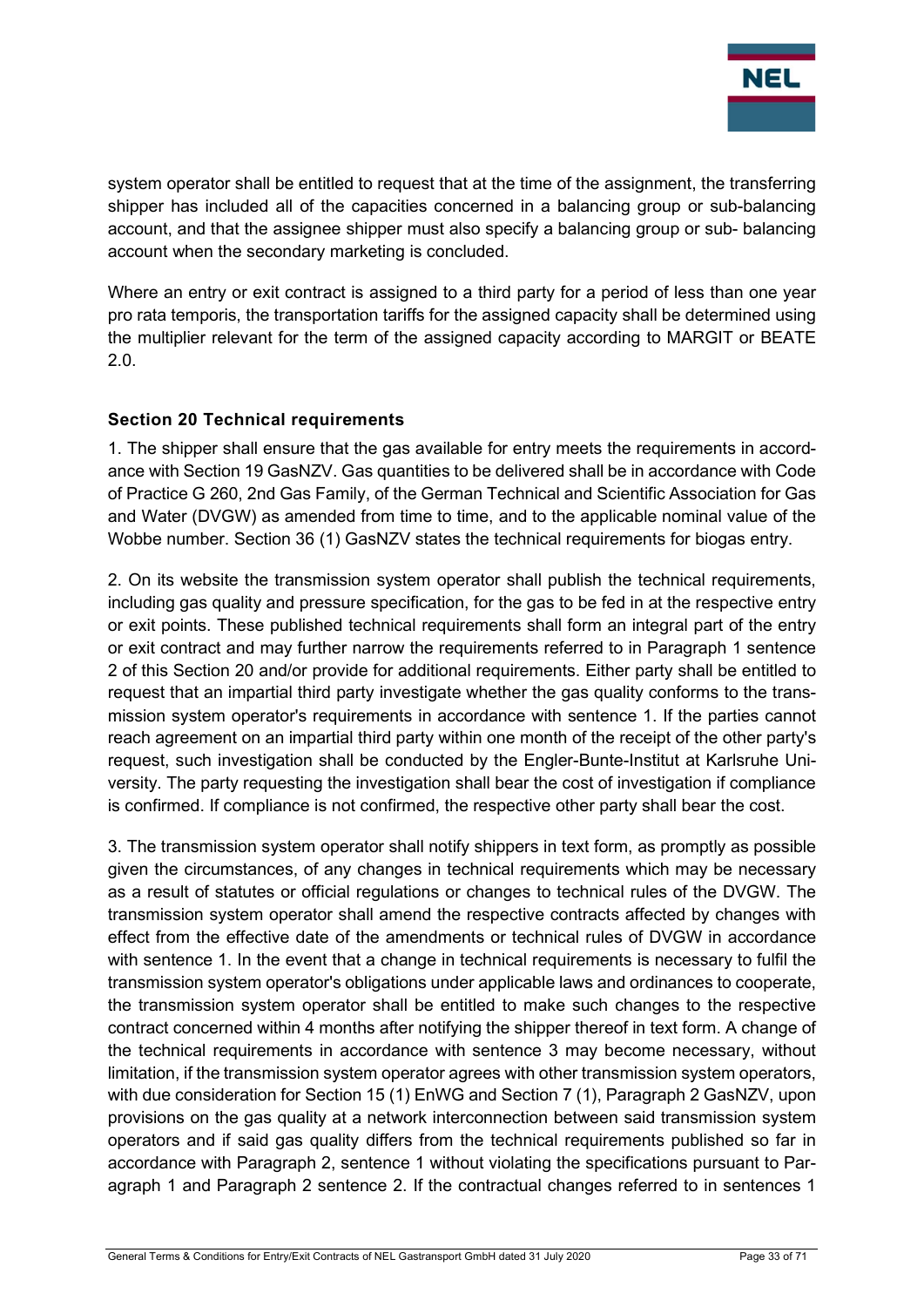

and 3 have an adverse effect on the shipper's use of capacity, the shipper shall be entitled to terminate the respective contract as of the effective date of the change with 3 months' notice. If the transmission system operator provides notice under sentence 1 less than 4 months in advance of the effective date of the change, the shipper shall be entitled to terminate the contract in question without notice as of the effective date of the change.

4. In deviation from sentence 3 of Paragraph 3 of this Section 20, the transmission system operator shall be entitled to change gas quality or pressure specifications without the shipper's consent by giving advance notice of 3 years before the start of the conversion period. The transmission system operator shall inform the shipper thereof in text form as early as possible under the given circumstances.

In case of a change of gas quality from L-gas to H-gas as part of the L-gas/H-gas market area conversion, the transmission system operator shall give the shipper minimum notice of 2 years and 4 months before the anticipated start of the conversion period. The conversion date for balancing purposes as part of the market area conversion which is within the said conversion period, and which is the first day of the month from which allocation values are notified in Hgas balancing groups only, shall be announced at least 1 year before the conversion. The shipper shall be obligated to notify the balancing group manager of the conversion period and the conversion date for balancing purposes. The shipper shall ensure that the entry and exit points that are relevant to the conversion are included in H-gas balancing groups/sub-balancing accounts according to the existing deadlines in advance of the conversion date for balancing purposes.

In deviation from Paragraphs 1 and 2 of this Section 20, the transmission system operator may, with the shipper's consent, change the gas quality or pressure specification subject to a shorter period of notice.

If a new entry or exit contract begins during the notice periods after the transmission system operator has announced a change, the notice periods already applicable shall also apply to that contract. Any change in gas quality or pressure specifications shall be limited to the entry or exit points affected by the change. The contract affected by the change shall be amended with effect from the effective date of the change in gas quality or pressure specifications. In the event that the transmission system operator changes gas quality or pressure specifications in accordance with Paragraphs 1 and 2 of this Section 20 without the shipper's consent, the shipper shall be entitled to terminate the contract for the corresponding entry or exit points with one year's notice as of the effective date of the change in gas composition or pressure specifications.

5. In deviation from Paragraphs 3 and 4 of this Section 20, the transmission system operator shall be entitled to change the gas quality from L-gas to H-gas without giving the shipper any prior notice and without the shipper's consent once the conversion charge no longer applies. Sentence 1 of this Paragraph 5 shall not apply in the event of a change of market area allocation, which is governed by Paragraph 7 of Section 31. The transmission system operator shall inform the shipper of the gas quality change without delay after agreement of the conversion schedule among the network operators concerned, but not less than 13 months prior to the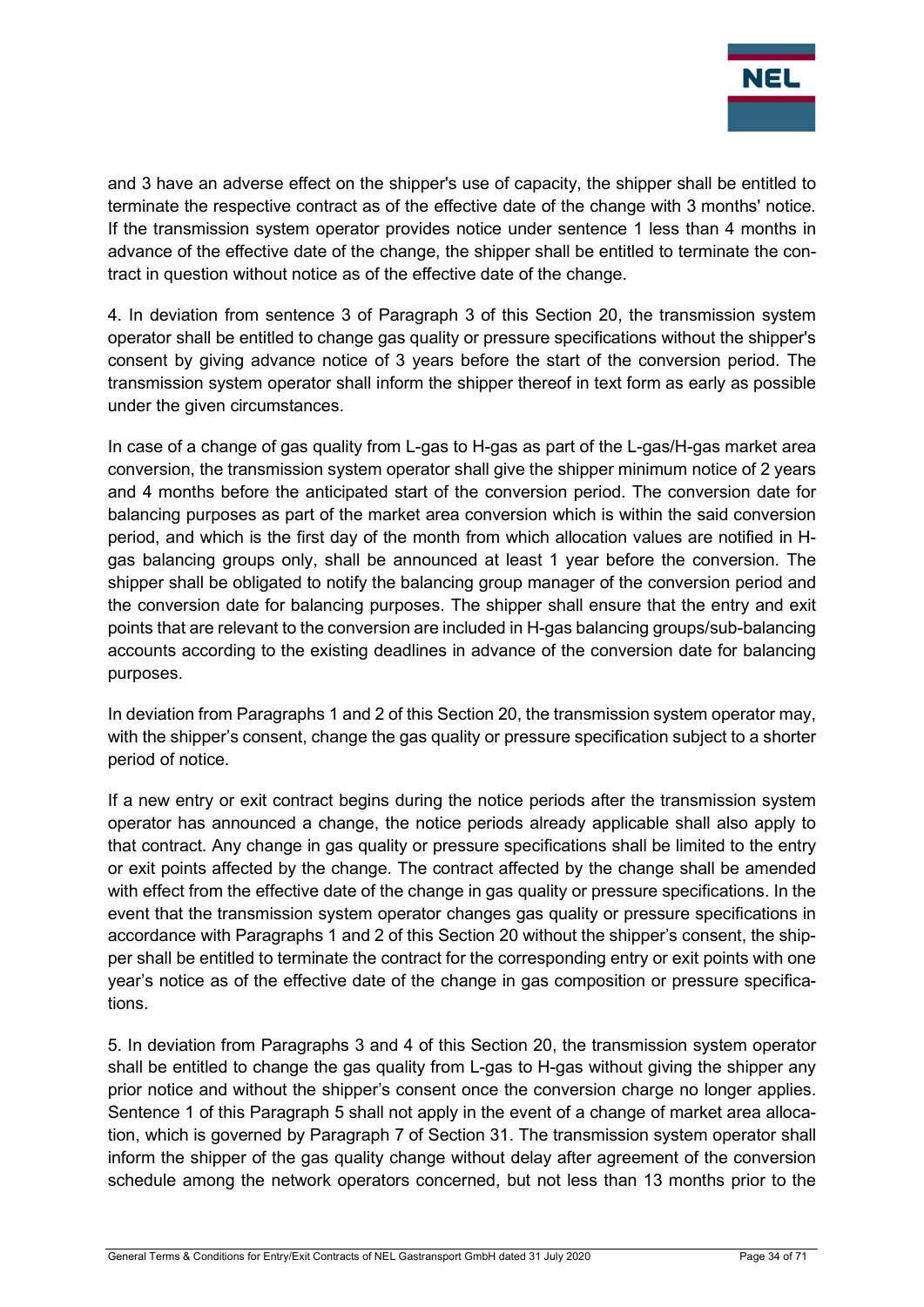

conversion date for balancing purposes. In justified cases the conversion date for balancing purposes may be postponed within the notice period commenced. The date may also be brought forward by no more than three months relative to the original conversion date for balancing purposes, as advised, as long as a minimum notice period of six months prior to the changed conversion date for balancing purposes is observed. The shipper shall not be entitled to terminate the contract on account of the gas quality change after the conversion tariff is no longer charged. The opportunity to feed the existing national gas production capacities into the system shall be retained to the extent required in future.

## Section 21 Non-compliance with gas quality or pressure specification

1. If gas quantities supplied by the shipper at the entry point do not meet the technical specifications for gas quality or pressure in accordance with Section 20 (1) and (2) (hereinafter referred to as 'off-spec gas'), the entry network operator shall be entitled to refuse acceptance of the off-spec gas in whole or in part. In any such case, the shipper shall immediately adjust its nomination at the entry point concerned accordingly and reduce the supply of off-spec gas at that entry point accordingly. None of the transmission system operator's rights as towards the shipper shall be affected.

2. If gas quantities supplied by the exit network operator at the exit point do not meet the technical specifications for gas quality or pressure in accordance with Section 20 (1) and (2), the shipper shall be entitled to refuse acceptance of the off-spec gas in whole or in part. The exit network operator shall in any such case immediately reduce the supply of off-spec gas at that exit point accordingly. None of the shipper's rights as towards the exit network operator shall be affected.

3. In the case of reduction in accordance with the preceding provisions, renominations shall be made immediately in order to avoid imbalances.

4. Each party shall promptly inform the other party if it becomes aware of the supply of off- spec gas at an entry or exit point, or expects off-spec gas to be supplied.

## Section 22 Allocation of quantities

1. The entry network operator to whom entry nominations were submitted in accordance with Section 12 (1) and (2) and Section 13 shall determine for each balancing group or sub- balancing account the gas quantities fed in at entry points and allocate such quantities to the respective balancing groups or sub-balancing accounts based on nominations or using the allocation procedure specified by the transmission system operator.

2. In allocating biogas entry quantities, any liquefied petroleum gas quantities added by the entry network operator for conditioning for adjustment to the calorific value required for the entry network operator's network in accordance with Section 36 (3) GasNZV shall not be taken into consideration.

3. The exit network operator shall allocate gas quantities taken off at exit points to storage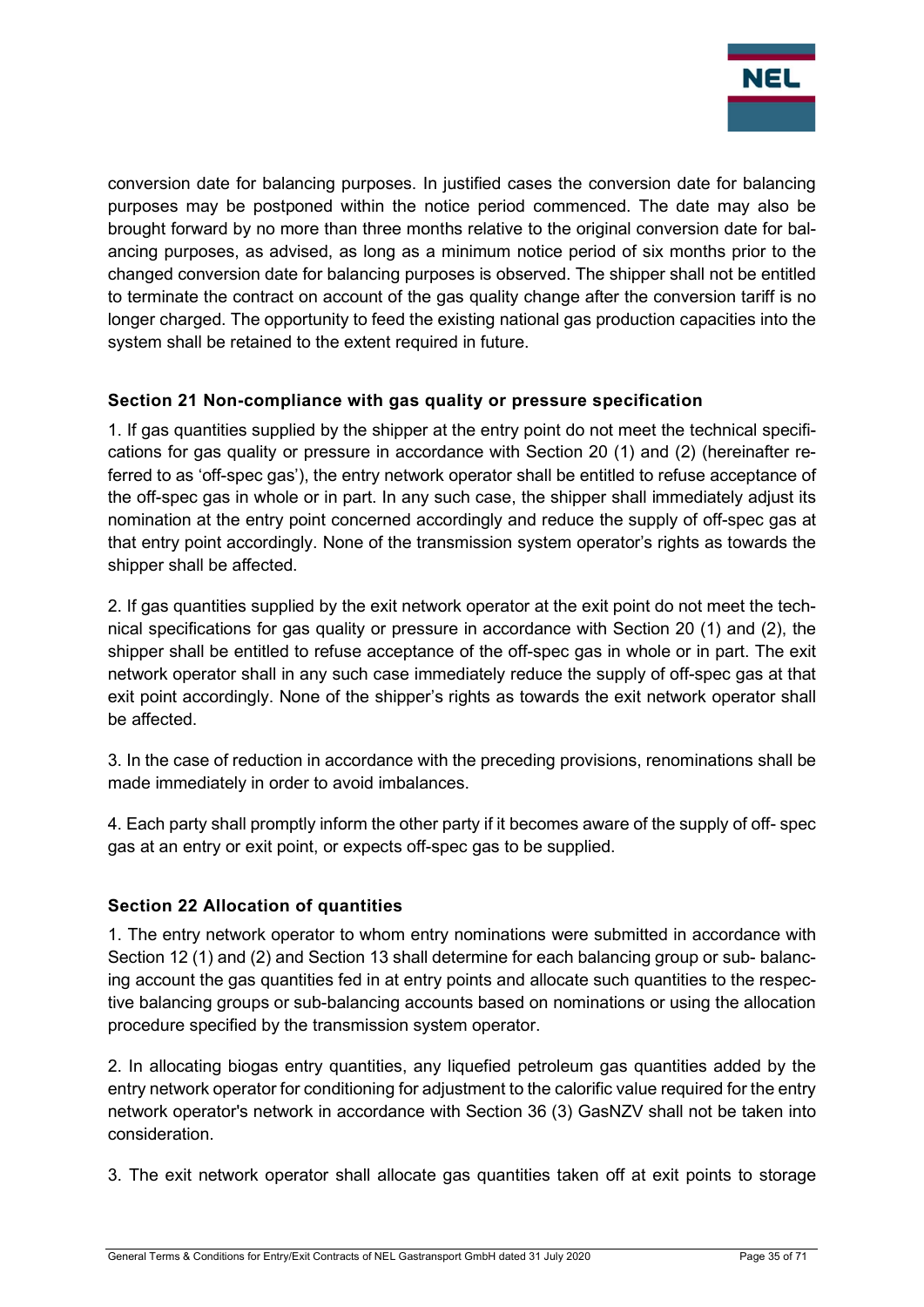

facilities, at market area interconnection points and at cross-border interconnection points to the respective balancing groups or sub-balancing accounts on the basis of nominations or using the allocation procedure specified by the transmission system operator.

4. For each balancing group or sub-balancing account, the exit network operator shall determine the gas quantities taken off at exit points to metered end-consumers ('RLM') based on metered values and shall allocate such quantities accordingly to the balancing group or subbalancing account concerned.

5. For each balancing group or sub-balancing account the exit network operator shall determine the gas quantities taken off to end-consumers with standard load profiles at exit points and shall allocate such quantities to balancing groups or sub-balancing accounts on the basis of the standard load profile determined by the exit network operator.

6. If entry or exit points are included in several balancing groups, shippers and the respective entry/exit network operators shall agree on and implement allocation rules in the entry/exit contract to ensure that gas quantities allocated to this point are only accounted for once.

## Section 23 Metering point operation

1. Metering data determined by the transmission system operator, as the competent metering point operator, or a third party in accordance with Section 5 of the German Metering Point Operation Act (Messstellenbetriebgesetz, MsbG) shall be used by transmission system operators for balancing and calculating supply overruns and deficits and capacity limit overruns.

2. Regarding the performance of metering point operations the transmission system operator, if he is the competent metering point operator, is a meter user in the sense of the German Weights and Measures Act and to this extent is responsible for meeting all of the requirements and obligations imposed by the said law.

3. Unless otherwise agreed between the connection user and a third party in accordance with Section 5 of the German metering operation law (MsbG), the provisions outlined below shall apply, in which case the transmission system operator shall be the competent metering point operator and shall provide metering data to the shipper.

4. The transmission system operator shall determine the type, number and size of metering and control devices, in accordance with Section 8 of the German metering operation law (MsbG). Such determinations shall be appropriate with respect to the consumption amount and consumption behaviour and shall also give adequate consideration to energy industry interests. The transmission system operator shall provide and operate the metering and control devices required for measurement and meter reading for metered end-consumers.

5. For remote reading, a suitable, externally dialable telecommunications connection without time limit and a 230 V connection shall be available on the end consumer's premises. The transmission system operator may use a GSM modem instead of a telecommunications connection. Upon request, the transmission system operator shall notify the end consumer of the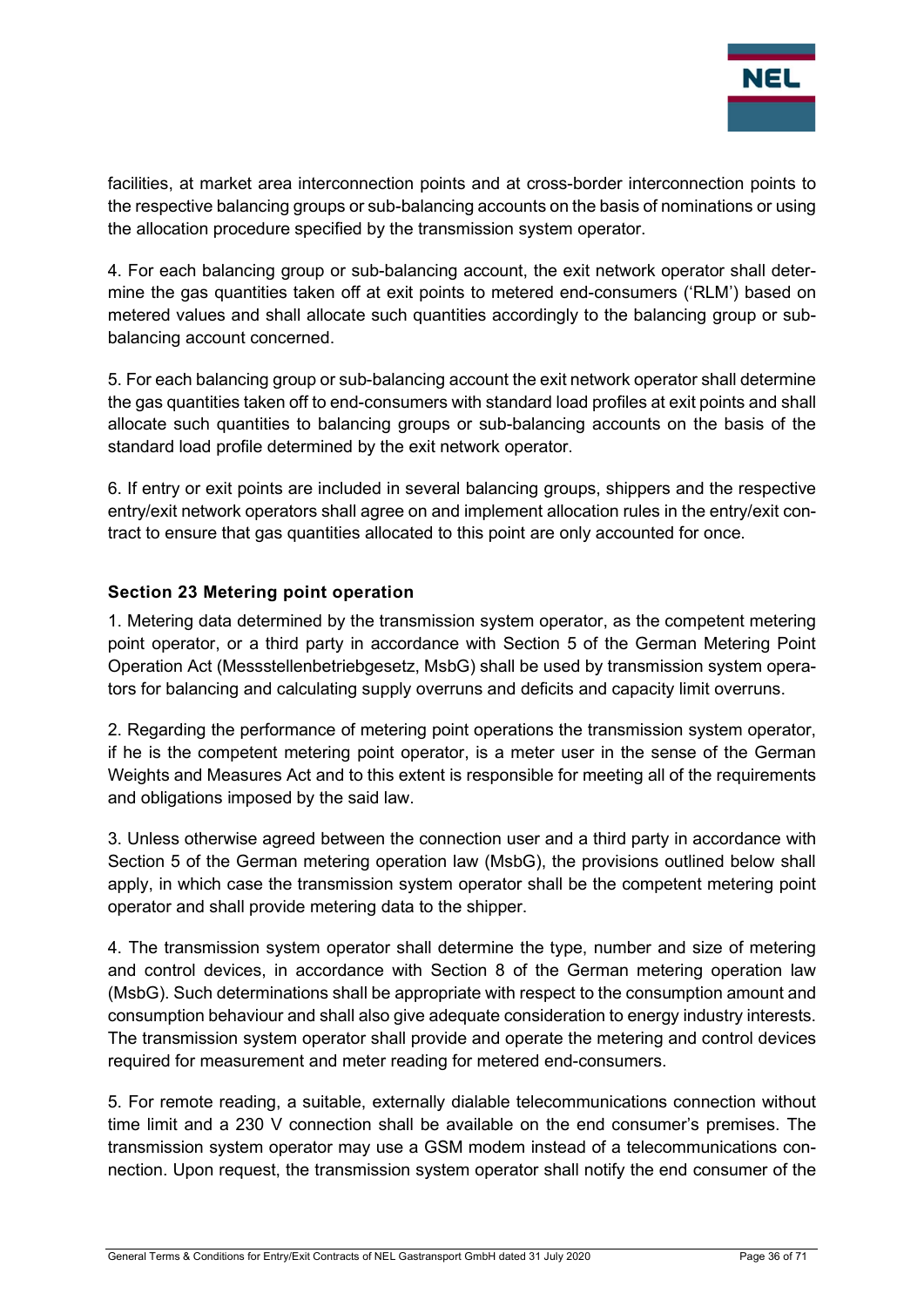

relevant technical specifications (distances between connections, connections to metering installation etc.). Remote reading shall be available prior to commencing supply to a RLM meter or the conversion of an SLP into an RLM meter. The establishment and use of telephone and electricity connections shall be free of charge to the transmission system operator. Any cost incurred as a result of delays caused by the transmission system operator shall not be borne by the shipper or the end consumer. Any cost incurred as a result of delays caused by the end consumer shall not be borne by the transmission system operator.

6. The transmission system operator shall notify the shipper promptly, but no later than at 13:00 hours each day, of the previous day's load profile, recorded hourly and read daily at the RLM exit points in the MSCONS format. The load profile energy amounts shall be calculated using the balancing calorific value.

7. After the end of the supply month, all load profiles shall be plausibility-checked in accordance with DVGW (German Technical and Scientific Association for Gas and Water) code of practice G 685 and substitute values shall be calculated or corrected if applicable. Load profiles shall be converted using the calorific value used for invoicing. The transmission system operator shall notify the shipper of the load profile at RLM exit points for the supply month no later than on day M +10 business days. Any correction shall be highlighted in the data submitted.

8. If the transmission system operator calculates replacement values using DVGW code of practice G 685, the load profile shall also be submitted to the shipper, converted using the balancing calorific value, within M +10 business days.

9. The calorific value and compressibility factor Z shall be published on MSCONS.

10. Transmission system operators have an obligation to submit, without delay, to a shipper upon the shipper's request the load profiles at RLM exit points to end-consumers, which are recorded and read out at hourly intervals.

11. For RLM exit points, the load profile determined according to Paragraph 1 of this Section 23 shall be corrected on day M+12 business days using the invoicing gross caloric value in accordance with the relevant DVGW code of practice. If a correction of the gas law deviation factor (K) is necessary in accordance with DVGW code of practice G 486 this shall also be taken into account. For all RLM timelines, the exit network operator shall on day M+12 business days notify the market area coordinator of the complete monthly timeline converted using the balancing gross calorific value and the complete monthly timeline converted using the invoicing gross calorific value in the applicable ALOCAT format as amended from time to time.

12. For end consumers supplied using the load profile method, metering devices shall be read by the transmission system operator, its agent or by the end consumer at the request of the transmission system operator at regular intervals not substantially exceeding 12 months on a date and in accordance with a schedule determined by the transmission system operator. If an agreement in accordance with Section 40 (2) sentence 2 EnWG is in place, the shipper shall observe the meter reading schedule specifications stated therein.

13. The transmission system operator shall arrange for interim meter readings in accordance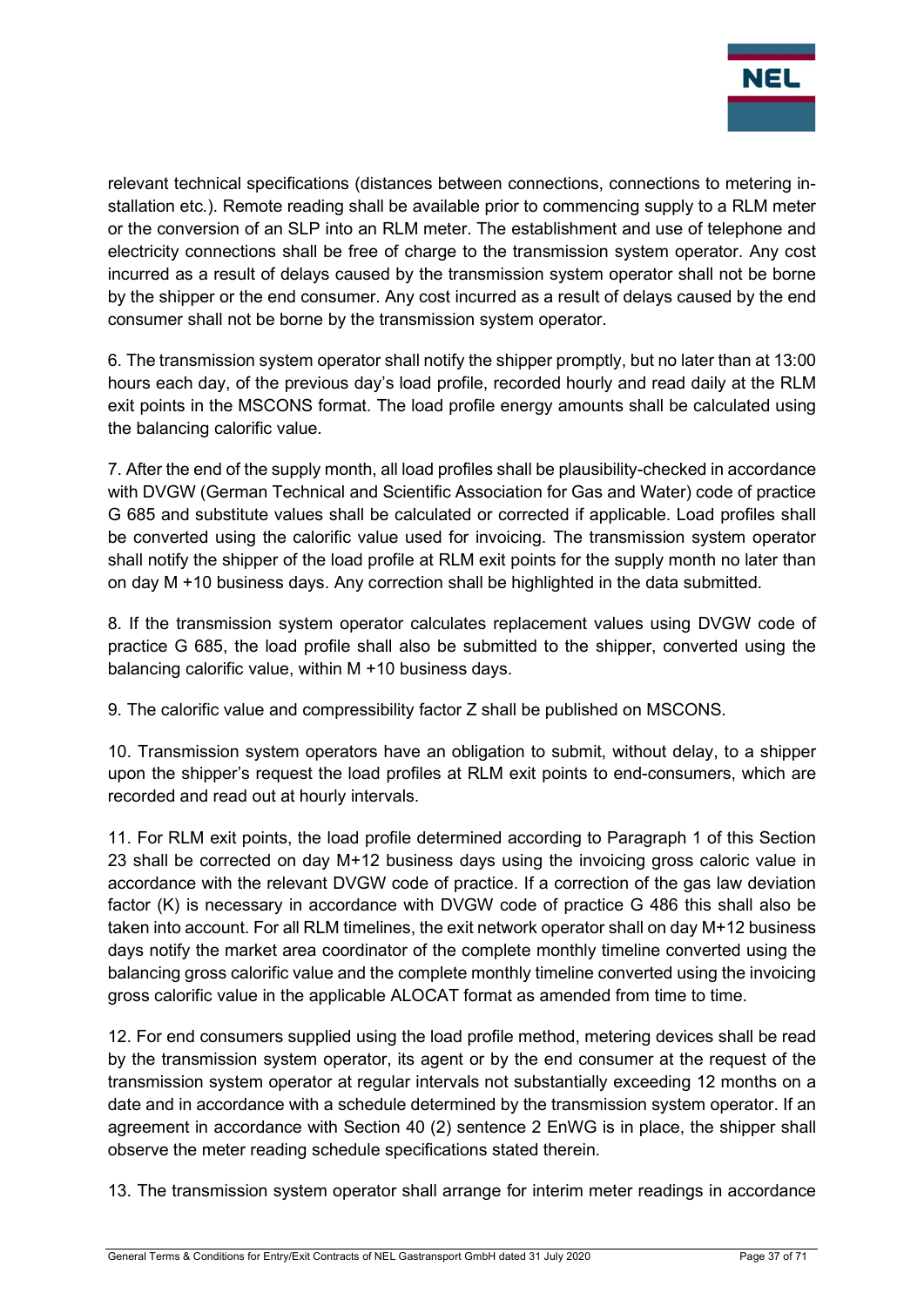

with GeLi Gas between regular readings, including without limitation upon a change of supplier, relocation of the end-consumer, termination of this contract or a material change in demand. If this is not possible, the transmission system operator may estimate consumption by way of extrapolation or on the basis of the last reading. Due consideration shall be given to the actual situation.

14. The shipper shall make additional payment to the transmission system operator for any additional reading requested by the shipper.

15. The review of the metering equipment as well as handling of metering error process will take place as stated in Section 71 of the German metering operation law (MsbG) and under consideration of the generally accepted technical rules. If an inspection of metering equipment reveals that error margins have been exceeded, the amount overcharged or undercharged shall be reimbursed or paid as the case may be.

16. If the extent of an incorrect RLM end-consumer's metering device cannot be determined with accuracy or the device does not give any reading or cannot be read properly, the transmission system operator shall estimate consumption for the period since the last accurate meter reading on the basis of the average consumption for the metering periods preceding and following reading, or the previous year's consumption. Due consideration shall be given to the actual situation.

17. If the extent of an incorrect SLP end-consumer's metering device cannot be determined with accuracy or the device does not give any reading or cannot be read properly, replacement values for missing or implausible values shall be determined in accordance with the latest valid version of DVGW code of practice G 685, as part of Section 71 of the German metering operation law (MsbG).

18. Claims in accordance with sub-paragraph 1, sentence 1 shall be restricted to the reading period preceding determination of the error, unless the impact of the error can be determined over a longer period. In any such case, claims shall be limited to a maximum of three years.

19. Unless otherwise agreed in accordance with Section 5 of the German Metering Operation Act (MsbG), metering data provided by the competent metering point operator to the transmission system operator and processed by the transmission system operator should be used as a basis for implementation and invoicing under the contract. Section 10 (2), (3) and (4) shall apply in the event that the metering data are not made available to the transmission system operator or not made available properly to the transmission system operator or the data made available are implausible.

20. A written request from the connection user and the shipper is required for recording demand metering with an annual offtake of less than 1,500,000 kWh and a maximum hourly offtake rate of less than 500 kWh/h in accordance with Section 24 (1) GasNZV, or below the limits specified by the transmission system operator in accordance with Section 24 (2) GasNZV.

21. The shipper shall bear the cost of changeover from standard load profile metering to recorded demand profile metering in the cases described above, unless otherwise agreed.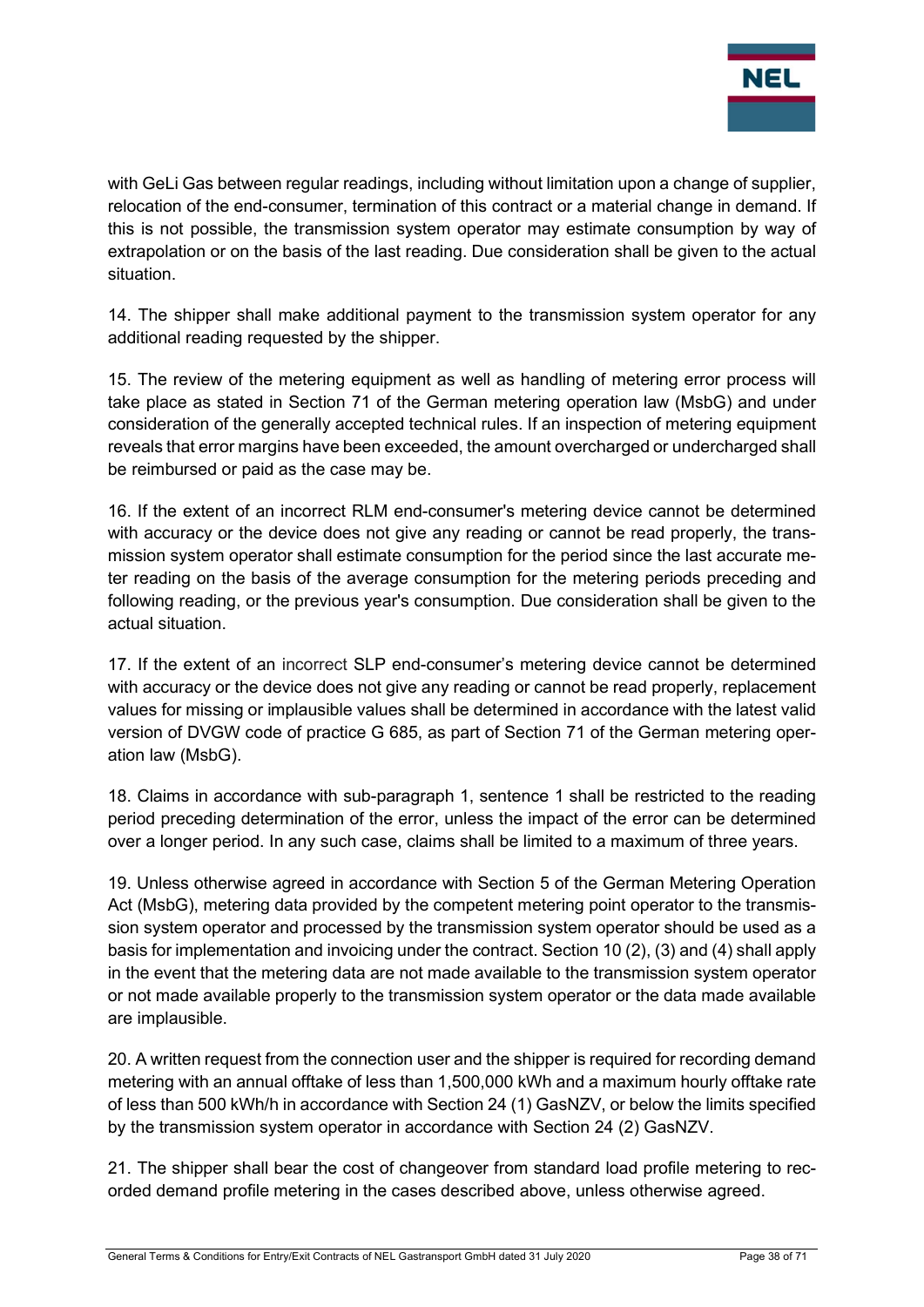

22. Following conversion and commencement of recorded demand metering, charges for recorded demand metering shall be in accordance with the price list published by the transmission system operator, regardless of actual consumption and annual energy quantities.

23. The quantity of biogas entering the system shall be stated in 'kWh' as the product of volume at normal conditions multiplied by invoicing calorific value, i.e. the calorific value for invoicing determined for the entry point. The transmission system operator shall be entitled to calculate replacement values if no metering data are available for biogas quantities delivered by the shipper. Replacement values shall be determined in accordance with DVGW code of practice G 685.

## Section 24 SLP surplus and shortfall quantities

1. Invoicing of surplus and shortfall quantities by the transmission system operator shall be in accordance with the guideline drawn up by the associations AFM+E, BDEW, BNE and VKU entitled 'Processes for Determining and Billing Surplus and Shortfall Quantities' ('Prozesse zur Ermittlung und Abrechnung von Mehr-/Mindermengen Strom und Gas') as amended, subject to Paragraphs 2 to 7.

2. The transmission system operator shall calculate the surplus and shortfall quantities when the measurement values and data required for invoicing have been determined. For each SLP exit point, the consumption of the SLP exit points determined in accordance with DVGW code of practice G 685 shall be compared with the final quantity allocated by the transmission system operator to the balancing groups and/or sub-balancing accounts including any substitute allocation values of the market area manager for the respective surplus/shortfall period which have been divided up by the transmission system operator. The surplus/shortfall period always covers the booking period and the balancing period.

Surplus quantities arise as quantity differences in the surplus/shortfall period if the exit gas quantity at the exit point is less than the gas quantity allocated by the transmission system operator to the balancing group/sub-balancing account. Shortfall quantities arise as quantity differences in the surplus/shortfall period if the exit gas quantity at the exit point is greater than the gas quantity allocated by the transmission system operator to the balancing group/subbalancing account. The transmission system operator shall pay the shipper for surplus quantities. The transmission system operator shall invoice the shipper for shortfall quantities. Invoices shall be raised even with zero surplus/shortfall quantities.

3. The shipper may request the ongoing monthly transmission of a monthly list of allocation quantities broken down by day and by exit point.

The transmission system operator shall provide the requested allocation list for all exit points assigned to the shipper for balancing purposes in month M. When requested, the allocation lists shall be transmitted in the third month following month M and before the transmission of the first surplus/shortfall invoice containing the month concerned. No allocation list shall be transmitted for months in which the shipper is not allocated any exit points for balancing purposes.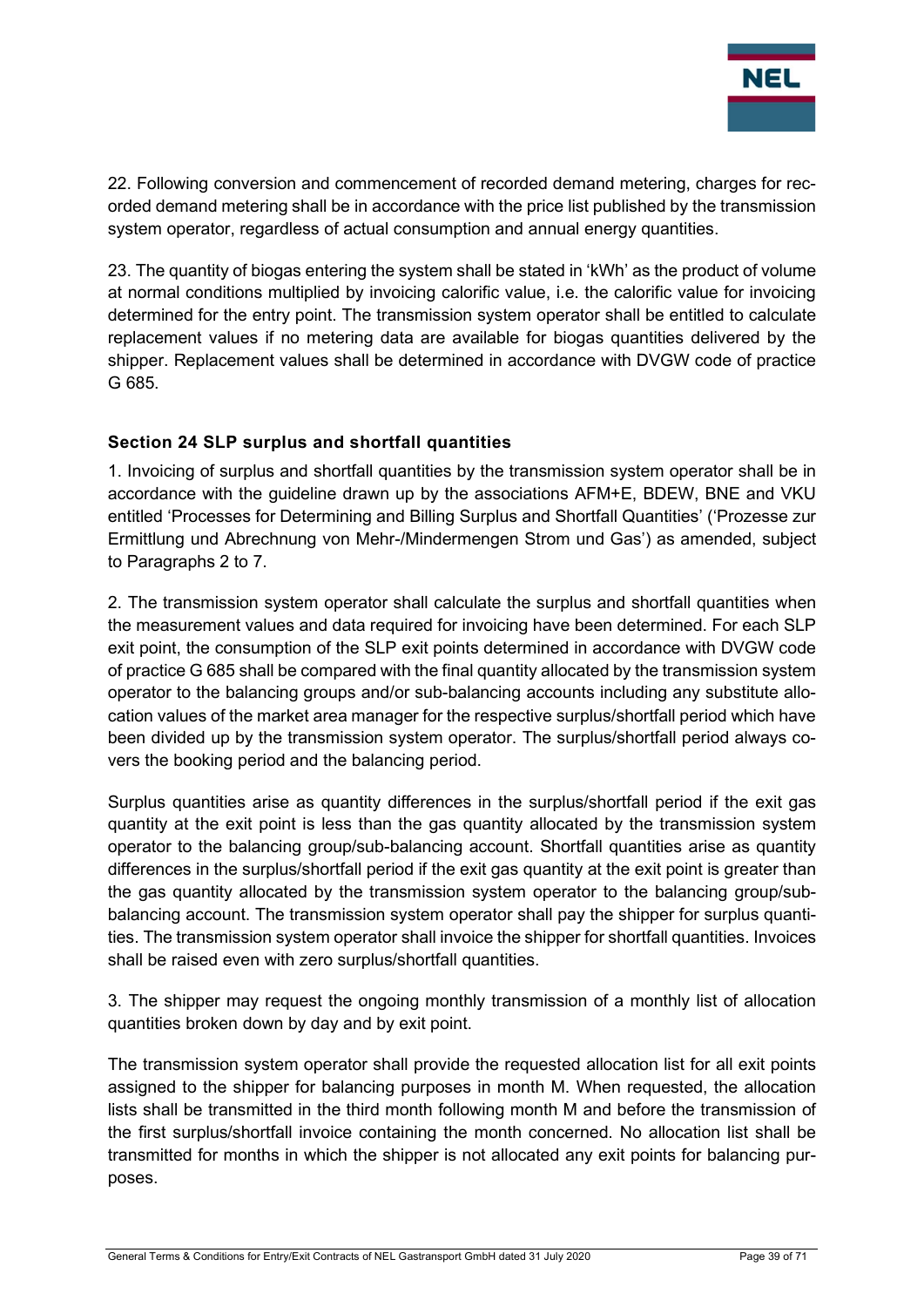

The balanced quantities shown in the allocation list by exit point must be given in kWh rounded to 3 decimal places using commercial rounding principles. The balanced quantity notified by the transmission system operator for the surplus/shortfall period may differ from the total of daily values in the allocation list by exit point as a result of rounding differences. Rounding differences may result in differences between the allocation list by exit point and the balancing group result from the allocation processes up to a maximum of 744 kWh per balancing group and month. Where such differences exceed 744 kWh per balancing group, the shipper shall be entitled to require the transmission system operator to provide appropriate proof.

4. The surplus/shortfall quantities shall be respectively invoiced or credited by the transmission system operator to the shipper in electronic format on the basis of the standard national surplus/shortfall price published by the market area manager, as may change from time to time, for the invoicing period.

Invoices shall be raised not earlier than the end of the second month following the end of the month in which the surplus/shortfall period ends (M + 2M) and not later than the end of the third month in which the surplus/shortfall period ends (M + 3M).

Before invoicing, the transmission system operator shall communicate the balanced quantity in an electronic format if balancing has taken place in the surplus/shortfall period. In this case the invoice shall be raised by not later than the end of the 10th business day following the communication of the balanced quantity.

5. The settlement of surplus and shortfall quantities between transmission system operator and shipper shall only be exempt from energy tax if one party to the contract has received a declaration by the other party's responsible customs office in accordance with Section 38 (3) of the Energy Tax Act (EnergieStG). The other party shall be notified promptly in writing of any changes pertaining to the declaration, including for example the revocation thereof by the responsible customs office.

6. Corrections to surplus/shortfall quantity invoices between transmission system operator and shipper after the 1 April 2016 which were initially raised before 1 April 2016 using the old procedure shall without exception be carried out with the old procedure used up until 31 March 2016. The parties shall always use the pricing method which was valid at the time when the surplus/shortfall quantity was first settled.

## Section 25 Tariffs

1. The shipper shall be obligated to pay to the transmission system operator the transportation tariffs stated in the respective contract in accordance with the price list, including the respective specific capacity charge, plus any surcharge for capacity in accordance with Section 1 (2) and the metering point operation charge plus any applicable concession or other charges and taxes including biogas pass-on costs in accordance with Section 20 b of the Gas Transport Tariff Ordinance (GasNEV) and market area conversion costs to be passed on in accordance with Section 19 a, Energy Industry Act (EnWG). The charges applicable under the pricelist of the transmission system operator shall be posted on the transmission system operator's website.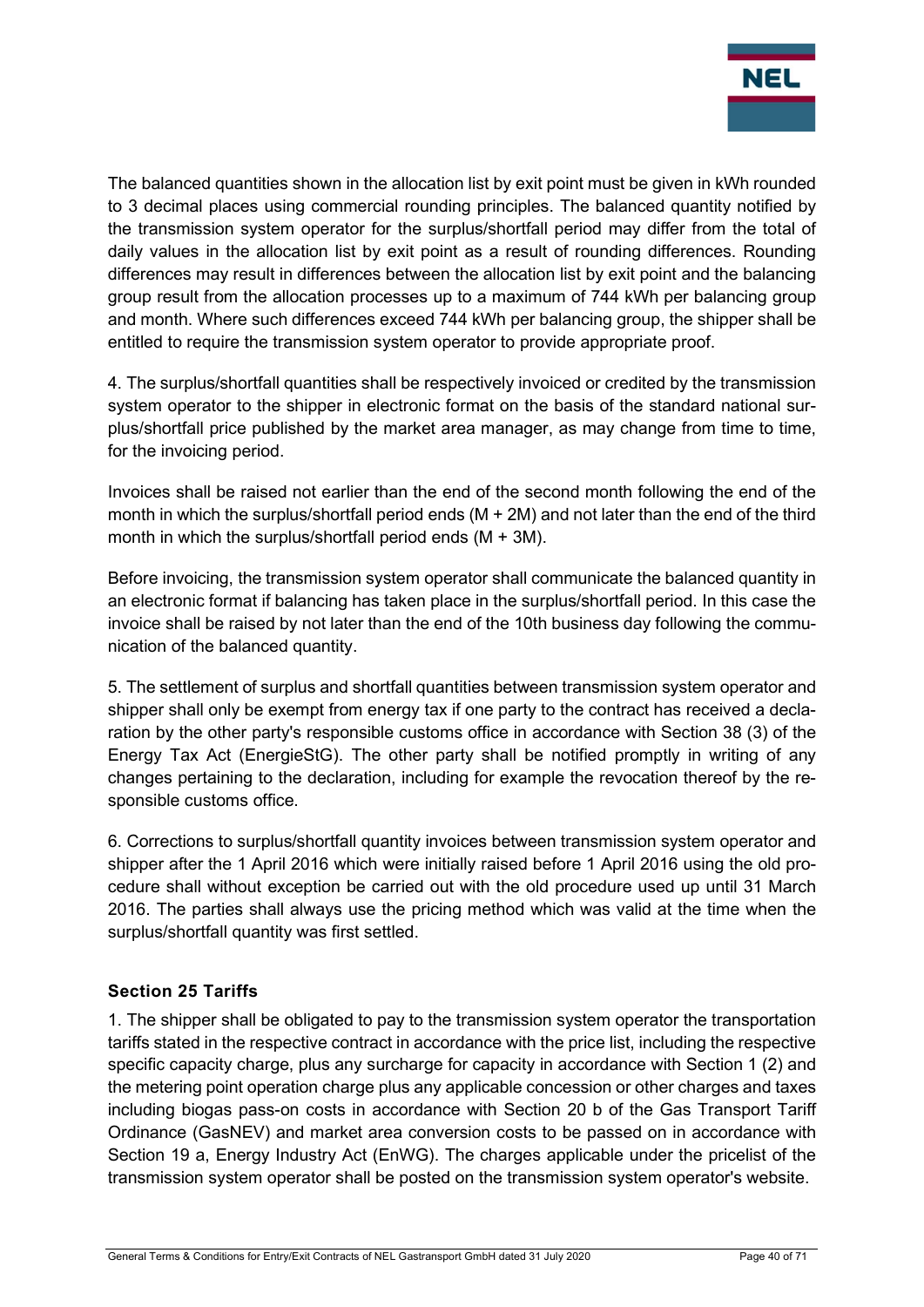

2. The transmission system operator may adjust transportation tariffs in accordance with Regulation (EU) 2017/460 dated 16 March 2017 ("NC TAR") and its implementation in national law with effect as from 1 January of any given year. In the cases set out in art. 12 para. 3 NC TAR, the transmission system operator may also adjust transportation tariffs as from any other day of the year. This also applies in case of an according decision issued by a court or other public authority in connection with the requirements of NC TAR or its national implementation. The transmission system operator shall notify the shipper promptly in text form of adjusted transportation tariffs (price list).

3. In the event of an increase in transportation tariffs and charges, the shipper may terminate the contract either in whole or partially, with reference to the amount of capacity booking, by 10 business days' notice in writing with effect from the effective date of the adjustment. If the shipper does not receive the information in accordance with Paragraph 2 sentence 5 of this Section 25 at least 20 business days prior to the effective date of the adjustment, the shipper shall in deviation from sentence 1 of this Paragraph 4 be entitled to terminate the contract in whole or partially, with reference to the amount of capacity booking, within

10 business days after receiving such information with 5 business days' notice in writing, with effect from the effective date of the adjustment at the earliest. Partial termination under sentences 1 and 2 of this Paragraph 4 shall only be permitted if the capacity is reduced consistently for the whole remaining term of the contract. The shipper shall not have any termination right under sentences 1 and 2 of this Paragraph 4 if the increase in transportation tariffs is lower or equal to the increase in the consumer price index for Germany (VPI) as published by the Federal Statistical Office ('Statistisches Bundesamt'). For this purpose, the relevant increase shall be the increase in the annual average of the VPI compared to the preceding year last published by the Federal Statistical Office before the date of the announcement of the adjustment of transportation tariffs.

4. The discount for discounted capacity at entry/exit points to/from gas storage facilities which give the storage customers access to another market area or to the market of a neighbouring country will only be granted to the shipper in accordance with the provisions of Paragraph 2 of the operative provisions of REGENT if and to the extent the storage facility is, where connected to more than one transmission or distribution network, not used as an alternative to a market area or border interconnection point.

5. In the event that taxes and other public levies due on transportation tariffs and charges under the respective contract – including taxes and other public charges on services forming the basis for transportation tariffs and charges under the respective contract – are introduced, eliminated or adjusted, the transmission system operator shall implement a corresponding increase or reduction in transportation tariffs and charges under the respective contract as of the effective date of the introduction, elimination or adjustment of such taxes/public charges, unless the revenue cap applies.

6. In the event that revenue caps are adjusted in view of hardship in accordance with Section 4 (4) sentence 1 no. 2 ARegV, the transmission system operator shall be entitled to adjust transportation tariffs in accordance with the Federal Network Agency determinations, or on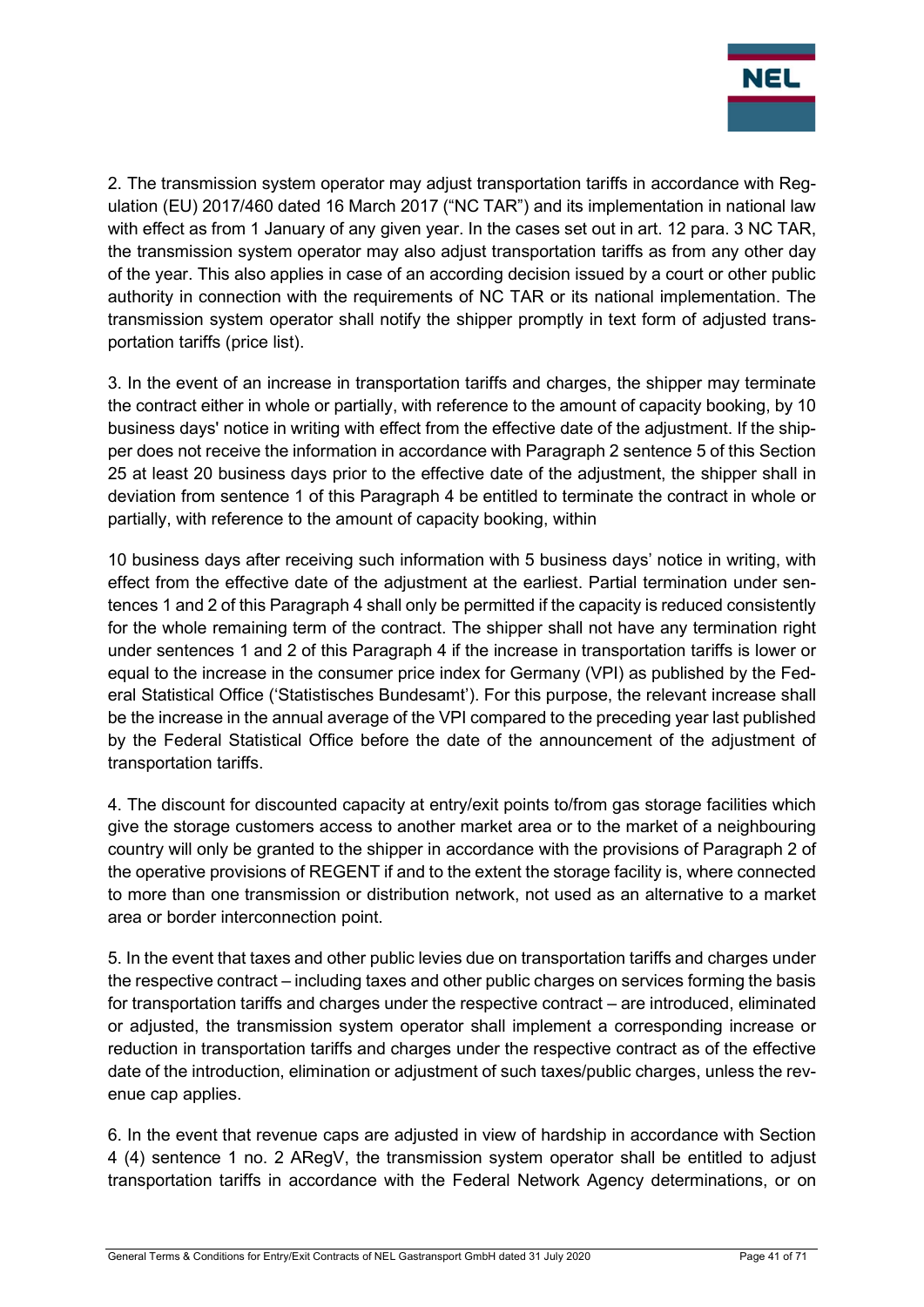

January 1 of the following calendar year.

7. The transmission system operator shall also be entitled and/or obligated to adjust transportation tariffs and charges in accordance with Paragraph 1 of this Section 25 if such adjustments are required pursuant to legal or regulatory changes or judicial decisions.

8. The right and obligation of the transmission system operator to adjust transportation tariffs shall apply to all entry and exit capacities, regardless of the manner in which they are allocated.

9. The transmission system operator shall pay to the shipper a flat rate for network costs avoided in connection with biogas physically fed directly to the system, in the amount provided for by law. Network costs avoided shall be settled finally on a monthly basis on the basis of the technical quantity calculation in accordance with Section 23 (11). Any liquefied petroleum gas quantities added by the network operator for conditioning for adjustment to the calorific value required for the network operator's network in accordance with Section 36 (3) GasNZV shall not be taken into consideration.

10. The conditions concerning transportation tariffs, charges and payments stated in the supplementary terms and conditions of the transmission system operator posted on the internet shall also apply.

11. For exit points to end-consumers, the shipper shall pay the stated charges for metering point operation and service in accordance with Paragraph 1 of this section for such time as the transmission system operator is the competent metering point operator in accordance with Section 2 (4) and section 3 of the German metering operation law (MsbG) at the respective exit point to the end-consumer. The transmission system operator shall inform the shipper about a change of the metering point operator without undue delay.

#### Section 26 Invoicing and payment

1. The transmission system operator can set out procedures for invoicing and any payments on account in its supplementary terms and conditions. The network use billing process provided for by GeLi Gas shall remain unaffected.

2. Capacity billing at exit points to end users shall be done in the EDIFACT message type INVOIC.

3. If there is a reasonable indication of an evident error in the invoice, the shipper shall be entitled to postpone or refuse payment.

4. The transmission system operator shall be entitled to charge a flat late payment penalty.

The shipper shall be entitled to prove that the loss or damage suffered by the transmission system operator by reason of late payment is lower than such penalty.

5. The transmission system operator shall refund any overpayment and the shipper shall pay any outstanding amount resulting from calculation errors in invoice amounts or invoicing data.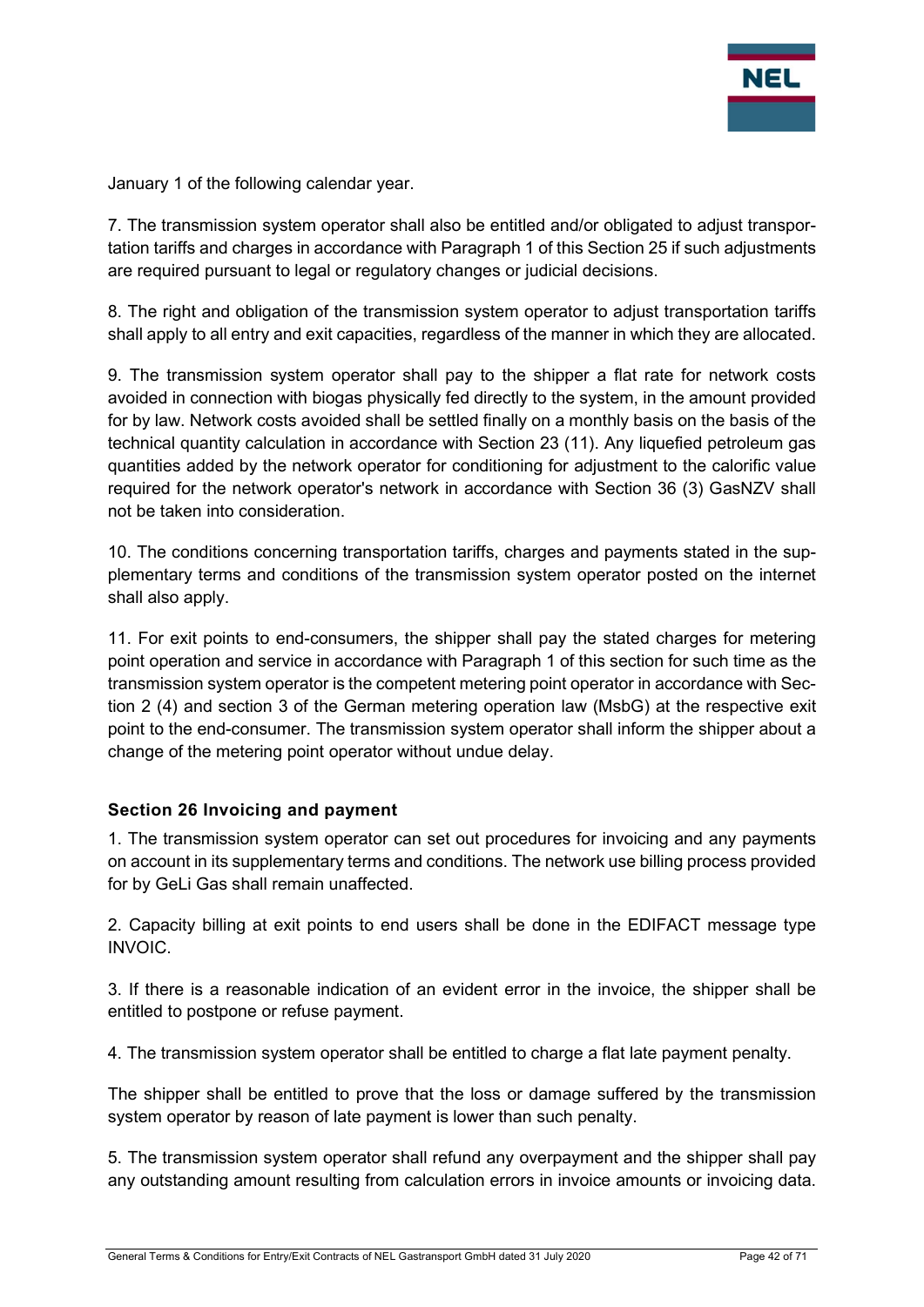

Invoices shall not be corrected later than three years from the receipt of the invoice concerned.

6. The parties may only offset counterclaims that are uncontested or upheld by enforceable judgment.

7. The place of performance for payments is the transmission system operator's administrative centre. Payments are deemed made on time when the amounts concerned are credited to the transmission system operator's specified bank account within the payment period indicated by the transmission system operator.

#### Section 27 Taxes

1. The shipper shall pay the applicable charges plus energy tax at the applicable rate on gas quantities delivered by the transmission system operator to a shipper who is not a supplier within the meaning of Section 38 (3) of the Energy Tax Act (EnergieStG).

Such a delivery shall be deemed to have taken place, without limitation, in the event that the transmission system operator delivers gas quantities to the shipper at the exit point in addition to the gas quantities delivered by the shipper to the transmission system operator for transport.

If gas quantities are delivered to a shipper that is a registered supplier within the meaning of Section 38 (3) EnergieStG, the shipper shall document to the transmission system operator that it meets the requirements of Section 38 (3) EnergieStG by submitting a current registration certificate in accordance with Section 78 (4) of the Energy Tax Regulation (EnergieStV) issued by the responsible customs office, establishing that the shipper is entitled to purchase gas quantities tax-free as a registered supplier. Documentation that the shipper meets the requirements of Section 38 (3) of EnergieStG shall be provided to the respective transmission system operator no later than one week before the date of delivery. If adequate documentation that the shipper meets the requirements of Section 38 (3) EnergieStG is not submitted within the prescribed period, the transmission system operator may invoice the shipper for charges due plus energy tax at the applicable rate on the gas quantity delivered.

The shipper shall notify the transmission system operator promptly in writing if the shipper is not or is no longer a supplier within the meaning of Section 38 (3) EnergieStG. A current delivery confirmation from the customs administration is required for address changes, company name changes and changes in legal organisational form. The shipper shall reimburse the transmission system operator for resulting energy tax payable if this requirement is not met on time.

2. All transportation tariffs and charges stated in the contract do not include applicable taxes.

The shipper shall pay such taxes in addition to the transportation tariffs and charges.

3. The charges per the relevant contract and these provisions, plus any surcharges thereon, represent the payment amount for the purposes of the Value Added Tax Act (UStG), and do not include Value Added Tax (VAT). The shipper shall pay VAT at the applicable rate to the transmission system operator in addition to such charges, unless the reverse charge mechanism applies. If the recipient of the service fulfils the conditions of the Value Added Tax Act, it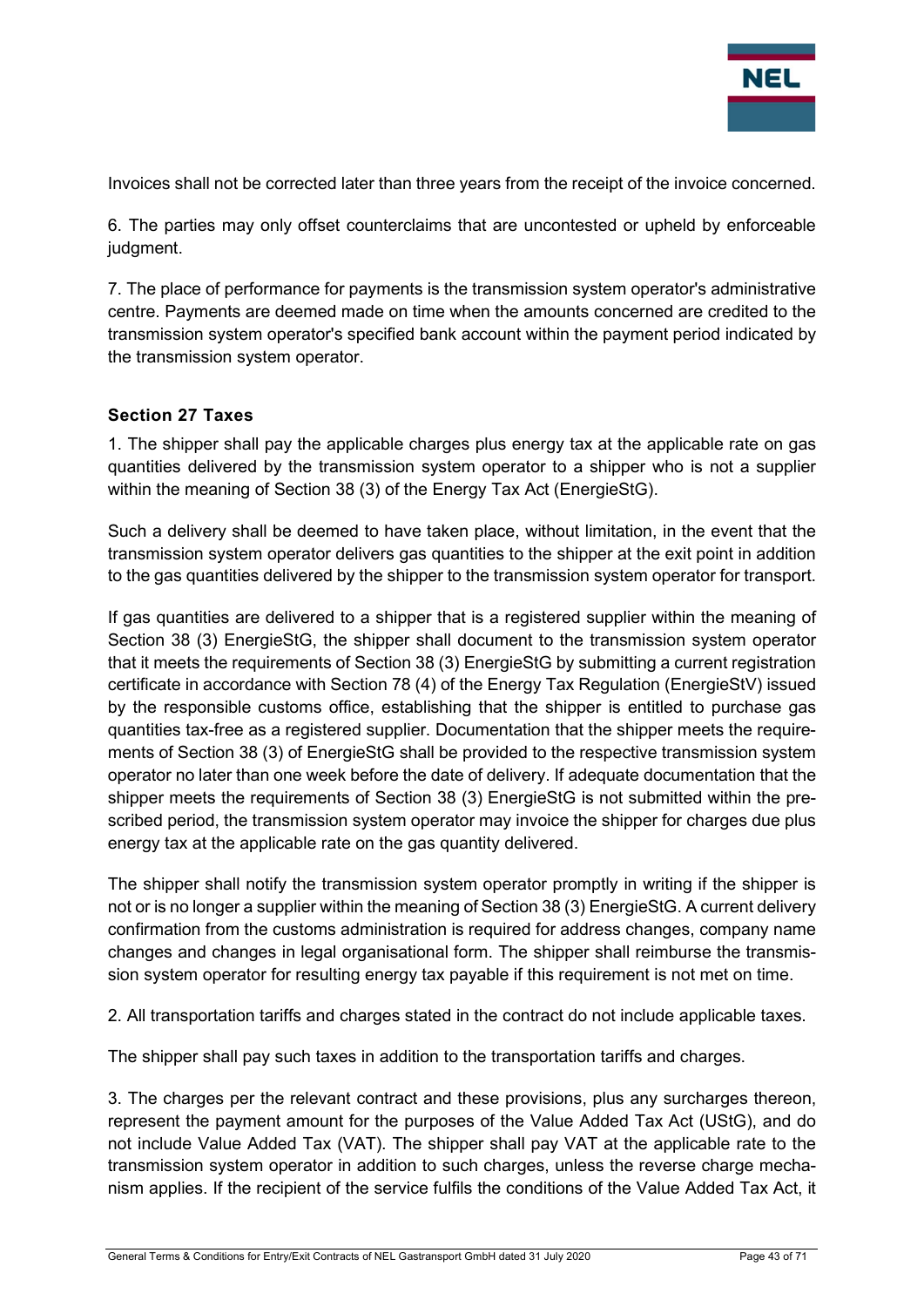

shall submit to the other party as proof of the applicability of the reverse charge mechanism the certificate for resellers of natural gas (UST 1 TH) in accordance with Section 13b sub-section 2 (5), lit. b and subsection 5 of the Value Added Tax Act for the first time one week before the delivery as well as the current certificate after expiry of the validity period of the previous certificate without being explicitly asked to do so. If invoicing is by way of a credit note procedure in accordance with Section 14 (2) sentence 2 of the Value Added Tax Act, the invoice must carry the note 'Gutschrift' ('credit') (Section 14 (4) no. 10 of the Value Added Tax Act).

## Section 28 Maintenance

1. The transmission system operator shall be entitled to carry out maintenance (servicing, inspection and repair) on its pipeline system, as well as measures for the construction, modification and expansion of systems. The transmission system operator shall be released from obligations under this contract if and to the extent that the transmission system operator is not able to fulfil its contractual obligations as a result of such measures. The shipper shall be obligated to cooperate, without limitation by restricting network usage during maintenance activities planned by the transmission system operator.

2. The transmission system operator shall give the shipper proper advance notice of measures under Paragraph 1 of this Section 28 in an appropriate manner if and, to the extent that network usage under this contract should actually be impaired, in whole or in part. In the event of any scheduled maintenance work planned in advance, the transmission system operator shall, in addition to the obligations under EU Regulation

715/2009, inform the shipper about the duration and likelihood of any restricted use of the network no later than 15 business days before any such restriction occurs. This advance notice period may only be reduced if an advance notice is not possible for reasons for which the transmission system operator is not responsible or the remedial action necessary to eliminate any interruption of service would be delayed by such advance notice. In any such case the transmission system operator shall inform the shipper about the estimated duration and the reason for the restriction without undue delay.

3. In the event that measures under Paragraph 1 of this Section 28 that do not constitute measures within the meaning of Section 16 (2) EnWG restrict the agreed capacity and/or gas flow at the respective entry or exit point affected for more than 14 gas days per gas year, the shipper shall be released from its payment obligations for the duration and scope of restriction beyond 14 gas days. This period shall be reduced pro rata for contracts with a term of less than one year. The shipper shall also be released from its obligations.

Notwithstanding the provision in Paragraph 1 of this Section 28, the following agreement applies to transport capacity with a minimum contract term of one quarter and which is not transport capacity to network connection points to end-consumers: The transmission system operator shall, in the event of any maintenance measures, charge the shipper regardless of any actual restrictions to network use from the 15th gas day of the possible restrictions the transportation tariffs payable for a corresponding interruptible capacity, less a 30% risk deduction, cumulated for the relevant gas year and for each of the entry and/or exit points affected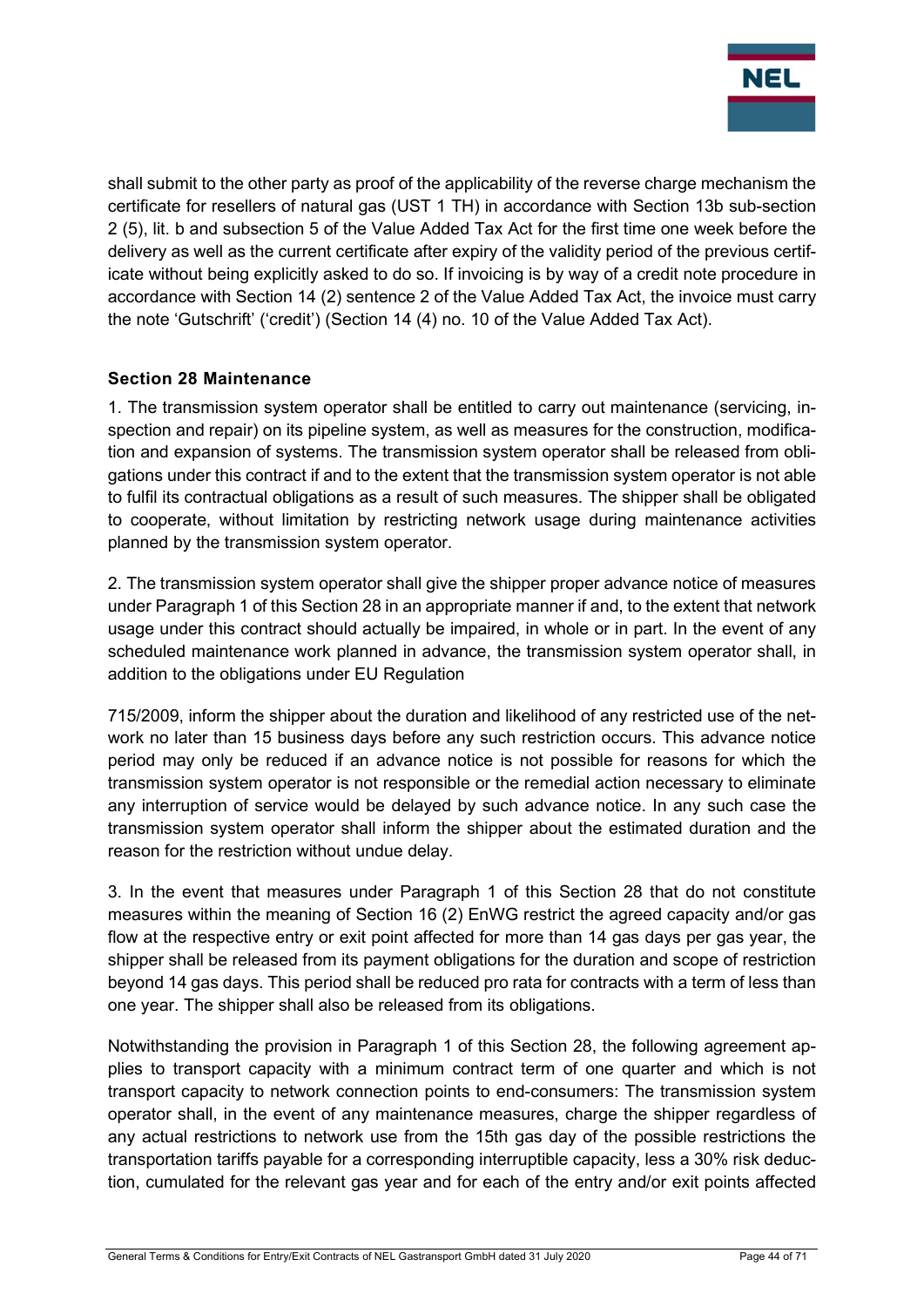

thereby until the end of the period stated by the transmission system operator towards the shipper pursuant to Paragraph 2 of this Section 28 and to the extent of the contractually agreed firm capacity.

4. The provisions of this Section 28 shall apply mutatis mutandis in the event that third parties carry out measures in accordance with Paragraph 1 this Section 28 and the transmission system operator is, as a result of such measures, in whole or in part not in a position to perform its obligations under the contract.

5. Paragraph 1 sentence 2 and 3 and Paragraph 2 of this Section 28 shall apply mutatis mutandis in the event that the transmission system operator is entitled by law or provisions of contracts with third parties to interrupt network connection or the use of a network connection.

## Section 29 Interruption of interruptible capacity

1. The transmission system operator shall be obligated to provide booked interruptible capacity at an entry or exit point as long as the use of booked firm capacity is not affected. The transmission system operator shall also be entitled to interrupt booked interruptible capacities in whole or in part if it is requested by another transmission system operator of the same market area in accordance with Section 16 (1), EnWG to interrupt such capacities to avoid detrimental impact on booked firm capacities on its network.

2. The transmission system operator shall give the shipper or, in the cases provided for in Section 13 (2) and Section 12 (1), the designated balancing group manager, at least 3 hours' advance notice of the interruption, unless it is not possible to give such notice due to operational reasons. The transmission system operator shall notify the shipper of the reasons for the interruption without undue delay no later than upon the occurrence of the interruption.

3. In the event of interruption at an exit point to an end-consumer, the shipper shall ensure that the withdrawal is reduced by the end-consumer accordingly. The renomination deadlines in accordance with the supplementary terms and conditions of the transmission system operator shall not apply as long as renomination is technically and operationally feasible. If use continues despite an interruption, Section 30 shall apply mutatis mutandis.

4. Interruption of interruptible capacity at an entry or exit point shall be effected in the chronological order of the respective entry/exit contract concluded, starting with the most recently concluded contract. If under the process according to sentence 1 there are two or more interruptible capacities of equal status and if the transmission system operator does not interrupt all capacities, the nominations for these capacities shall be reduced on a pro- rata basis. Biogas capacity shall be interrupted with a lower priority than other interruptible capacity. According to Article 35 of Commission Regulation (EU) 2017/459, the preceding sentence does not apply at market area interconnection points and cross-border interconnection points.

5. In cases provided for in Section 16 (1) and (2) EnWG, the transmission system operator may deviate from the procedure laid down in Section 29 (4) if the safety or reliability of the network would otherwise be jeopardised or compromised.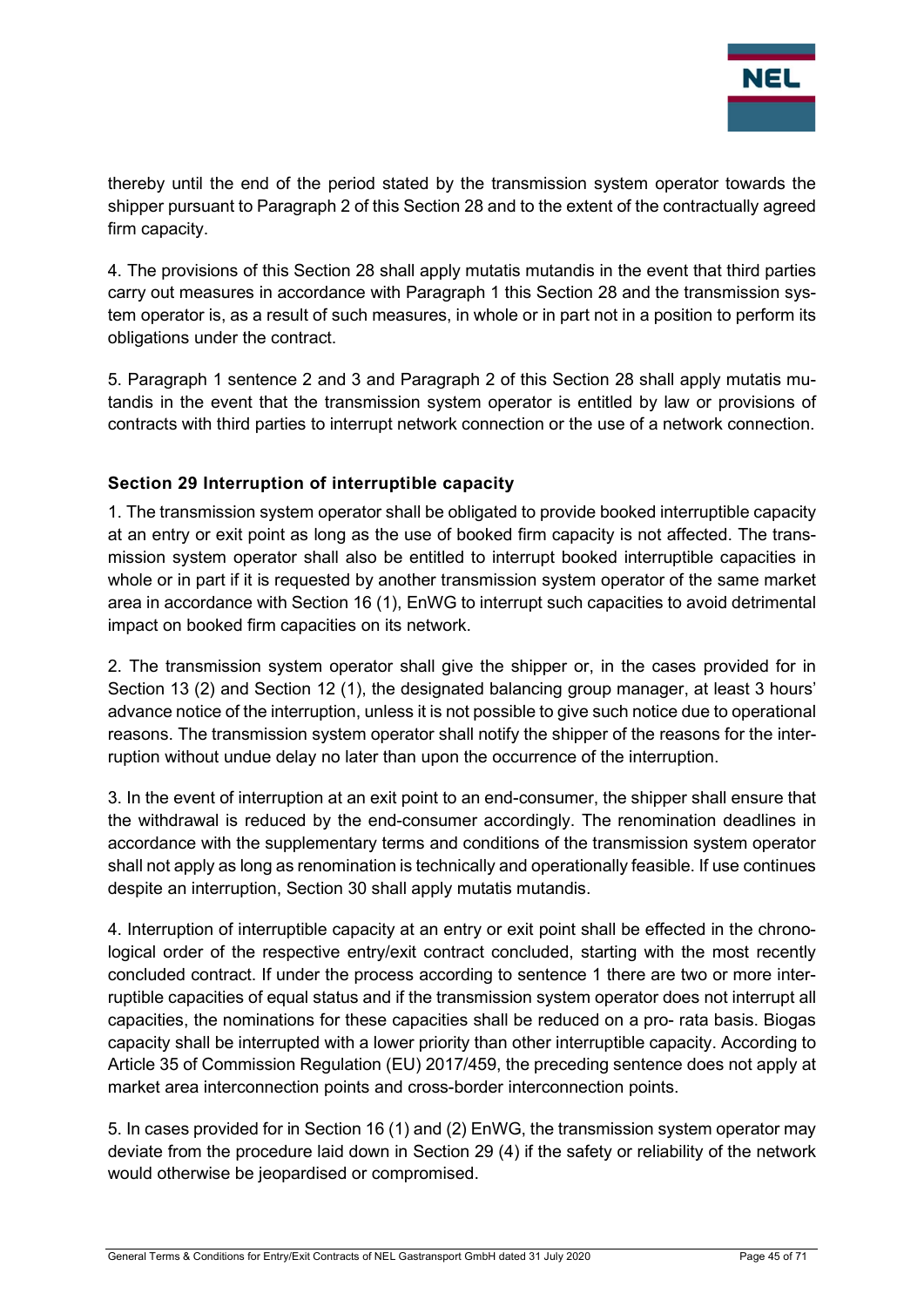

#### Section 29a Reduction procedure for firm capacity nomination

In the event that the sum of all nominations of booked firm capacities for any hour at an entry or exit point is higher than the available firm capacity after the interruption of all interruptible capacities in accordance with Section 29, such nominations shall be reduced in accordance with lit. a) and b) of this Section 29a. This shall be without prejudice to the provisions of Sections 34 and 35.

- a) The firm capacity nominations of all biogas balancing groups/sub-balancing accounts shall be considered preferentially. Such nominations shall not be reduced provided that the available capacity is sufficient. If the available capacity is insufficient, then lit. b) of this Section 29a shall apply.
- b) If the remaining firm capacity resulting from lit. a) of this Section 29a is less than the amount of the sum of all nominations relating to capacity included in the balancing group/sub-balancing accounts, the firm capacity shall initially be distributed on a pro rata basis taking into account the ratio of the firm capacities included in the balancing group/sub-balancing accounts. In the event that any capacity remains because more firm capacity has been distributed to one or more balancing accounts than was nominated and the nomination of at least one other balancing group has been reduced, then such residual amounts shall be distributed additionally on the basis of the ratio of the capacities included. If residual amounts remain again after this distribution, the distribution process shall be repeated considering the capacities included until the residual amounts have been distributed.

In the event of the reduction of nominations, the shipper shall be promptly notified of the cause and the estimated duration of the reduction.

## Section 29b Application of Capacity Allocation Restrictions and Usage Restrictions

#### for the Usage of Dynamically Allocable Capacities

1. If congestion occurs and a reduction of injections or offtakes becomes necessary, the transmission system operator will reduce DZK at the affected entry/exit points on a pro rata basis.

2. If congestion occurs at a DZK balancing group with an exit point that does not require nomination, the transmission system operator will, with a notice period of four hours, order the market area manager to temporarily unlink the DZK balancing group from the directly connected balancing group. This will unlink the balancing groups until the end of the affected gas day (rest of day).

3. This is without prejudice to any claim of compensation of damage suffered by the transmission system operator due to a violation of the capacity allocation restrictions or usage restrictions.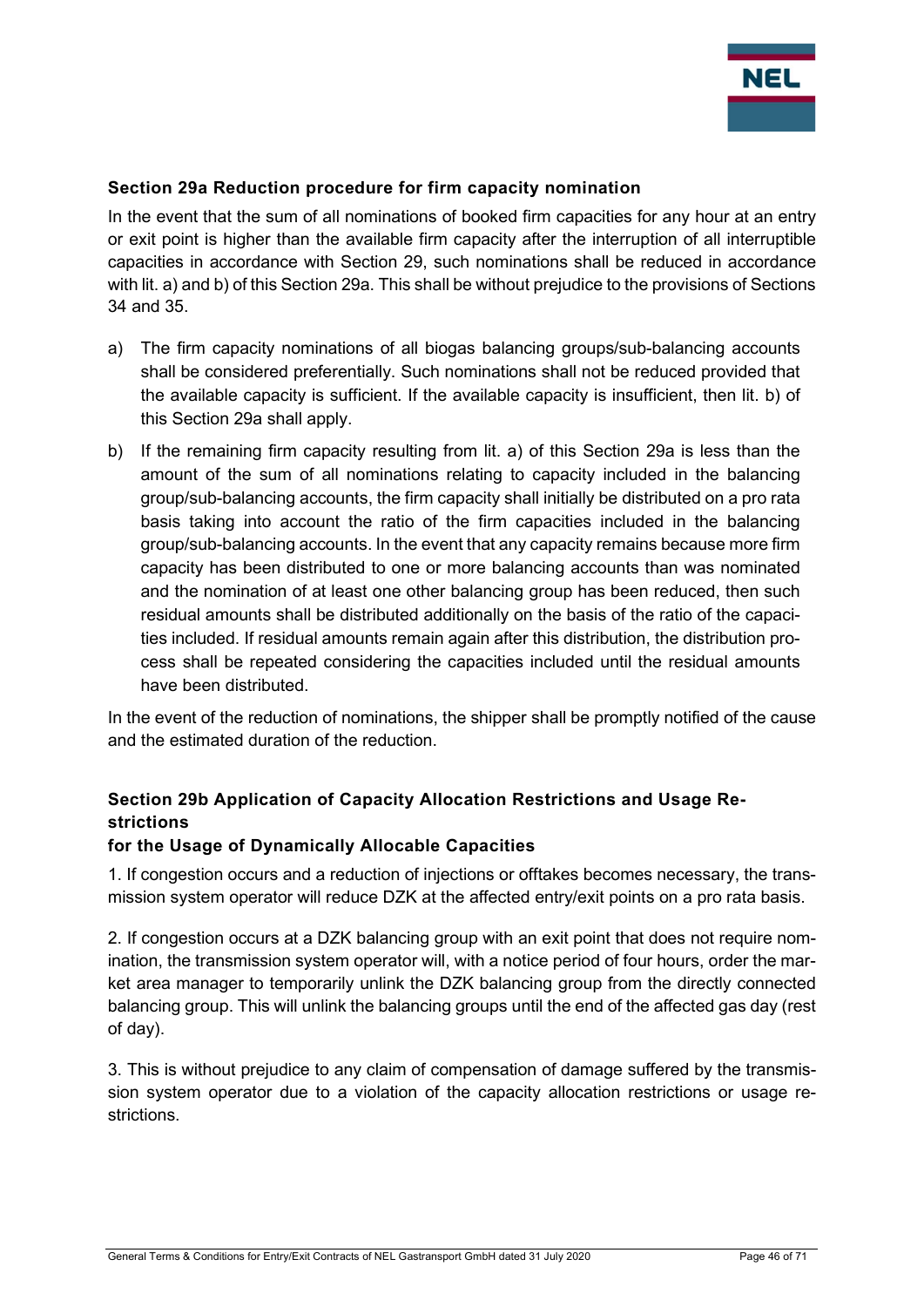

#### Section 30 Capacity overrun

1. The shipper shall be entitled to use booked capacity at the entry and/or exit point in the amount included in the balancing group/sub-balancing account. The shipper shall not be entitled to any use exceeding that amount.

2. If, contrary to Paragraph 1, sentence 2 of this Section 30, the allocated hourly gas quantities exceed 100% of the capacity included in the balancing group for an entry or exit point at the respective entry or exit point in question, an hourly capacity overrun shall be deemed to have occurred. With RLM exit points, the hourly load profile plausibility- checked in accordance with DVGW code of practice G 685 at M+10 business days and if necessary corrected with substitute values and converted with the invoicing gross calorific value, will be used instead of the allocated hourly gas quantities. An hourly overrun shall not increase the booked capacity.

3. In the event that several shippers have booked capacities at an entry and/or exit point and included such capacities in the same balancing group, the transmission system operator shall be entitled to invoice each shipper for capacity overruns proportionately weighted by the capacity included at that entry and/or exit point. This shall not apply if the balancing group manager makes nominations in separate sub-balancing accounts for each shipper.

4. If the shipper exceeds the capacity included, a contractual penalty shall be payable in accordance with the supplementary terms and conditions and/or price list of the transmission system operator.

5. The provisions of Paragraph 4 of this Section 30 shall be without prejudice to the rights of the transmission system operator to claim compensation for additional loss or damage caused by overruns. Contractual penalties already paid shall be set off against such compensation payable for specific capacity overruns.

6. Paragraph 1 sentence 2 and Paragraphs 2 to 5 of this Section 30 shall not apply to market area interconnection points and cross-border interconnection points provided the over- nomination requirements in accordance with Section 13d are met.

## Section 31 Suspension or amendment of contractual obligations

1. In accordance with Section 16 EnWG, the transmission system operator shall be entitled to introduce capacity allocation restrictions or use restrictions for the necessary period, modify existing allocation requirements or use restrictions or convert booked firm capacity into interruptible capacity to the extent necessary to ensure the safety and reliability of the transmission system operator's network.

2. The transmission system operator shall also be entitled to adopt measures under Paragraph 1 of this Section 31 if capacity usage differs from the load flow simulation assumptions made in accordance with good gas industry practice under Section 9 (2) GasNZV, and if the different capacity usage forces the transmission system operator to modify the assumptions applied in determining capacity as per Section 9 GasNZV so that capacity can no longer be offered in the amount previously offered. The transmission system operator shall be entitled to adopt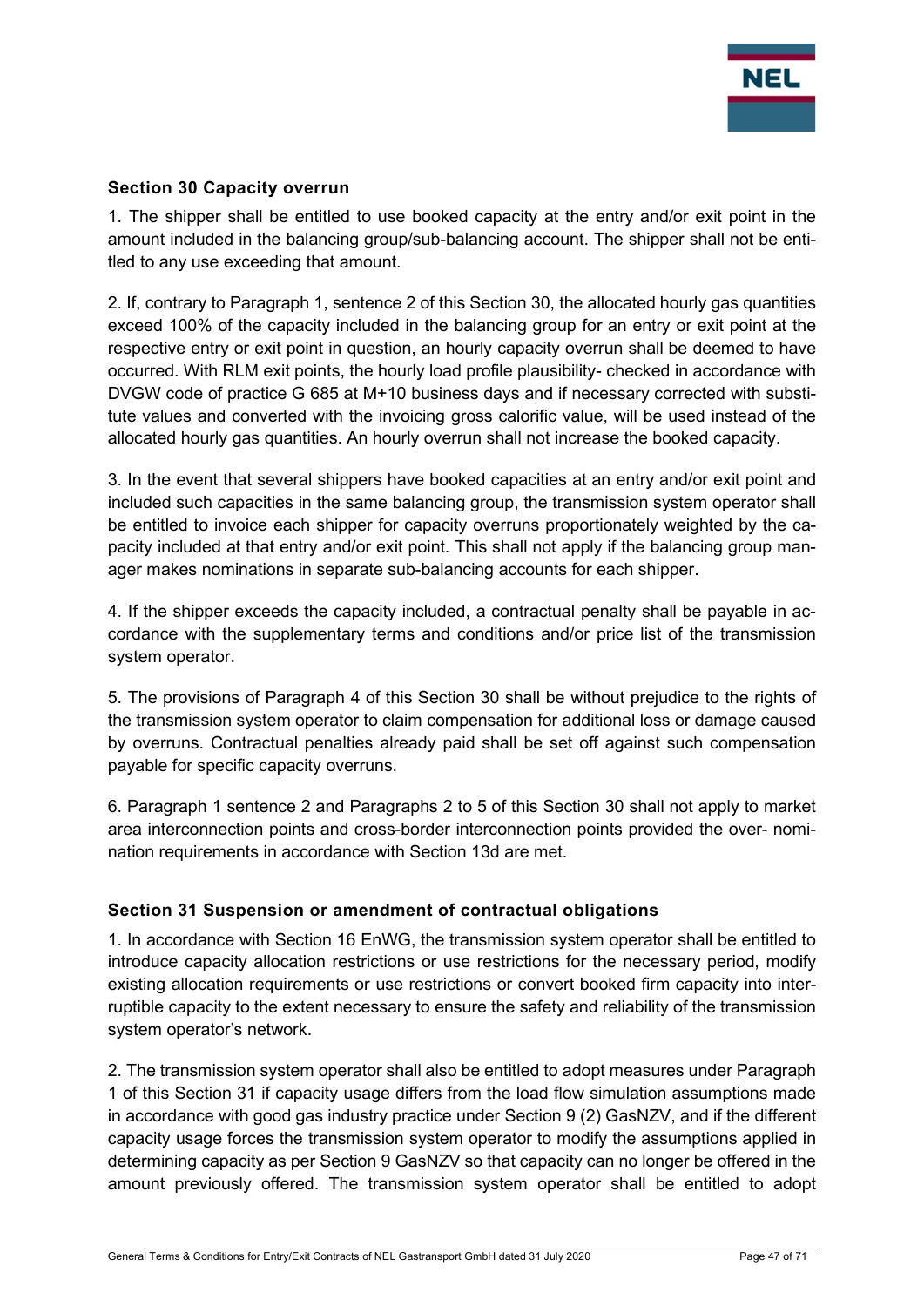

measures under Paragraph 1 of this Section 31 if capacity and steering instruments such as load flow commitments and balancing gas to secure the firm, freely allocable capacity required by the transmission system operator cannot be obtained, cannot be obtained in full or can only be obtained at conditions which are economically not reasonable and other network or market measures are not possible. Measures applied by the transmission system operator under this Paragraph shall be reported in advance to the Federal Network Agency, stating the reasons.

3. If the entire booked firm capacity at a point is not equally affected by the measures in accordance with Paragraph 1 of this Section 31, the transmission system operator shall determine on a non-discriminatory basis for which capacities or contracts these measures are to be implemented. In the case of the conversion of booked firm capacity into interruptible capacity, the booked firm capacity shall be converted into interruptible capacity in proportion to the firm capacity booked by the shippers. For the interruption of this capacity, Section 29 shall apply provided, however, that interruption shall be carried out in the chronological order in which firm capacity was booked. Interruption shall be carried out following the interruption of existing interruptible capacity bookings. Section 29 (4) sentences 2, 3 and 4 shall apply mutatis mutandis.

4. The transmission system operator shall notify the shipper promptly in advance in the event that the shipper's rights are to be restricted under Paragraphs 1 to 3 of this Section 31; in the event of developments which can be foreseen by the transmission system operator well in advance (e.g. as a result of market area mergers) the transmission system operator shall normally give the shipper at least three months' advance notice of such restrictions. In each case, the transmission system operator shall notify the shipper of the reasons for such restrictions.

5. The shipper shall be entitled to extraordinarily terminate the contracts concerned, in whole or in part, within 14 calendar days of the notification date, if the amendment continues for longer than 14 calendar days in any contract year. Termination shall take effect on the effective date of the amendments to the contracts concerned. If the terminated capacity is firm capacity at a cross-border interconnection point or market area interconnection point, the shipper shall be entitled to require the transmission system operator to auction the terminated capacity again at the same point.

6. The contracts concerned shall be amended accordingly if the shipper does not exercise its right of termination. If an amendment results in firm capacity being converted into interruptible capacity in whole or in part, the applicable charges for interruptible capacity in accordance with Section 25 shall apply to the converted portion. In any such case, any auction surcharges shall be eliminated pro rata from the date of adjustment by the transmission system operator. If capacity allocation limitations or use conditions are imposed or changed, the respective charges under the supplementary terms and conditions of the transmission system operator shall apply. Any auction surcharges shall continue to apply in any such case.

7. The transmission system operator may assign entry and exit points to another market area subject to 2 years and 4 months' advance notice given to the shipper. If a market area change has to take place within a shorter period of time, the transmission system operator shall give reasons for this. Reasons for a reassignment may include but shall not be limited to flow-mechanical requirements. The transmission system operator shall inform the shipper of the market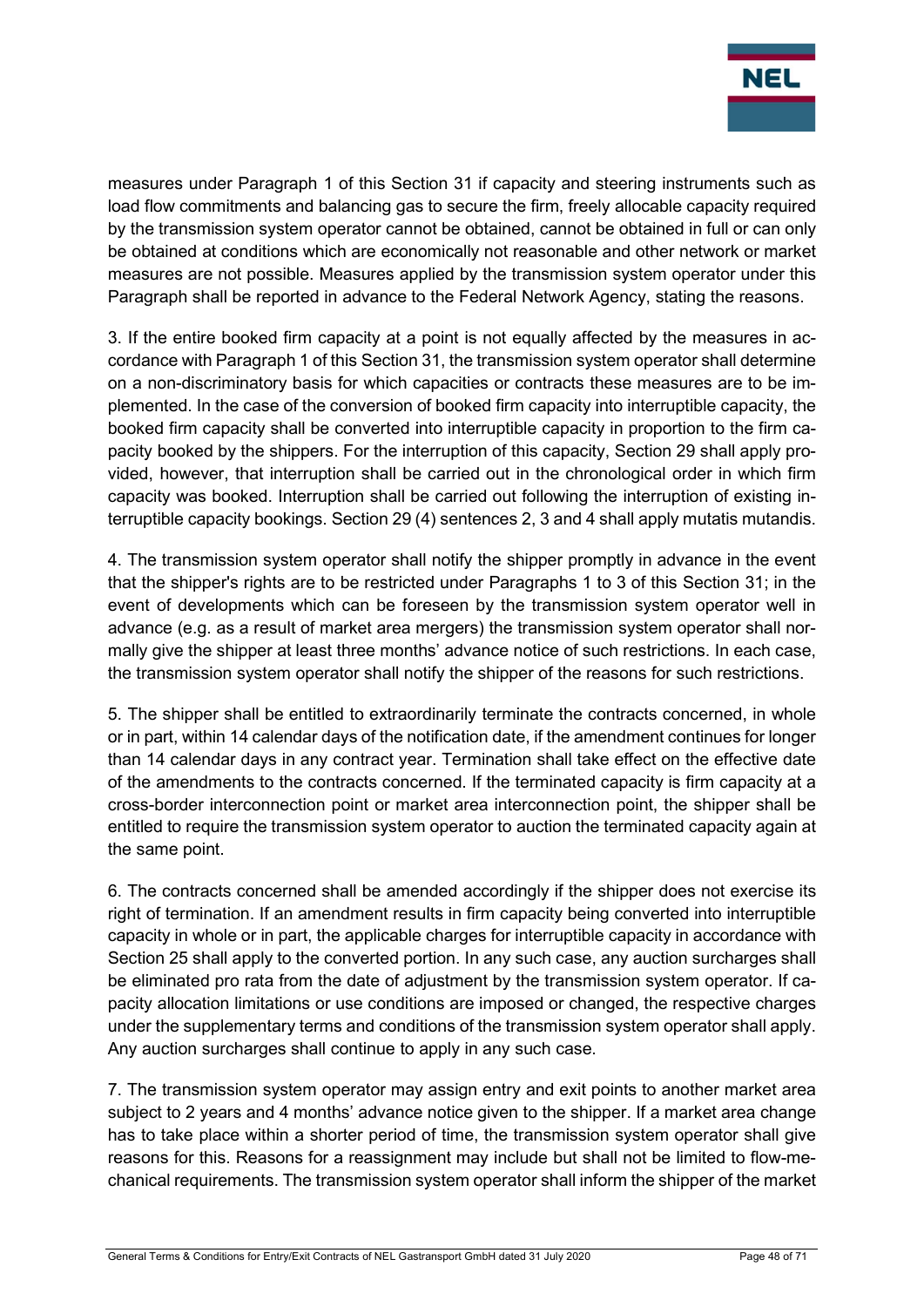

area change without delay. The shipper may object to the market area change within a period of 4 weeks of becoming aware thereof, if the period of notice pursuant to sentence 1 was not observed and if there are supply contracts for the exit points in question with a term ending after the reallocation date. The shipper shall provide proof thereof to the transmission system operator, stating the end of the contract term, the expected supply quantity and the service. Entry and exit points for which such proof has been furnished will be reassigned to the new market area but, for the shipper in question, they will be accounted for in the previous market area until the end of the contract term but no later than until the end of the period pursuant to sentence 1. The shipper shall assign the entry and exit points affected to a separate balancing group/sub- balancing account which only contains these exit points. The transmission system operator shall inform the market area manager about the separate balancing group and the separate sub-balancing account. If the proof pursuant to sentence 7 is not furnished by the shipper within 4 weeks, or if the entry and exit points affected have not been assigned to a separate balancing group/sub-balancing account, the points shall be accounted for in the new market area as of the reallocation date.

## Section 32 Transmission System Operator's contact persons and availability

The information of the transmission system operator's contact persons are published on its website.

## Section 33 Data transmission and data processing

The transmission system operator shall be entitled to disclose consumption, invoicing and contract data to other system operators or market area managers to the extent that and for such time as such disclosure is necessary for the proper performance of the respective contract. The transmission system operator shall also be entitled to gather, store and process data received from the shipper or the shipper's user as part of the use of the capacity booking platform or of its systems for processing network access, and as permitted under data protection acts. The shipper consents to automated data processing by the transmission system operator or provider contracted by the transmission system operator in accordance with data protection laws.

## Section 33a Business Processes and Data Exchange for the Implementation of Network Usage

1. To the extent that the Parties have to exchange data in accordance with BNetzA's GeLi Gas decision and in line with the Communication ("Exchange Processes for Measuring Gas") Adjusting the Requirements of Electronic Market Communication to the Requirements of the Energy Transition Digitalisation Act (BK7-16-142) in its applicable version, they do so using the specifications of the expert group "EDI@Energy" developed by multiple associations, to the extent it was previously subjected to a stakeholder consultation accompanied and subsequently published by the BNetzA.

2. The Parties shall close loopholes concerning market communications and the application of the decisions and communications mentioned in Paragraph 1 using the guidance documents published with a view to the relevant decision, provided that these were developed by or at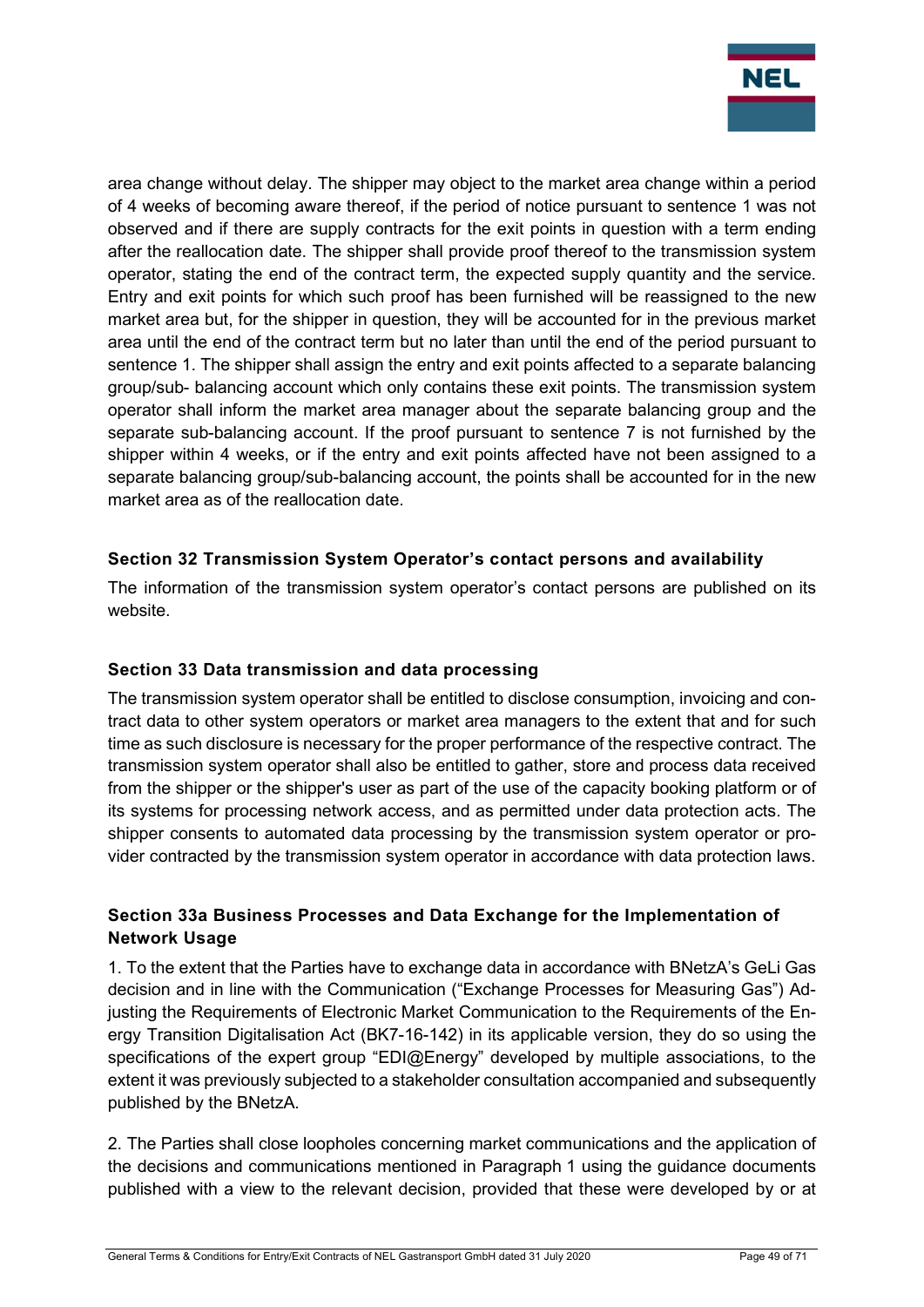

least involving representatives of system operators and shippers and that they were labelled "consensual".

## Section 34 Force majeure

1. A party to the contract shall be released from its obligations to the extent that it is prevented from performing such obligations by force majeure in accordance with Paragraph 2 of this Section 34. The other party in each case shall be released from its obligations to the extent that and for such time as the first party is prevented from performing its obligations by force majeure.

2. Force majeure is defined as any unforeseeable external event that is unavoidable, even by the exercise of due care reasonably to be expected and the deployment of resources which the party concerned could be reasonably expected to deploy from the technical and economic point of view. Such events shall include without limitation natural disasters, terrorist attacks, power failures, telecommunications failures, strikes and lawful lockouts or statutory provisions or acts of governments, courts or authorities (regardless of their legality).

3. The affected party to the contract shall notify the other party promptly, stating the circumstances of force majeure and their expected duration. The affected party shall endeavour to restore its ability to fulfil its obligations as soon as possible, deploying all technically feasible and economically viable resources to do so.

4. If a party to the contract utilises third-party services to perform contractual obligations, an event which would constitute force majeure or other circumstances within the meaning of Paragraph 2 of this Section 34 for the third party concerned shall also constitute circumstances of force majeure for that party to the contract.

## Section 35 Liability

1. The transmission system operator shall be liable for damage to property ('Sachschäden') and financial loss ('Vermögensschäden') suffered by the shipper at all pressure levels as a result of the interruption of or disturbances in network access in accordance with Section 5 GasNZV in conjunction with Section 18 NDAV (Ordinance Concerning General Conditions for Network Connection). (see Annex 1)

2. Each of the parties shall be liable to the other party for death, personal injury or damage to health, unless the party itself and its statutory representatives or vicarious agents ('Erfüllungsund Verrichtungsgehilfen'), have neither acted willfully nor negligently.

a) In all other respects each of the parties shall be liable to the other party for damage to property and financial loss arising out of a culpable breach of their contractual obligations. In the event of a breach of a material contractual obligation ('wesentliche Vertragspflichten'), each of the parties shall be liable to the other party for damage to property ('Sachschäden') and financial loss ('Vermögensschäden'), unless such loss or damage was not caused by a wilful act or omission or negligence on the part of the party itself. its statutory representatives or vicarious agents. The liability of the parties in the event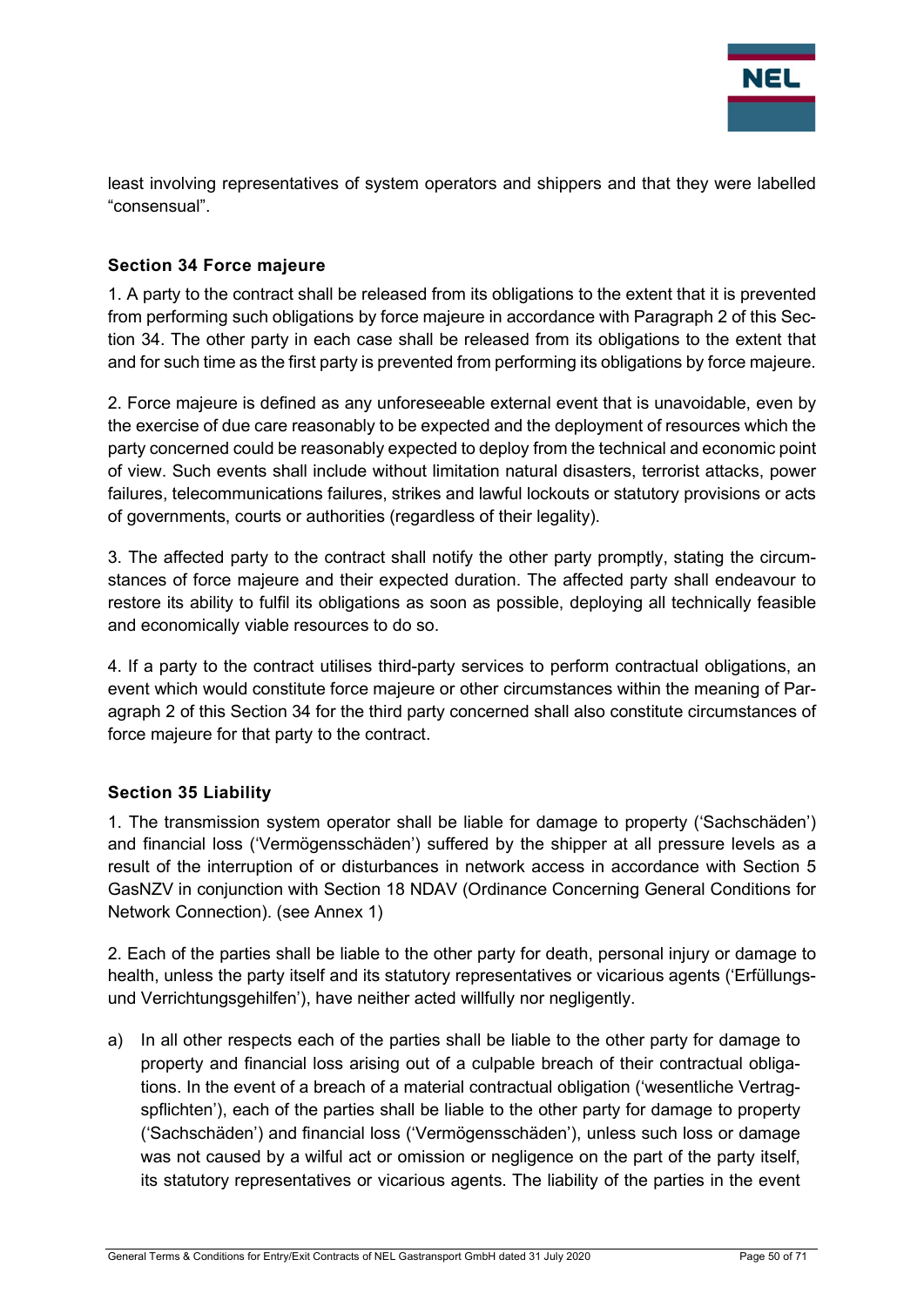

of damage to property or financial loss caused by slight negligence shall be limited to the loss or damage typically foreseeable in connection with such contracts.

(i) Material contractual obligations are obligations the performance of which is prerequisite to the proper performance of the contract, and the performance of which the parties to the contract normally rely on and may at all times expect.

(ii) Loss or damage typically foreseeable is loss or damage a party to the contract foresaw as a possible consequence of a breach of contract or ought to have foreseen as a possible consequence of a breach of contract under the circumstances of which the party was aware at that time or ought to have been aware at that time if it had exercised due care ('verkehrsübliche Sorgfalt').

(iii) It is to be assumed that the typical loss or damage in connection with contracts of this type is EUR 2.5 million for damage to property and EUR 1 million for financial loss.

b) In the event of a breach of non-material contractual obligations, each of the parties shall be liable to the other party for damage to property and financial loss, unless such loss or damage was not caused by a wilful act or omission or gross negligence on the part of the party itself, its statutory representatives or vicarious agents.

(i) In the case of damage to property or financial loss caused by gross negligence, the liability of the parties and their statutory representatives or managing vicarious agents ('Leitende Erfüllungs- und Verrichtungsgehilfen')shall be limited to the loss or damage typically foreseeable in connection with such contracts.

(ii) In the case of damage to property caused by gross negligence, the parties' liability for ordinary vicarious agents ('einfache Erfüllungsgehilfen') shall be limited to EUR 1.5 million for damage to property, and EUR 0.5 million for financial loss.

3. Section 16 and 16a EnWG shall not be affected. Measures in accordance with Section 16 (2) EnWG shall include, without limitation, action taken to ensure a secure natural gas supply for domestic customers in accordance with Section 53a EnWG.

4. The parties' liability under mandatory provisions of the Public Liability Act ('Haftpflichtgesetz') and other laws shall not be affected.

5. Paragraphs 1 to 5 of this Section 35 shall also apply to the statutory representatives, employees, vicarious agents of the parties, if and to the extent that these conditions are applicable to the respective party.

## Section 36 Deposit

1. The transmission system operator may in justified cases require the shipper to pay a reasonable deposit or to make advance payment in accordance with Section 36a for payment claims arising from the commercial relationship with the shipper. If requested by the transmis-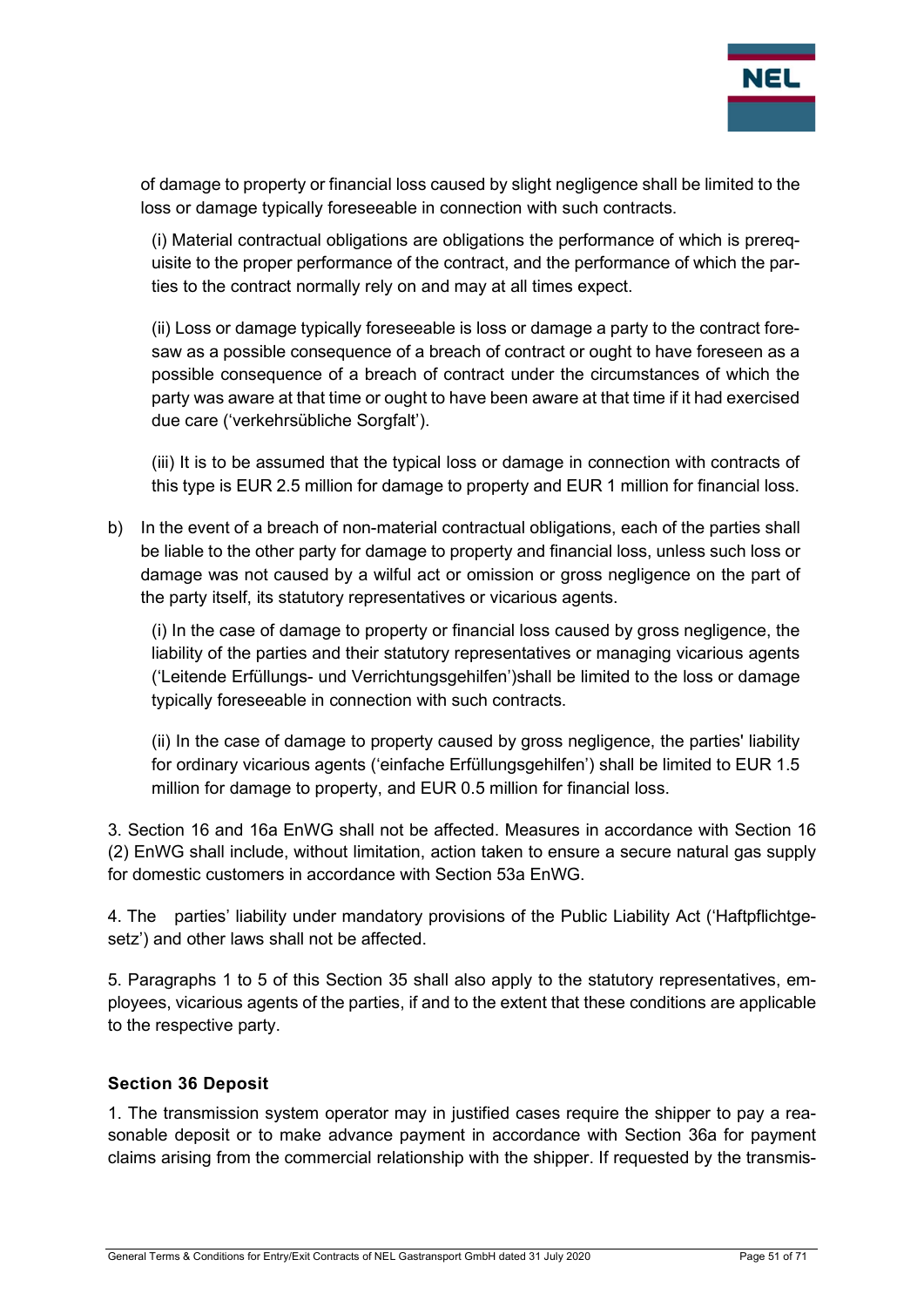

sion system operator, the shipper shall provide current documents pursuant to Section 2a Paragraph 1 to 3. The reasons for any such request for a deposit or advance payment shall be stated to the shipper in text form. If the transmission system operator has requested a deposit from the shipper, the transmission system operator can, if there still is a justified case, at any time request a changeover to advance payment in accordance with Section 36a. In such case, the deposit, if used, shall be refunded without delay upon receipt of the first advance payment.

2. Without limitation, the transmission system operator shall be deemed to have reasonable cause for requiring a deposit or advance payment if:

a) the shipper

aa. is in arrears with a significant amount, i.e. usually at least 10% of the charge payable by this shipper according to the last invoice or a request for a down- payment, and has failed to make the payment in full upon receipt, after having gone into arrears, of an explicit request for payment in writing threatening withdrawal of the shipper's network access and termination of the shipping contracts or

bb. has been in arrears twice in twelve months with payments due, or

- b) enforcement measures have been initiated against the shipper for financial claims (Sections 803 - 882a Code of Civil Procedure (ZPO)), unless said financial claims are insignificant
- c) an earlier entry or exit contract between the transmission system operator and the shipper has been terminated effectively in accordance with Section 37 (2), lit. b) within the last 2 years before the signing of this contract, or the permission to use the capacity booking platform has been effectively withdrawn from the shipper during this time, or
- d) the transmission system operator acting in good faith has reasonable doubts due to actual indications that the shipper will not meet its contractual obligations.

In addition, the transmission system operator shall be deemed to have reasonable cause for requiring a deposit or advance payment if, according to information obtained from a generally recognised credit agency or rating agency, the shipper does not have an appropriate credit rating.

Without limitation, the shipper's credit rating shall be deemed inappropriate if it fails to meet at least one of the following requirements:

- **a** Standard & Poor's long-term rating of BBB- or better,
- a Fitch rating of BBB- or better,
- **a** Moody's long-term rating of Baa3 or better, or,
- a Dun & Bradstreet Risk Indicator 3 or better
- a Creditreform rating (credit index score 2.0) of risk class I or II (in accordance with Creditreform Rating Map Germany as amended from time to time) or, if risk classes according to Creditreform (credit index score 2.0) are not available for the shipper, the highest score within risk class II (using the Creditreform Rating Map Germany in its applicable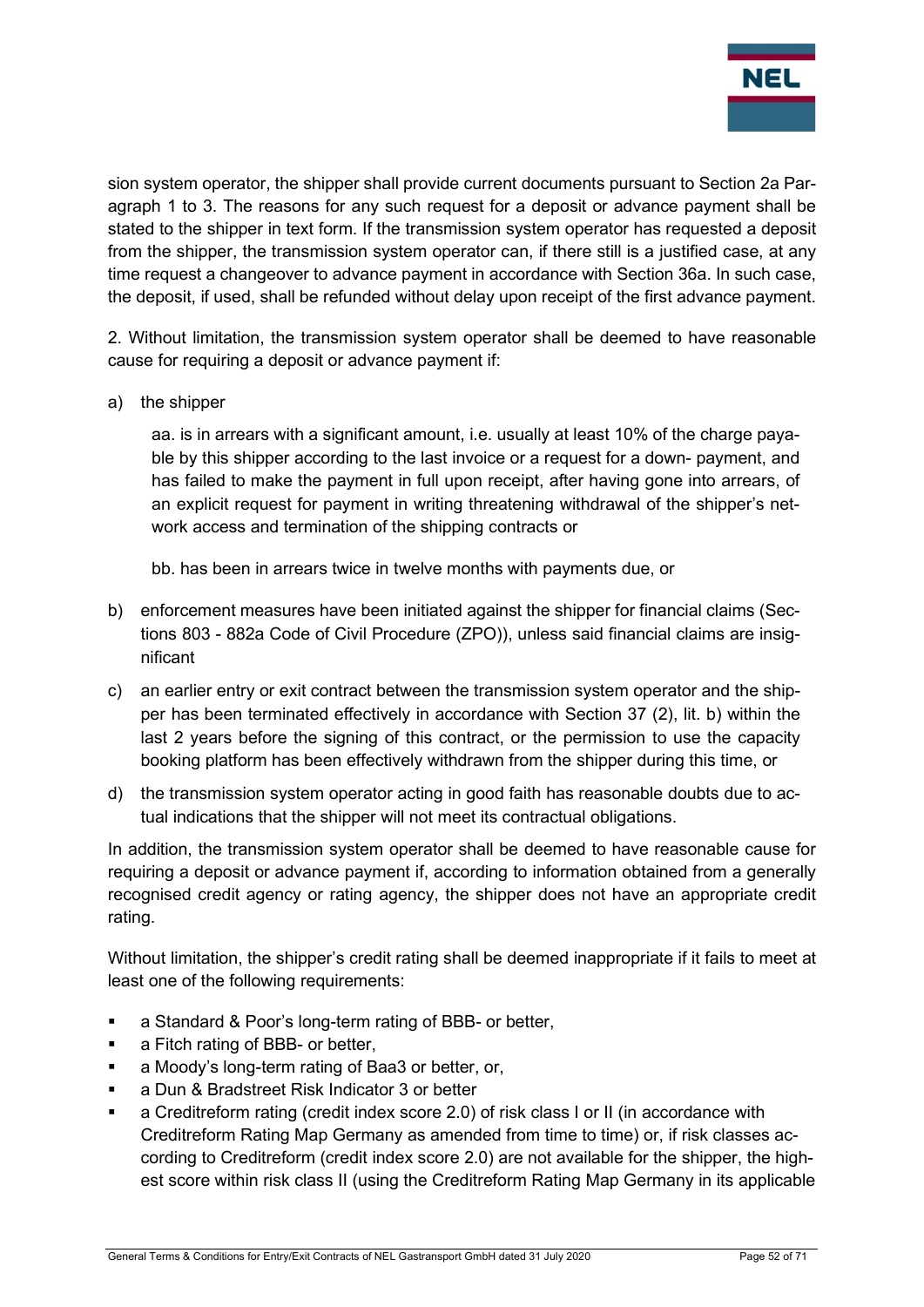

version) or less points.

This shall also apply if the shipper does not have a corresponding comparable rating of any other recognised rating agency.

The transmission system operator shall disclose to the shipper in full the data and the essential content of the information obtained that gives the transmission system operator reasonable cause for concern.

The shipper may rebut the claim that it does not have an appropriate credit rating by

furnishing appropriate proof of its creditworthiness within 5 business days. Such proof can be submitted e.g. in the form of an auditor's certificate, a confirmation of sufficient liquidity by a bank authorised to do business in Germany, an up-to-date annual report as well as any other information relevant to the shipper's creditworthiness, as may be required.

3. Deposit types include irrevocable, unconditional bank guarantees, irrevocable unconditional corporate guarantees (binding letters of comfort and affiliate guarantees), and irrevocable, unconditional, abstract guarantees of a bank authorised to do business in the Federal Republic of Germany. The type of deposit shall be determined at the discretion of the shipper. The transmission system operator may also accept cash or assignments of receivables.

4. The shipper shall provide the deposit to the transmission system operator within 7 business days of the corresponding request.

5. The requirements for individual deposit types are as follows:

- a) Bank securities must be provided in the form of an unconditional, irrevocable and abstract indemnity letter or guarantee of a bank authorised to do business in the Federal Republic of Germany. The bank issuing the deposit shall have a Standard & Poor's longterm rating of A- or better, a Moody's long-term rating of A3 or better, or be part of the German savings and cooperative bank sector.
- b) For corporate guarantees and indemnity letters, the issuing company providing the deposit shall have
- a Standard & Poor's long-term rating of BBB- or better,
- **a** Fitch rating of BBB-, or better
- a Moody's long-term rating of Baa3 or better
- a Dun & Bradstreet credit rating with a Risk Indicator 3 or better,
- a Creditreform credit index score (credit index score 2.0) of risk class I or II (in accordance with Creditreform Rating Map Germany as amended from time to time) or, if risk classes according to Creditreform (credit index score 2.0) risk classes are not available for the shipper, the highest score within risk class II (using the Creditreform Rating Map Germany in its applicable version) or less points.

The corporate guarantee or indemnity amount shall not exceed 10% of liable equity capital of the company providing the deposit. The shipper shall document compliance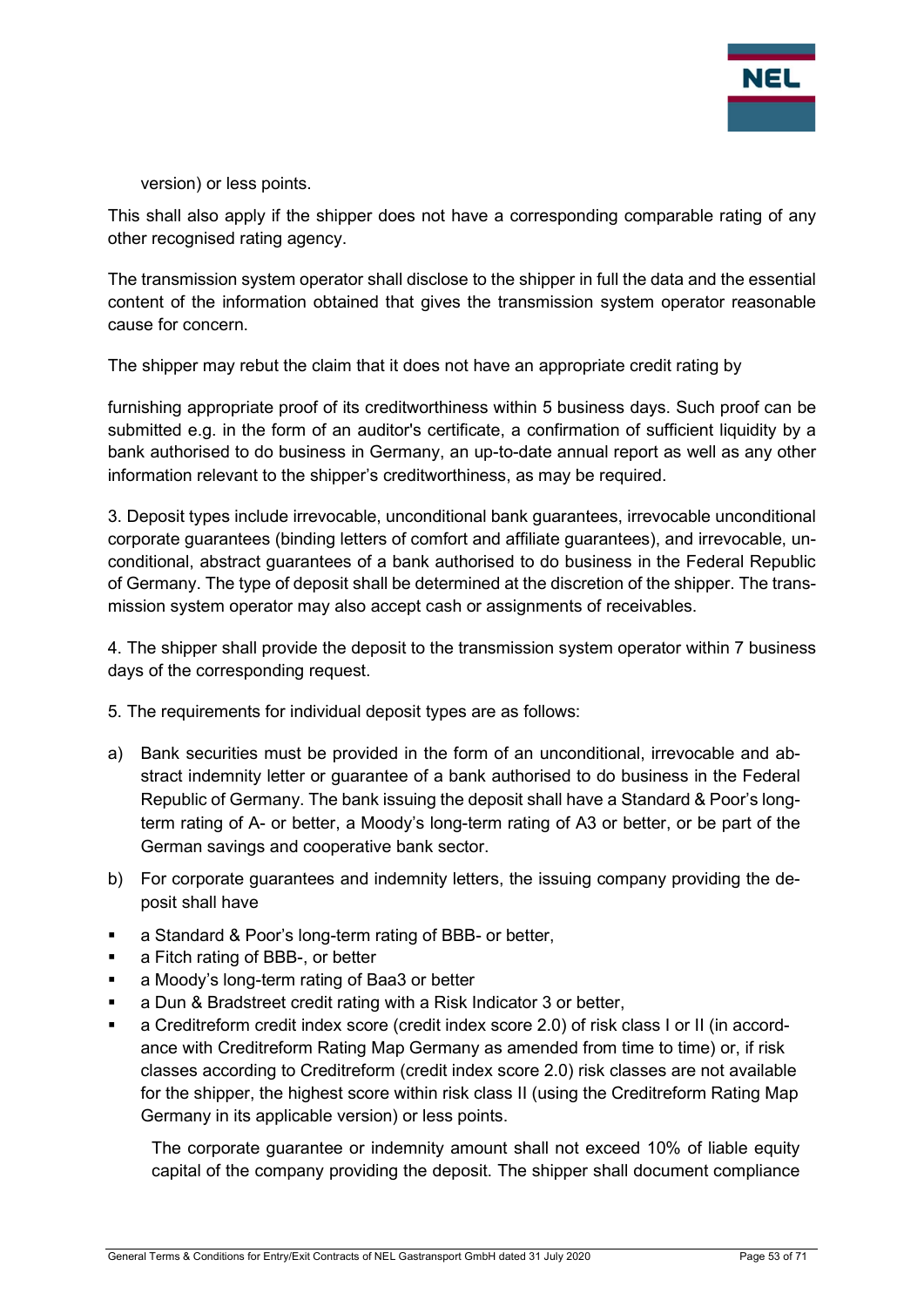

with this requirement to the transmission system operator upon providing the deposit.

- c) Any cash deposit provided shall be deposited to an account specified by the transmission system operator. Interest shall be payable on such amounts at the base rate published by Deutsche Bundesbank on the first bank business day of the month.
- d) The indemnity or guarantee amount shall be payable and shall include a general waiver of the right to insist on prior failed attempt at direct enforcement, waiver of contestability and waiver of offset against claims unless undisputed or upheld by legal judgment. An abstract indemnity or guarantee letter shall be valid for at least 12 calendar months, and shall expire no later than two months after the end of the contract term.
- 6. The deposit amount shall be the higher of the following amounts:
- a) Twice the average monthly capacity charges receivable from the shipper for the past 12 months. If the network use period is less than 12 months, this period shall be used as a basis for calculation of the deposit amount, or
- b) The capacity charges receivable from the shipper for the two following months.

In deviation from sentence 1 of this Paragraph 6, for a period of 6 months from the moment of admission according to Section 2a (2), the amount of the deposit shall amount to twice the average monthly capacity charges for expected capacity bookings for a period of 12 months. The shipper shall be obligated to provide the transmission system operator with any requested information necessary for this in text form.

7. The transmission system operator may restrict the shipper's admission to the capacity booking platform in accordance with Section 2a so that the shipper can only book capacities up to the extent to which the total charge for the capacities requested and already booked, if any, correspond to the amount of the deposits made. It is possible at any time to adapt the extent of admission after the shipper has previously increased its deposit in accordance with the amended expected capacity.

8. The transmission system operator may restrict the shipper's admission to book interruptible within-day capacity via over-nomination in accordance with Section 13d so that the shipper can only book interruptible within-day capacities via over-nomination up to the extent to which the total charges for the capacities requested and already booked, if any, correspond to the amount of the deposits made. It is possible at any time to adapt the extent of admission after the shipper has previously increased its deposit in accordance with the amended expected capacity.

9. The transmission system operator may have recourse to the deposit provided that it has issued a payment due notice for overdue amounts after payment has been delayed and the reasonable deadline set for making payment has not been met. In such a case the transmission system operator may request that another deposit be made under the conditions detailed in Paragraph 6 of this Section 36. The shipper shall make said deposit within 7 days of the request.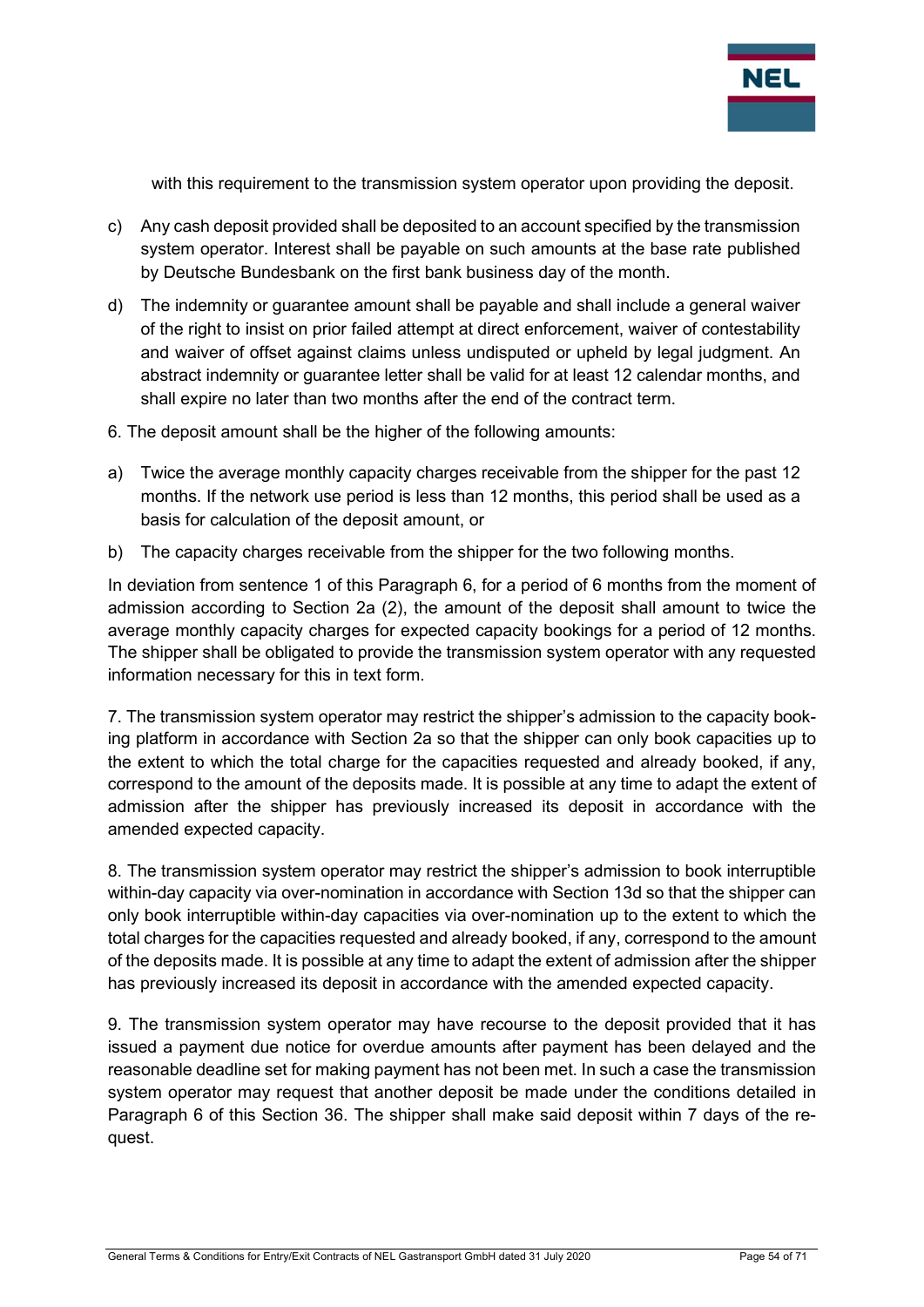

10. Deposits provided shall be returned promptly in the event that the reasons for the requirement of securities no longer apply. The transmission system operator shall review the reasons justifying the requirement for a deposit or advance payment every six months. During such review, the transmission system operator shall verify whether the deposit amount meets the requirements of Paragraph 6 of this Section 36. In the event that such review reveals that the realisable value of all securities provided exceeds the amount of the applicable value in accordance with Paragraph 6 of this Section 36 temporarily, the transmission system operator shall return the corresponding portion of the deposit. If several deposits have been provided, the transmission system operator may choose at its discretion which deposits to return. In the event that the realisable value of all deposits provided falls below the amount of the applicable value in accordance with Paragraph 7 of this Section 36 by a more than insignificant amount, the transmission system operator may require the shipper to adjust the amount of such securities accordingly.

11. The transmission system operator may also return a deposit if the shipper has not booked any capacity 12 months after its admission to the capacity booking platform. At the same time as the deposit is returned, the shipper's right to book capacity or its admission to the capacity booking platform will be withdrawn. In this case the transmission system operator shall give the shipper 8 weeks advance notice in text form of the withdrawal of its admission. The deposit will not be returned and admission will not be withdrawn if the shipper appeals in text form within 4 weeks of the advance notice. The period according to sentence 1 begins to run again on receipt of the appeal by the transmission system operator.

## Section 36a Advance payment

1. The shipper shall be entitled to make an advance payment instead of providing a deposit.

To do so, the shipper shall state to the transmission system operator in text form within five business days of the receipt of the request for a deposit by the transmission system operator that it will make an advance payment instead of the deposit.

2. If the transmission system operator requests an advance payment in accordance with Section 36, Paragraph 1 or if the shipper avoids providing a requested deposit in accordance 36a, Paragraph 1, the shipper shall be required to make future payments in response to capacity charge requests as advance payments.

3. The transmission system operator may request an advance payment once every month, every fortnight or every week.

4. The amount of the advance payment shall be determined on the basis of the average monthly capacity charge requests made to the shipper over the past 12 months. If the actual period of use is less than 12 months, said actual period shall be used as a basis for calculating the average monthly capacity charge requests. If the circumstances of a particular case give reason to believe that the actual capacity charge requests are higher or lower than the average capacity charge requests calculated, then this shall be duly taken into account by the transmission system operator when determining the amount of the advance payment. To this end the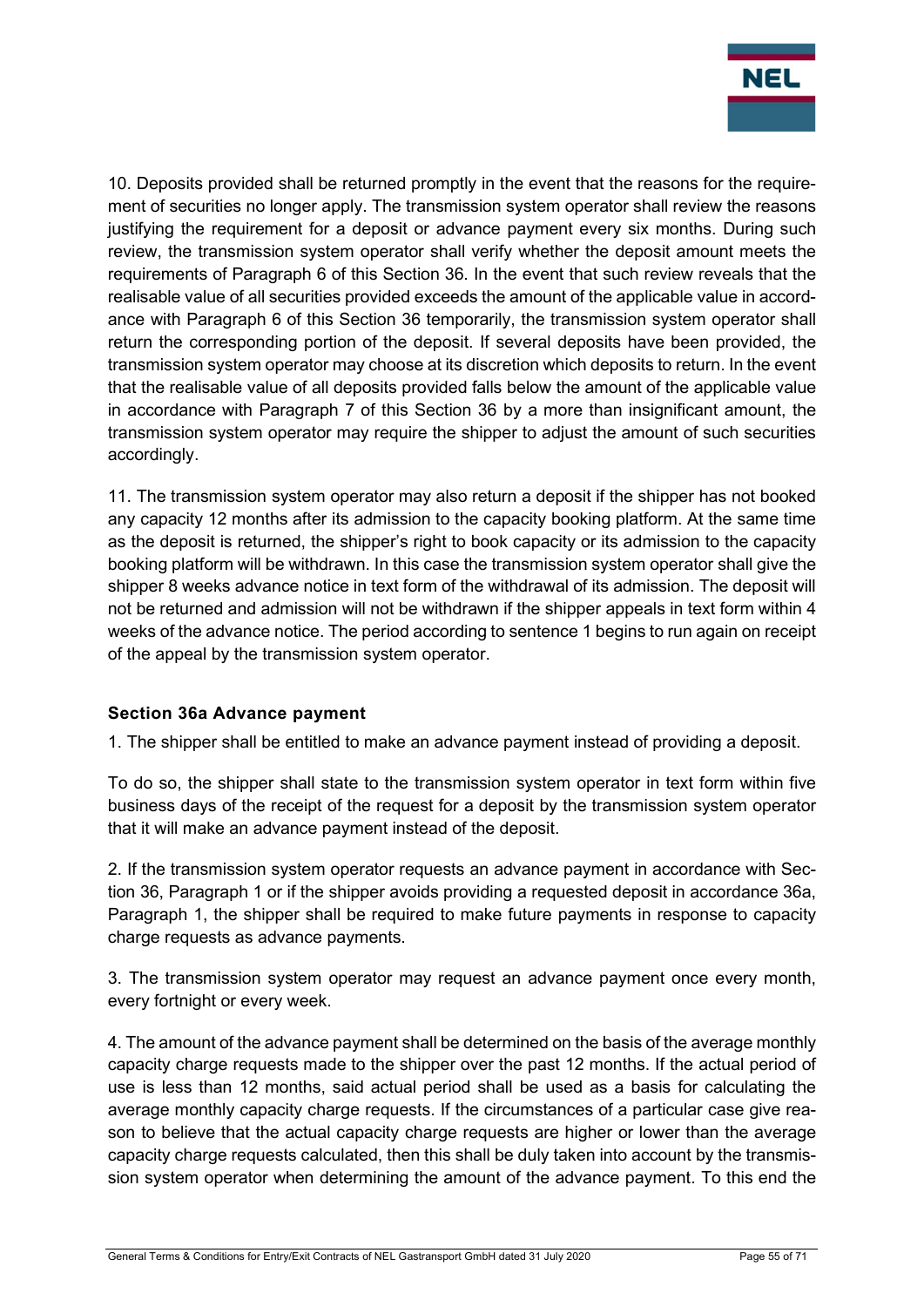

transmission system operator may ask the shipper to provide a booking forecast, or the shipper may submit a booking forecast. However, the transmission system operator shall not be bound by any such forecast in a given case.

5. The transmission system operator shall advise the shipper by the 13th business day of the month preceding the month M of the amount of the monthly advance payment and the advance payment to be made according to the selected period. The advance payment shall be made in time so that it is credited to the transmission system operator's account by the last business day of the month preceding the month M, and for advance payments made every two weeks or every week, by the last business day of the week preceding the delivery week. The transmission system operator shall be entitled to request proof from the shipper that the payment order was issued in good time.

6. The advance payment shall be offset from the capacity charge requests made by the transmission system operator for the month M in which the payment was made.

7. If a particular advance payment does not suffice to cover the charge requests for the month M in question, the shipper shall pay the difference by the date on which the charges are due and payable in accordance with the transmission system operator's terms and conditions concerning charges and payment If a particular advance payment exceeds the capacity charge request for the month in question, the difference shall be reimbursed to the shipper.

8. The transmission system operator may restrict the shipper's admission to the capacity booking platform in accordance with Section 2a so that the shipper can only book capacities up to the extent to which the total charges for the capacities requested and already booked, if any, correspond to the amount of the advance payment made. It is possible at any time to adjust the scope of admission after the shipper has previously increased its advance payment in accordance with the amended expected capacity.

9. The transmission system operator may restrict the shipper's admission to book interruptible within-day capacity via over-nomination in accordance with Section 13d so that the shipper can only book interruptible within-day capacities via over-nomination up to the extent that the total charges for the capacities requested and already booked, if any, correspond to the amount of the advance payment made. It is possible at any time to adapt the extent of admission after the shipper has previously increased its advance payment in accordance with the amended expected capacity.

10. The transmission system operator shall check the first time after 6 months of the first advance payment, and then every 6 months thereafter, whether there is reasonable cause for requiring an advance payment as provided for in Section 36 (2). The shipper may request after 18 months at the earliest that the advance payments be stopped, provided there is no longer any reasonable cause for requiring advance payments as provided for in Section 36 (2) above and provided that the shipper's payments over the previous 18 months have been made in full and on time. If it has been established that the conditions requiring advance payments to be made no longer exist, the transmission system operator shall confirm to the shipper that advance payment are no longer required. The duty to make advance payments ends upon receipt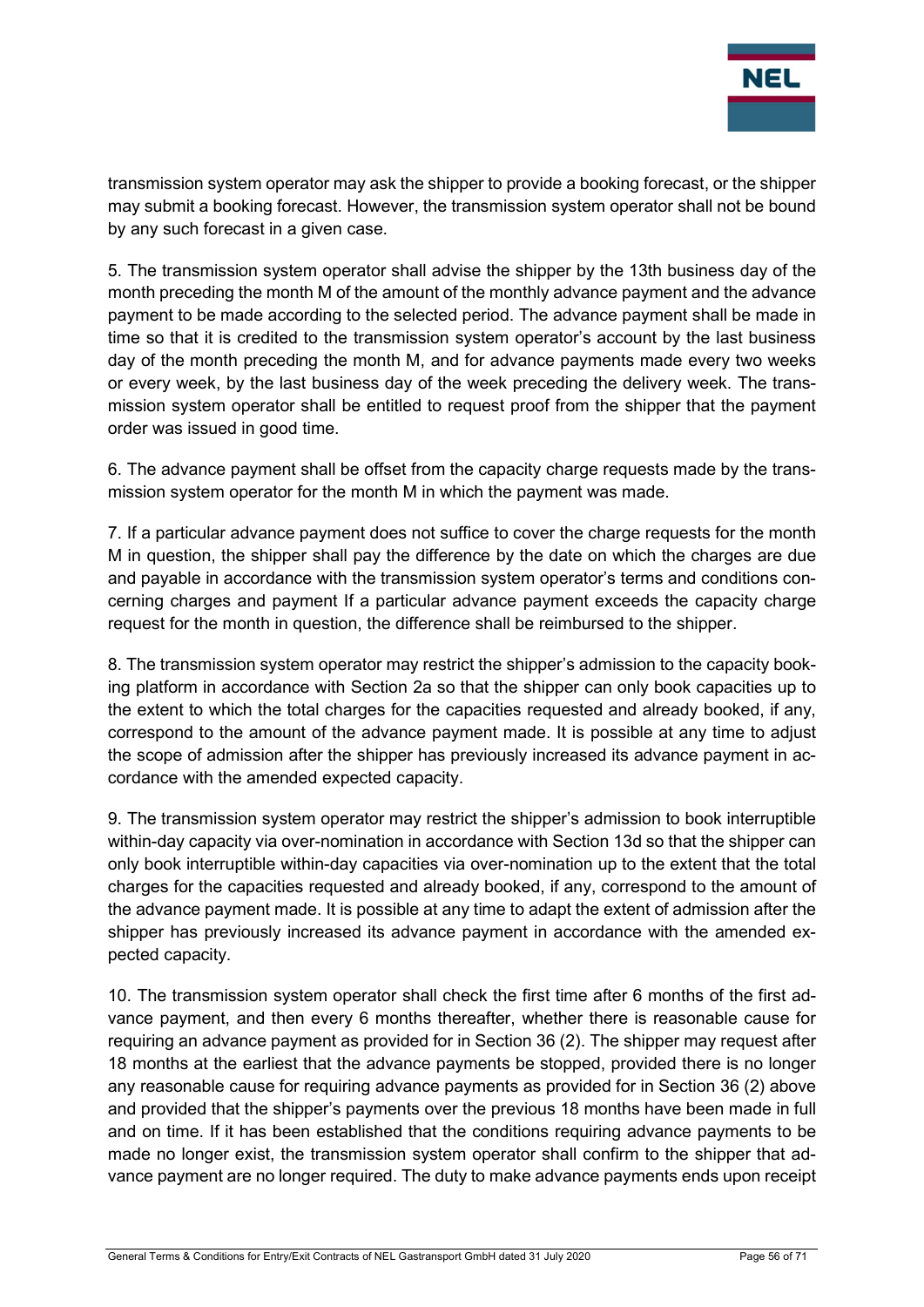

of said confirmation.

11. The transmission system operator may include additional provisions on payment intervals and due dates in the supplementary terms and conditions. The foregoing shall be without prejudice to the transmission system operator's option to agree upon preliminary invoices as part of the conditions concerning charges and payment.

## Section 37 Termination of contract

1. This contract may be terminated in writing, by letter, e-mail or fax with immediate effect for good cause ('wichtiger Grund').

2. Without limitation, the following shall be deemed to constitute reasonable cause for the termination of the contract with immediate effect:

- a) serious, repeated breach of material contractual obligations despite the issue of a notice to desist or
- b) failure of the shipper to promptly meet its obligation to provide a deposit in accordance with Section 36 or make advance payment in accordance with Section 36a or to pay such deposit or make such advance payment in full.

#### Section 38 Good faith clause

1. Should unforeseen circumstances arise during the term of the contract which have significant technical, economic, commercial or legal impact on the contract and for which there are no provisions in the contract or the standard terms and conditions or which were not taken into consideration upon the conclusion of the contract and should it therefore become unreasonable for either party to remain bound by any of the provisions of the contract, the party affected by any such change shall be entitled to require the other party to amend the provisions of the contract to reflect the changed conditions and to take into account all the commercial, technical and legal effects on the other party.

2. The party relying on such circumstances shall set forth and prove the facts of the matter.

3. The party concerned shall become entitled to require an amendment of the contract provisions as a result of changes in circumstances upon the date when the party concerned first requests such amendments, except where the party concerned cannot reasonably be expected to have made such request at an earlier date.

## Section 39 Confidentiality

1. The parties shall keep the content of the contract and all information obtained thereunder by one party from the other party (hereinafter referred to as 'confidential information') confidential and shall not disclose or make available such confidential information to third parties without the prior written consent of the other party, except as provided under Paragraph 2 of this section 39 and Section 33. Each party shall use the confidential information solely for the purpose of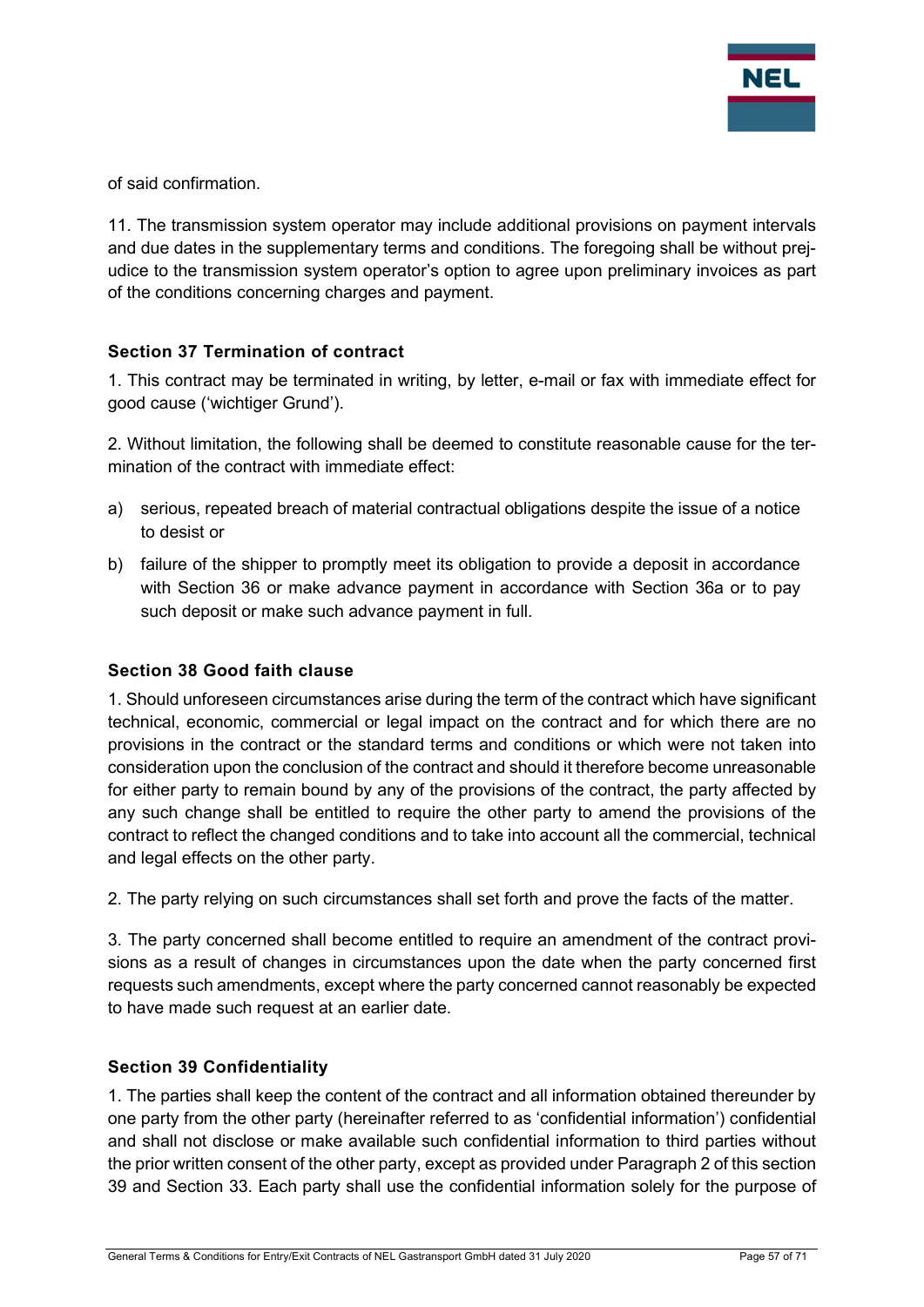

performing the respective contract.

2. Either party shall be entitled to disclose confidential information obtained from the other party without written consent:

- a) to an affiliated company which is subject to the same confidentiality obligations as the disclosing party,
- b) to the competent market area manager, which itself has entered into an obligation to keep the confidential information confidential,
- c) to its representatives, advisors/consultants, banks and insurance companies if and to the extent that such disclosure is required for the proper performance of contractual obligations and prior to making such disclosure such person or company has itself has entered into an obligation to keep the confidential information confidential or is under a statutory obligation of confidentiality by virtue of its profession; or
- d) to the extent that such confidential information
- **has already been lawfully disclosed to the party receiving such information prior to the** date of its receipt from the other party,
- is already public knowledge or becomes available to the public other than through the act or omission of the obtaining party,
- is required to be disclosed by a party under applicable law or by a judicial or government order, or by a request of a regulatory authority.
- 3. The confidentiality obligation shall end 2 years after expiry of the respective contract.
- 4. Section 6a EnWG shall not be affected.

## Section 40 Legal succession

1. Subject to Section 19, contractual rights and obligations shall not be assigned whether in whole or in part without the prior written permission of the other party, which permission shall not be withheld except for reasonable cause.

2. Assignment of all of the rights and obligations of a party under the contract to an affiliated company as defined by Section 15 Joint Stock Corporation Act (AktG) shall not require the prior permission but only the written notification of the other party.

#### Section 41 Contract amendments

1. The transmission system operator may amend the general terms and conditions outlined in this contract for the future if

a) change is required in order to comply with applicable laws, regulations or legally binding orders by national or international courts or authorities – including without limitation determinations and related announcements of the Federal Network Agency – or to comply with generally approved technical standards; this also covers relevant common network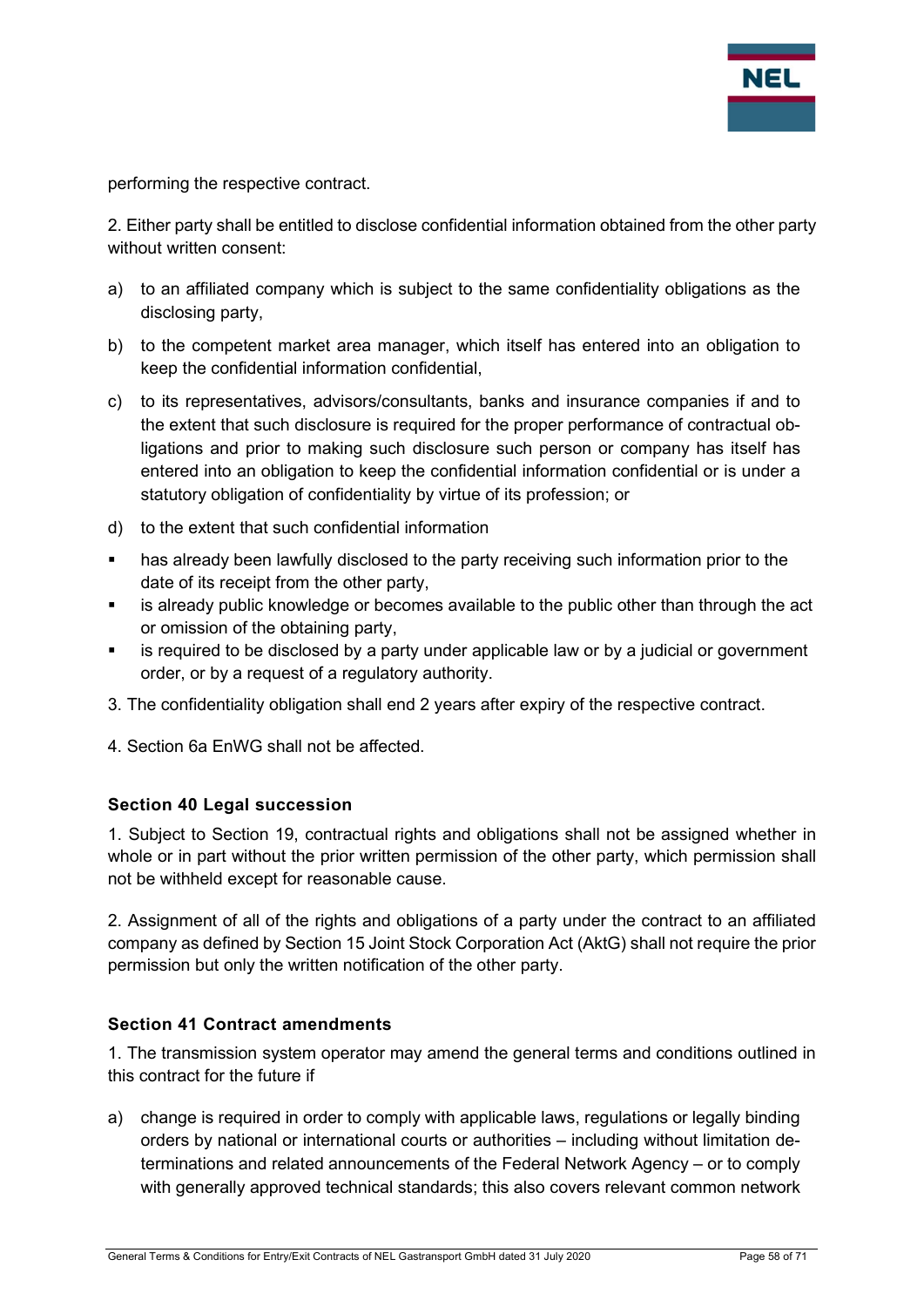

operating tools (including Business Requirements Specification) according to Article 8 (3a) of Regulation (EC) No. 715/2009its. Or

b) in the event that the transmission system operator has a justified interest in changes to the contractual arrangements for network access. Without limitation, the transmission system operator shall be deemed to have such a justified interest if the changes are in connection with the issue of standardised entry and exit contracts in accordance with Section 3 (3) GasNZV.

2. The transmission system operator shall give the shipper two months' advance notice of any such amended terms and conditions of the contract in text form and publish the amended terms and conditions of the contract on its website. In justified cases, the transmission system operator may deviate from said notice period of two months, but the notice period should in any case not be less than 15 business days. Without limitation, a justified case shall be deemed to exist if a change pursuant to Paragraph 1, lit. (a) of this Section 41 is required Amendments to the terms and conditions of this contract shall be deemed to have been accepted by the shipper unless the shipper terminates the contract within 30 days of the receipt of notification thereof, with said termination taking effect from the time the amendments to the terms and conditions of this contract become effective. The termination notice period shall be reduced to an appropriate period if the transmission system operator deviates from said notice period of two months pursuant to Paragraph 2, sentences 2 and 3. No compensation shall be payable to the shipper. The shipper shall not be entitled to terminate the contract if the amendment concerned does not represent any or any significant commercial or financial disadvantage to the shipper. In the event that the shipper considers that any such amendment would represent significant financial disadvantage to the shipper, the shipper shall submit evidence of such disadvantage. The transmission system operator shall notify the shipper of the start of the termination notice period, and in the case described in Paragraph 2, sentence 5, of a reduced period, and of the fact that the amended contract terms and conditions will be deemed to have been accepted by the shipper in the event that the shipper does not terminate the contract.

3. Adjustments of charges shall be subject to Section 25.

## Section 42 Severability

1. If any provision of this contract or the appendices hereto is or becomes ineffective or inoperable, the other provisions of this contract or appendices hereto shall remain in full force and effect.

2. The parties shall replace any ineffective or inoperable provision by a provision with as near as reasonably possible the commercial and financial effect intended by the provision so replaced. This shall apply mutatis mutandis to matters not provided for in the contract.

## Section 43 Text form

Any amendment to or termination of a contract shall not be effective unless made in text form. The same shall apply to any waiver of the requirement for amendments or terminations to be made in text form.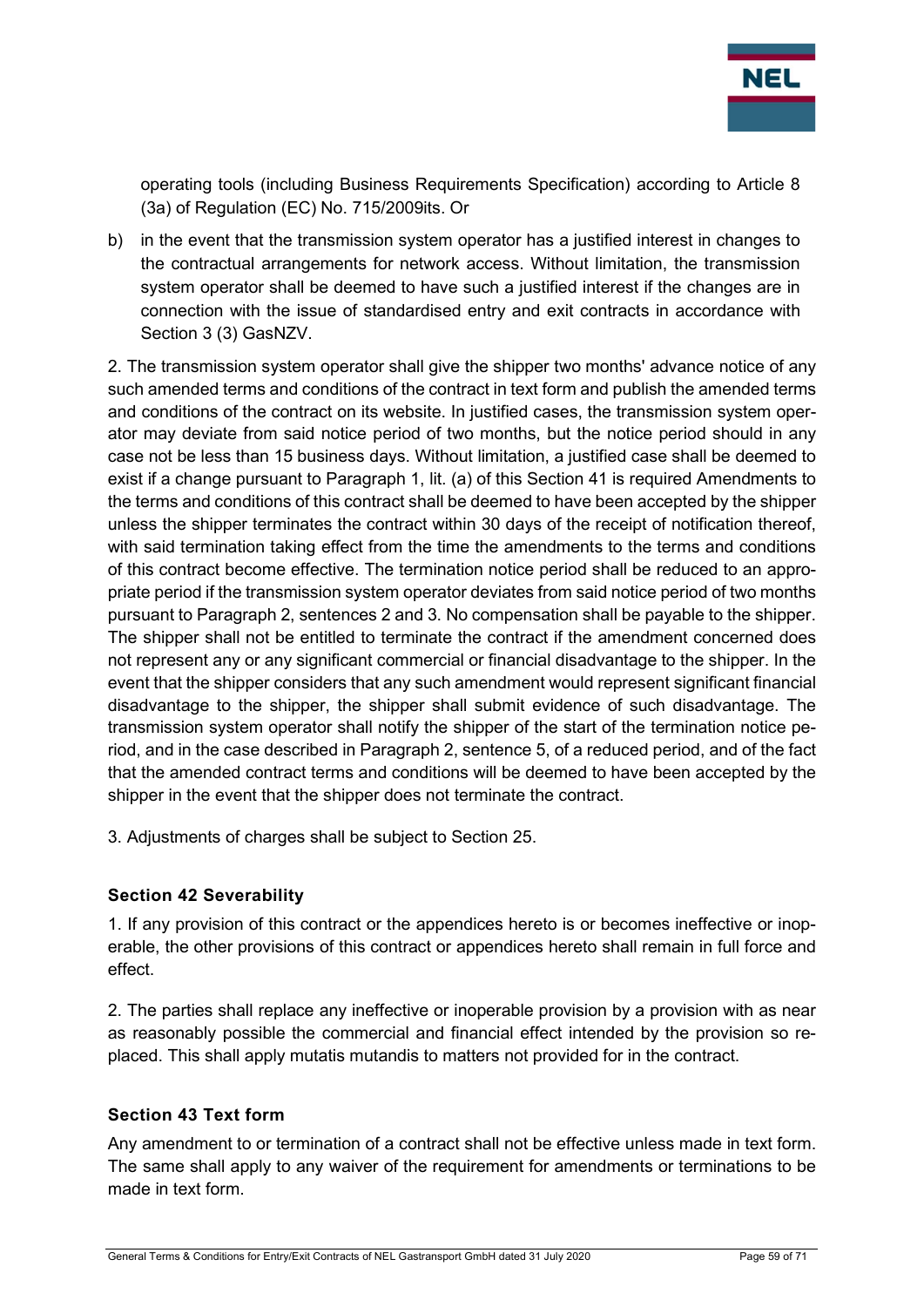

#### Section 44 Venue for disputes and applicable law

1. Any disputes arising between the parties out of or in connection with the contract shall be submitted to the courts of ordinary jurisdiction.

2. The venue for disputes shall be the place where the transmission system operator has its registered office.

3. The contract shall be governed by and construed and interpreted in accordance with German law to the exclusion of interstate conflict of law rules shall not apply as long as these are not mandatory law. The UN Convention on Contracts for the International Sale of Goods shall not apply.

#### Section 45 List of appendices

The following annexes shall constitute an integral part of this contract:

| Appendix 1 | Section<br>(Niederdruckanschlussverordnung / NDAV)                                                                                  | 18 | Low | Pressure | Connection | Ordinance |
|------------|-------------------------------------------------------------------------------------------------------------------------------------|----|-----|----------|------------|-----------|
| Appendix 2 | Supplementary Terms & Conditions of NEL Gastransport GmbH                                                                           |    |     |          |            |           |
| Appendix 3 | Supplementary Terms & Conditions of Business of NEL Gastransport GmbH<br>for allocating new technical capacities as of 6 March 2017 |    |     |          |            |           |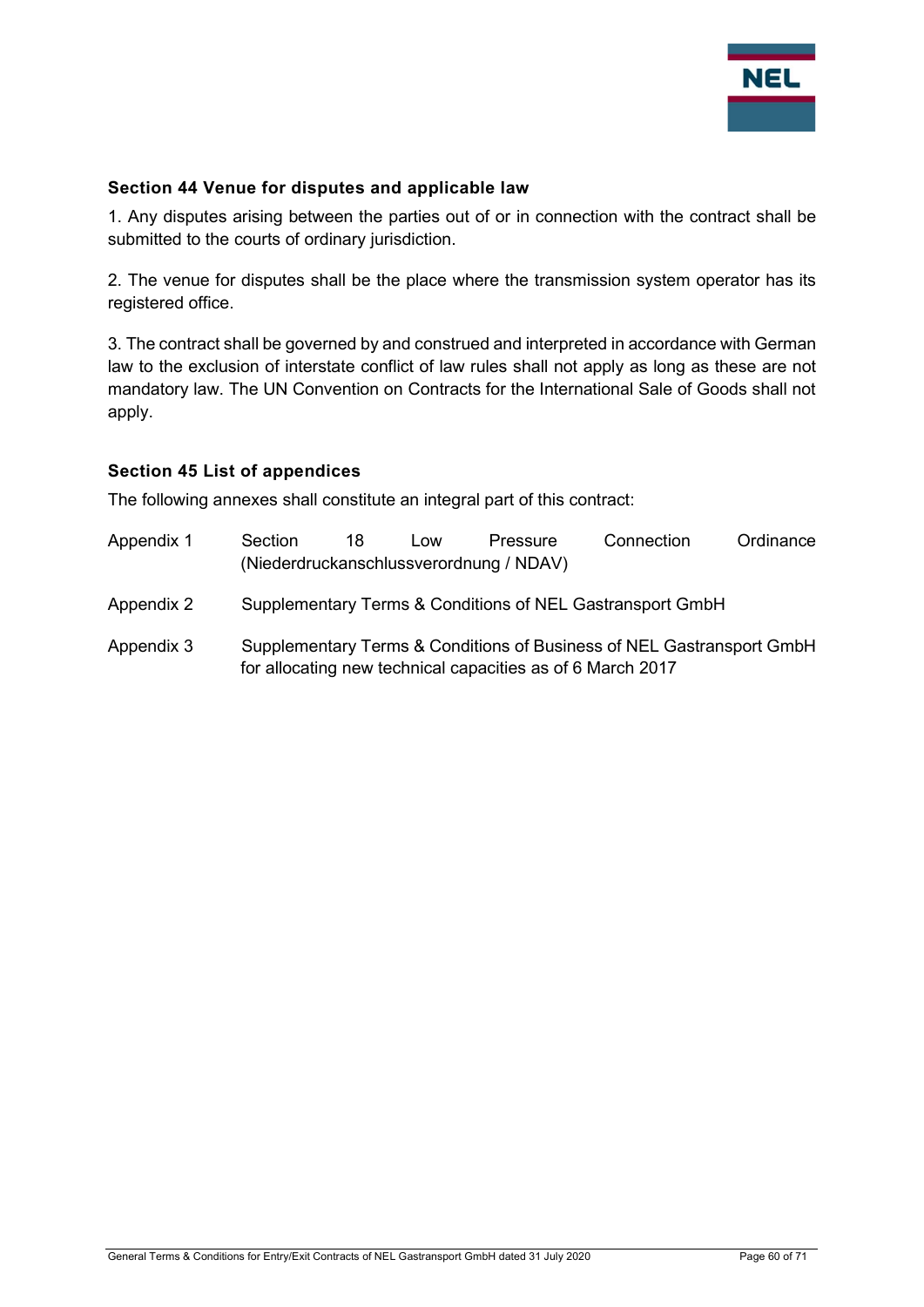

## Appendix 1: Section 18 Low Pressure Connection Ordinance (Niederdruckanschlussverordnung / NDAV)

1. To the extent the network operator is liable due to contract, connection usage relation or tortious acts for damages suffered by the shipper due to interruptions or irregularities of the connection usage and default of the company or its vicarious agents or servants is required

- a) regarding financial loss wilful misconduct or gross negligence shall be assumed subject to refutation,
- b) regarding damages to property wilful misconduct or negligence shall be assumed subject to refutation.

In case of financial loss pursuant to sentence 1 number 1 liability due to other negligence shall be excluded.

2. Liability of the network operator for damages to property towards its connection users caused neither by willful misconduct nor gross negligence shall be respectively limited to 5.000 Euro. Liability for damages to property not caused by wilful misconduct shall per damaging event be limited to

1. 2,5 million Euro in case of up to 25.000 connection users connected to its own network;

2. 10 million Euro in case of 25.001 to 100.000 connection users connected to its own network;

3. 20 million Euro in case of 100.001 to 200.000 connection users connected to its own network;

4. 30 million Euro in case of 200.001 to one million connection users connected to its own network;

5. 40 million Euro in case of more than one million connection users connected to its own network.

Damages of connection users connected to mid and high pressure shall be implied in the aforementioned limits.

3. Paragraph 1 and 2 shall also apply to connection users' claims in tort against thirdparty network operators in terms of § 3 number 27 Energy Industrial Act. Liability of third-party network operators in terms of § 3 number 27 Energy Industrial Act shall totalling be limited per damaging event to three times the maximum amounts it is liable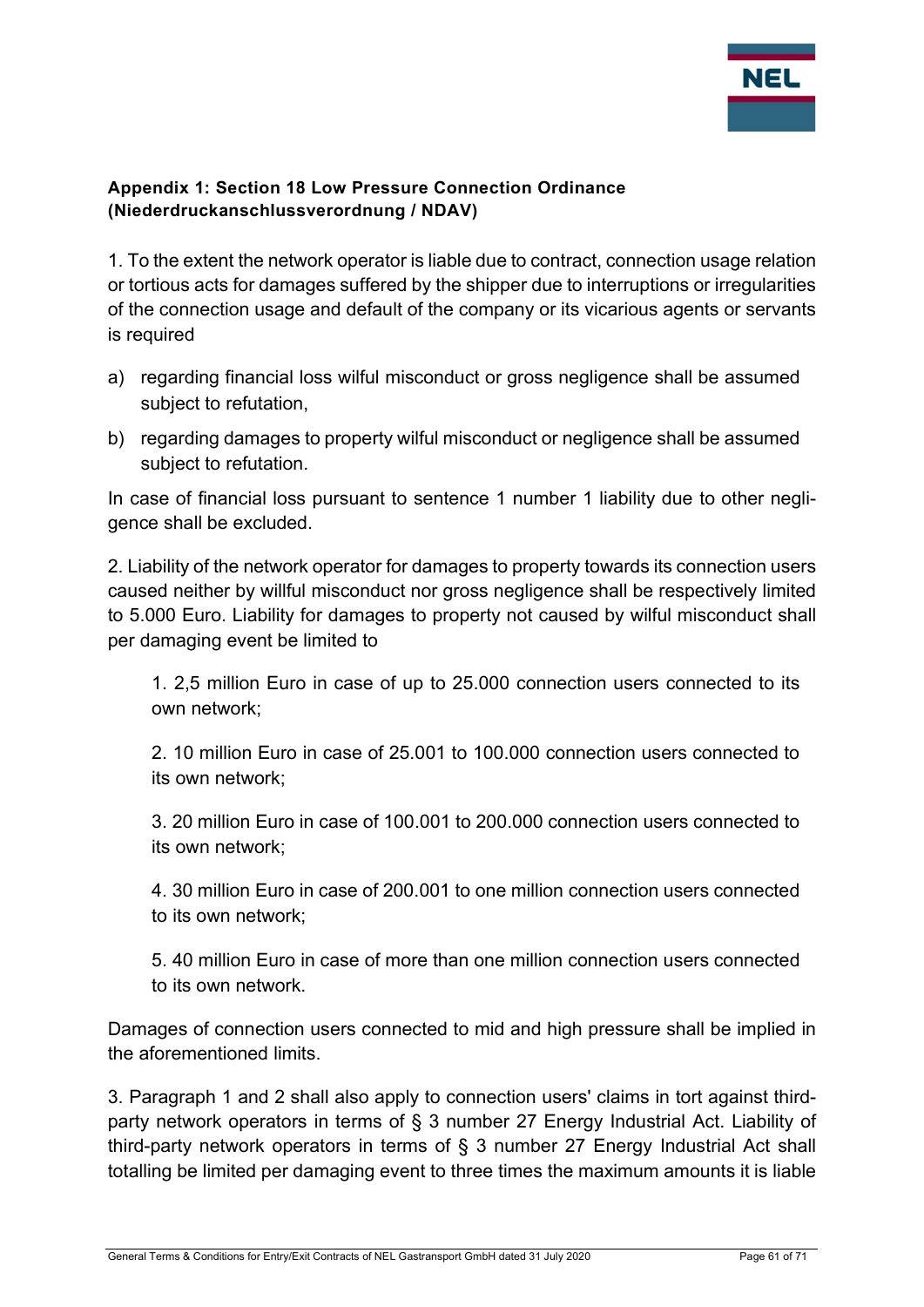

towards its own connection users in accordance to paragraph 2 sentence 2. If the thirdparty network operator has no own connection users connected to its network in terms of this Ordinance, the liability shall totalling be limited to  $\epsilon$  200 million. Damage claims of consumerswho are not covered by this Ordinance and which are claimed against the third party due to tort may be regarded for the maximum amounts pursuant to sentences 2 and 3 if case by case these claims are limited in accordance with paragraph 2 sentence 1. At request the network operator shall be obliged to inform its connection users about the facts related to the damaging caused by a third-party network operators in terms of § 3 number 27 Energy Industrial Act to the extent the facts are known to it or can be cleared up by it using reasonable effort and its knowledge is necessary to claim for damages.

4. Liability for financial loss of the network operator to whose network the connection user is connected, or of a third-party network operator to whom the connection user claims for damages, caused by gross negligence shall be respectively limited towards its connection users to 5.000 Euro and per damaging event to 20% of the maximum amounts listed under paragraph 2 sentence 2 and paragraph 3 sentence 2 and 3. Paragraph 2 sentence 3 and paragraph 3 sentence 1, 4 and 5 shall apply accordingly.

5. If the sum of individual damage claims exceeds the respective limit, the damage claim shall be proportionately reduced in relation of the sum of all damage claims to the respective limit. If consumer who are not covered by this ordinance are regarded for the maximum amounts in accordance with paragraph 2 sentence 2 or paragraph 3 sentence 4 in connection with paragraph 4 respectively, such customer shall be regarded with respect to the reduction in accordance with sentence 1. In case of claims pursuant to paragraph 3 the quota of damaging claims may not exceed the quota of customers of the third-party network operator.

6. Claims for damages below 30 Euro neither caused by wilful misconduct nor by gross negligence shall be precluded.

7. The aggrieved connection user shall inform the network operator or if it is certain the company liable to pay compensation about the damage.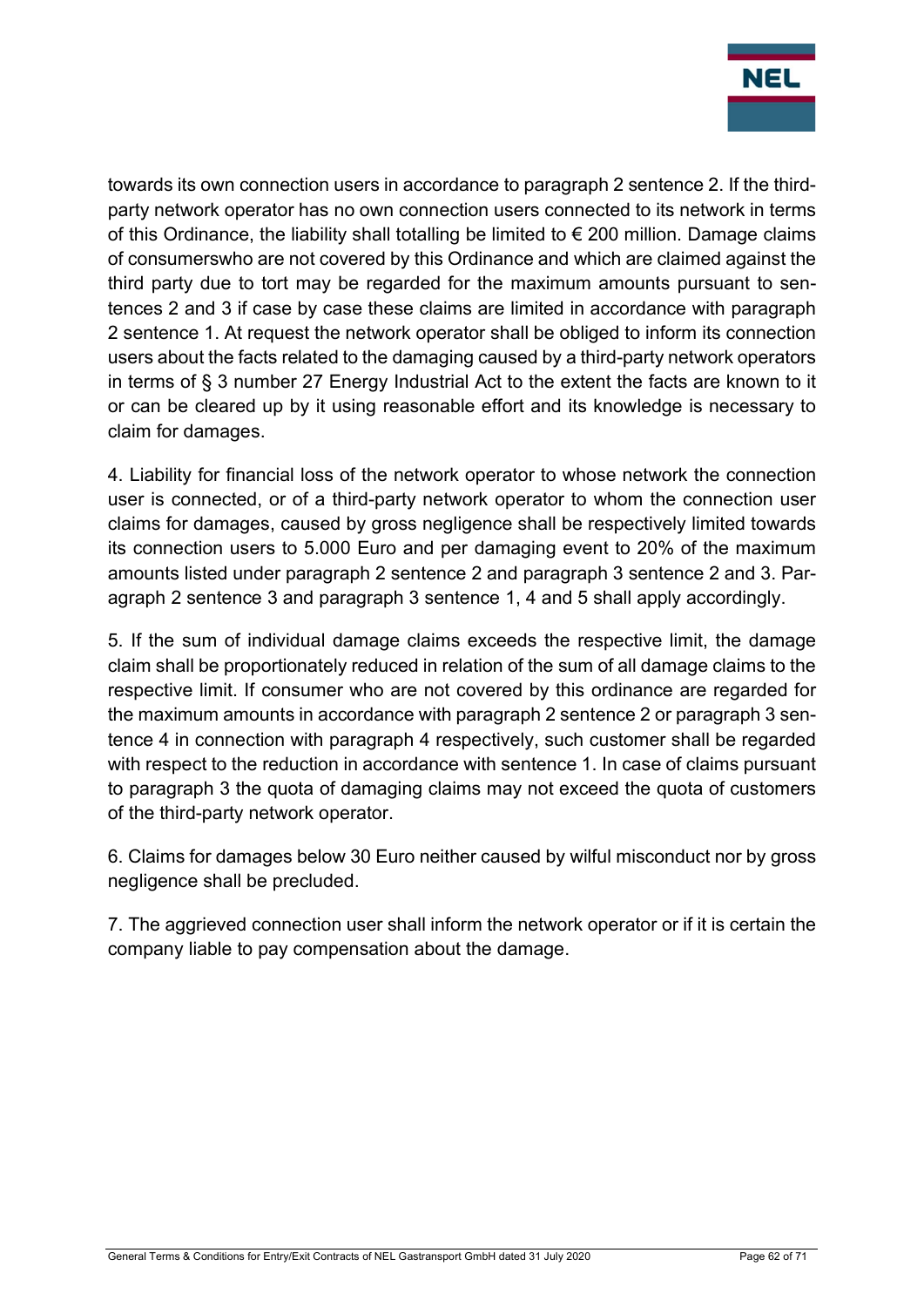

#### Appendix GTC 2: Supplementary Terms & Conditions of NEL Gastransport GmbH

The supplementary Terms & Conditions supplement the GTC of NEL Gastransport GmbH (NGT) dated 1 October 2020.

#### Section 1 Allocation Procedure

NGT shall upon request provide information about the allocation procedure in accordance to section 22 (1) and (3) GTC.

#### Section 2 Usage of IT-portals

As a service NGT offers the opportunity to use IT-portals, for example for management of nominations or for data administration. The terms of service shall be agreed upon registration or activation.

#### Section 3 Invoicing and Payment

- (1) Booked entry and exit capacity shall be invoiced in advance in monthly instalments, at prices in accordance with NGT price list. Entry and exit capacity which has been booked after invoicing in accordance with sentence 1 shall be settled separately ex- post. The shipper shall make said payments by the tenth  $(10<sup>th</sup>)$  working day following receipt of the invoice.
- (2) The contractual penalty for capacity overrun, as set out in NGT Price List, shall be billed on a monthly basis in arrears. The shipper shall make said payments by the tenth  $(10<sup>th</sup>)$ working day following receipt of the invoice.
- (3) The place of performance for payments shall be the administrative headquarters of NGT. Payment shall be deemed to have been made in a timely manner if the invoice amount is irrevocably credited to an account of NGT within the deadlines specified in this section.

#### Section 4 Over-nomination without capacity inclusion

- (1) In addition to section 13d (3) GTC, an interruptible within-day entry/exit contract via overnomination shall also be concluded, even though no booked capacities have been included in the balancing group or sub-balancing account. In this case the entry/exit contract shall be concluded with the shipper who is also the balancing group manager of the balancing group or sub-balancing account which was over-nominated. The entry/exit contract according to Sentence 1 for the following Gas Day shall only be concluded, if the over-nomination is processed after 18:30 hours.
- (2) Pursuant to section 13d (2) last sentence NGT shall inform the shipper about booking interruptible within-day capacity via over-nomination by e-mail.
- (3) Pursuant to section 36 (7) GTC and section 36a (8) GTC NGT shall be entitled to allow booking interruptible within-day capacity via over-nomination only up to the extent to which the total charge for the capacities requested, correspond to the amount of the deposits according to section 36 GTC or the advanced payment according to section 36a GTC made.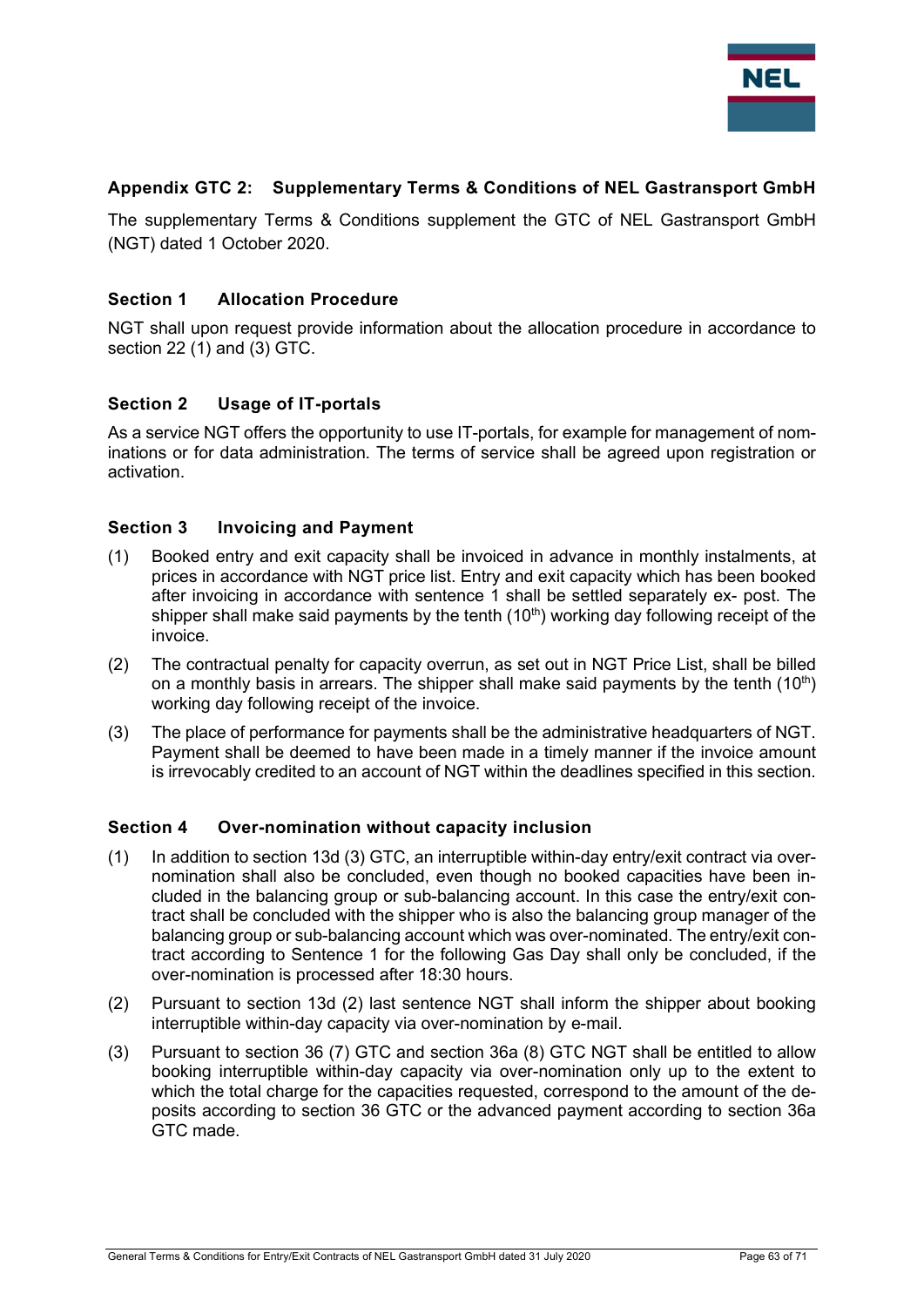

## Appendix GTC 3: Supplementary Terms & Conditions of Business of NEL Gastransport GmbH for allocating new technical capacities as of 06 March 2017

These Supplementary Terms and Conditions of Business define provisions that supplement or differ from the General Terms and Conditions of Service of NEL Gastransport GmbH ("transmission system operator") in the version dated 08 May 2019 governing new technical capacities at the cross border points listed in Annex 1 of these Supplementary Terms and Conditions of Business in accordance with Article 2 Section 3 of Commission Regulation (EU) No. 984/2013 of 14 October 2013 establishing a Network Code on Capacity Allocation Mechanisms in Gas Transmission Systems and supplementing Regulation (EC) No 715/2009 of the European Parliament and of the Council, in the version applicable on October 1, 2016.

#### Article 1 General, scope

- (1) In addition to the procedure for the Network Development Plan Gas 2016, the transmission system operators GASCADE Gastransport GmbH ("GASCADE"), Gasunie Deutschland Transport Services GmbH ("Gasunie") and ONTRAS Gastransport GmbH ("ON-TRAS") jointly carried out a market survey from 21 August until 16 October 2015 under the name "more capacity" to determine the need for new transport capacities for high calorific natural gas at the boundaries of the GASPOOL market area. The aim of the market survey was to be able to estimate the future need for new cross-market-area transport capacities as early and as realistically as possible. Fluxys Deutschland GmbH has been involved in the "more capacity" project since April 2016; NEL Gastransport GmbH ("NGT") has also been involved in it since July 2016. Offering levels have been derived from the non-binding demand for cross-market-area capacities determined on the basis of the survey. The new technical capacities determined in the above manner are to be allocated in capacity auctions.
- (2) The new technical capacities will not exist at the time the capacity auctions are held, and the transmission system operator has not made a final decision on network expansion measures to create the new technical capacities (hereinafter referred to as "network expansion"). Creation of the new technical capacities depends in particular on all necessary permissions for network expansion and operation of the network being obtained, as well as on the regulatory framework and the permissions required in this regard. In view of the above, Article 2 Sections 3 and 4 of the current version of the cooperation agreement and Article 1 Section 5 of the transmission system operator's General Terms and Conditions of Service specify that the transmission system operators can conclude in their Supplementary Terms and Conditions of Business arrangements for new technical capacities which supplement or differ from their General Terms and Conditions of Service.
- (3) As long as no provisions that supplement or differ from the General Terms and Conditions of Service are concluded in these Supplementary Terms and Conditions of Business, the General Terms and Conditions of Service of the transmission system operator shall otherwise apply to new technical capacities.
- (4) Definitions:
	- a. New technical capacities: New technical capacities at cross border points in accordance with Article 2 Section 3 of Commission Regulation (EU) No 984/2013 of 14 October 2013 establishing a Network Code on Capacity Allocation Mechanisms in Gas Transmission Systems and supplementing Regulation (EC) No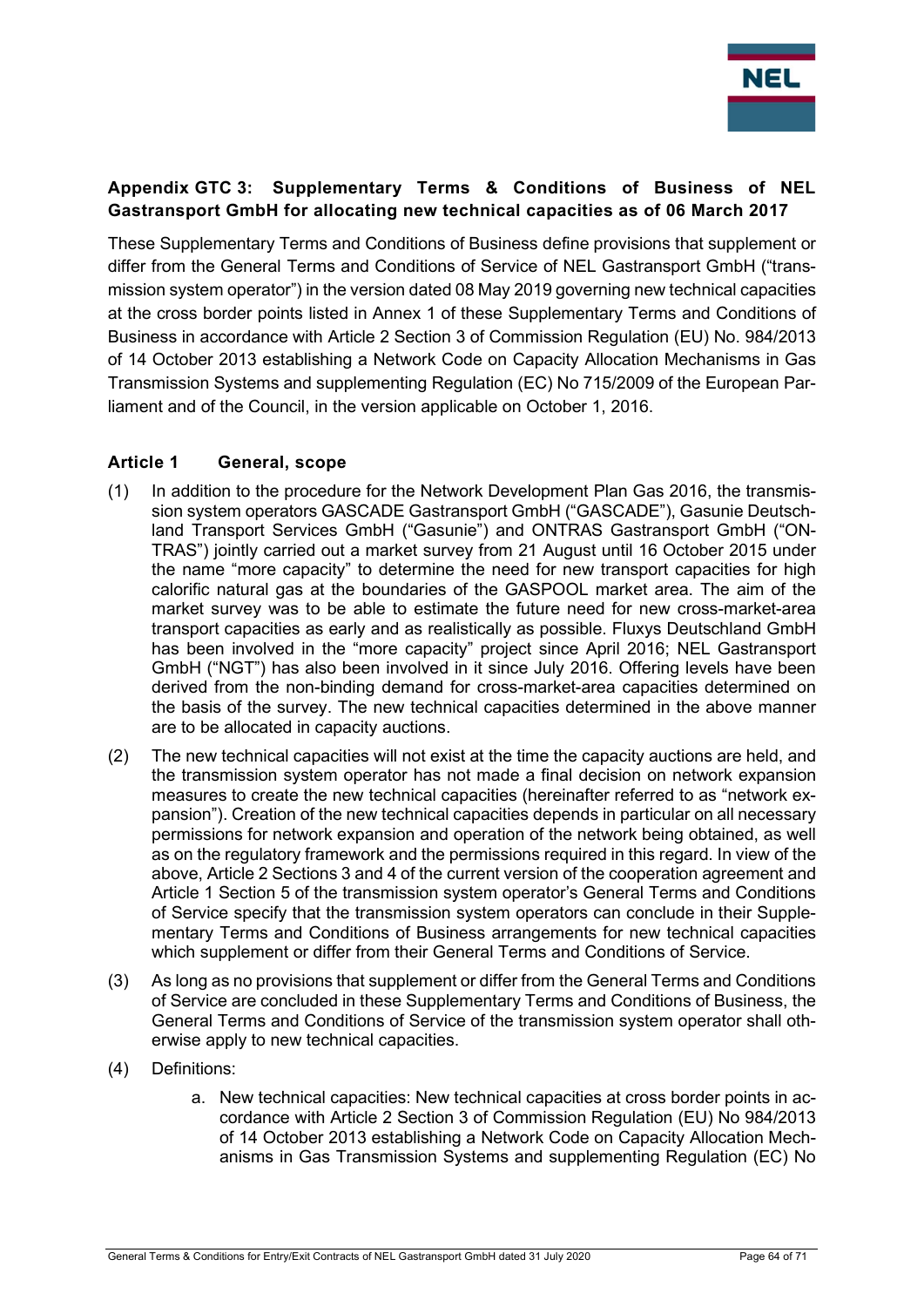

715/2009 of the European Parliament and of the Council, in the version applicable on 1 October 2016 ("NC CAM").

- b. Existing capacities: Available capacities in accordance with Article 2 Section 1 No. 20 of Regulation (EC) No 715/2009 of the European Parliament and of the Council of 13 July 2009 on conditions for access to the natural gas transmission networks and repealing Regulation (EC) No 1775/2005 at the time of the 2017 annual auction, not including the new technical capacities.
- c. Performance period of the entry or exit contract: The period of time for which the contractual rights and obligations of the transmission system operator and the transport customer apply in accordance with Articles 3 and 4 of the transmission system operator's General Terms and Conditions of Service.

#### Article 2 Marketing horizon

- (1) New technical capacities shall be offered for a period of up to 25 years as of the anticipated commissioning of the underlying network expansion measures.
- (2) In deviation from Article 2 Section 1, new technical capacities shall be offered at cross border points in accordance with Article 11 NC CAM to the extent that a bundled capacity product is formed with the new technical capacities and this product does not represent a new technical capacity in accordance with Article 2 Section 3 NC CAM on the part of the neighboring transmission system operator.

#### Article 3 Conclusion of contracts

- (1) The entry or exit contract relating to new technical capacities between the transport customer and the transmission system operator shall be formed by allocation of the capacities in accordance with Article 1 Section 2 of the transmission system operator's General Terms and Conditions of Service. Subject to the provisions in Section 3 of this Article 3 and contrary to Article 1 Section 2 of the transmission system operator's General Terms and Conditions of Service, the entry or exit contract shall be fully effective subject to the condition precedent that the following conditions a) to e) are met cumulatively:
	- a. Upon completion of the respective auctions for new technical capacities on the primary capacity platform, all offered standard capacity products of the existing capacities with an equivalent or higher quality at the cross border points have been marketed across the transmission system operators in the respective flow direction (existing capacities are booked out with priority). The existing capacities of OPAL Gastransport GmbH shall be exempt from booking out with priority.
	- b. As part of an economic assessment based on the entry and exit contracts concluded subject to the condition precedent, the transmission system operator has determined that the measures to create new technical capacities for an offering level are cost-effective.
	- c. All necessary regulatory permissions for capacity allocation for the new technical capacities have been obtained.
	- d. The costs of the expansion measures required for creating the new technical capacities have been acknowledged by the regulatory authorities.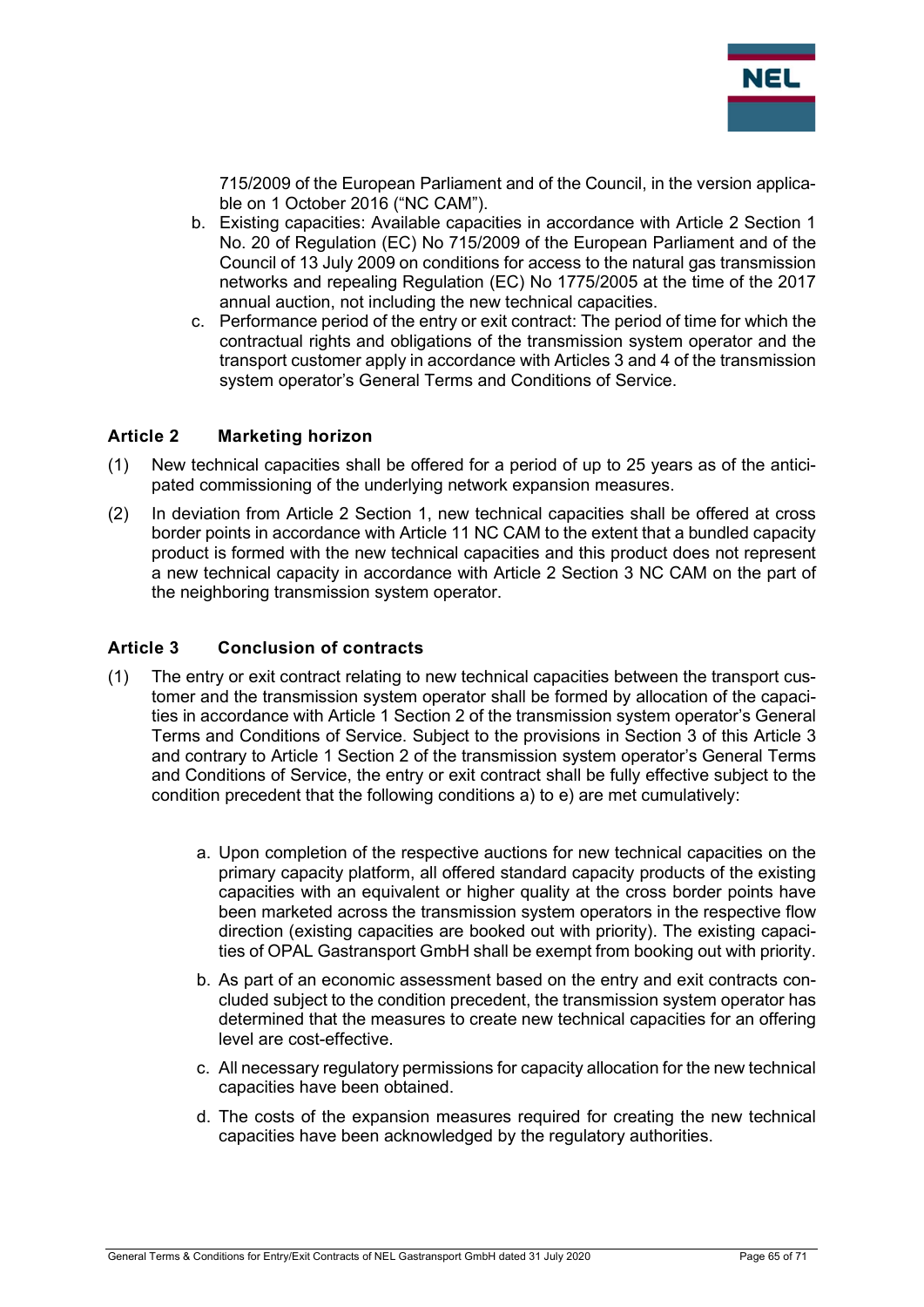

- e. The transmission system operator's management has agreed to expansion of the network. Management shall not deny this consent arbitrarily or for irrelevant reasons.
- (2) If one or more of the conditions in Section 1 a) to e) of this Article 3 are not met by 30 June 2019 or the entry or exit contract has not been declared fully effective by the transmission system operator in accordance with Article 3, they shall be regarded as not having occurred and the entry or exit contract shall become definitively ineffective.
- (3) Regardless of the occurrence or non-occurrence of one or more conditions in accordance with Section 1 a) to e) of this Article 3, the transmission system operator shall be authorized at any time to decide by 30 June 2019 that the entry or exit contract shall be fully effective.
- (4) The transmission system operator shall give the transport customer written notice of the occurrence or non-occurrence of the conditions in accordance with Section 1 a) to e) or in accordance with Section 3 of this Article 3. With regard to the conditions in Section 1 a), the information shall be provided no later than 30 June 2017, with regard to Section 1 b), the information shall be provided no later than 28 February 2018, with regard to Section 1 c), the information shall be provided no later than 31 August 2017, and with regard to Section 1 d) and Section 1 e), the information shall be provided no later than 30 June 2019.
- (5) The transmission system operator shall give the transport customer written notice that the entry or exit contract is fully effective immediately after the occurrence of the conditions in accordance with Section 1 a) to e) of this Article 3 or in accordance with Section 3 of this Article 3.
- (6) If one or more conditions in accordance with Section 1 a) to e) of this Article 3 do not occur or the transmission system operator exercises its special right of termination in accordance with Article 7 Section 1, all and any claims for liability against the transmission system operator shall be excluded.
- (7) The capacity allocation of the auctions shall be published by the transmission system operator in aggregated form after the end of the auctions, taking into account the need to keep business and trade secrets confidential. Transport customers who take part in the capacity auctions shall receive separate confirmations of the respective capacity allocation of the capacity auctions from the transmission system operator.

## Article 4 Auction process

- (1) New technical capacities shall be marketed in accordance with the terms and conditions of business of the primary capacity platform. The terms and conditions of business shall be published by the platform operator on its website.
- (2) As part of the auctions on the primary capacity platform, multiple auctions per cross border point for similar capacity products can be held simultaneously for new technical capacities in order to present multiple offering levels. Without prejudice to the provisions in Article 3, only the entry or exit contract that corresponds to the highest offering level for which the transmission system operator has determined the cost-effectiveness of the expansion measure in accordance with Article 3 Section 1 b) shall become effective. The transmission system operator shall cancel the other allocations by giving the transport customer written notice.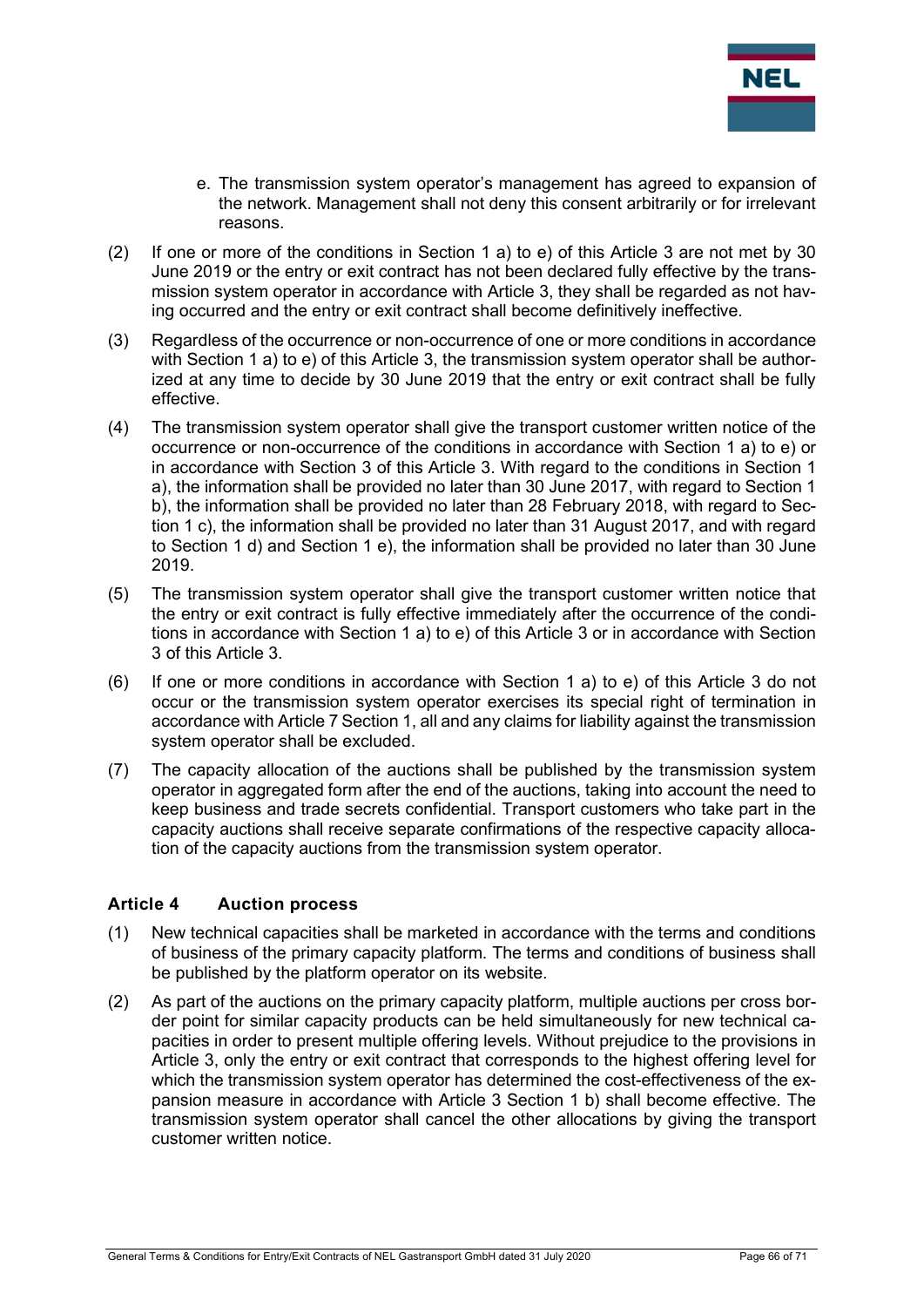

#### Article 5 Tariffs

- (3) The transmission system operator shall generally charge variable tariffs for the new technical capacities in accordance with Article 5 Section 2. The transmission system operator shall examine whether and to what extent charging fixed tariffs instead of variable tariffs can be applied. Legal and regulatory permissibility, and necessary official permissions, in particular the approval of fixed tariffs by the Federal Network Agency, are requirements for the potential charging of fixed tariffs by the transmission system operator. Furthermore, the charging of fixed tariffs must be at least equivalent for the transmission system operator in economic terms to charging variable tariffs. If the aforementioned requirements are met, the transmission system operator may specify by the end of 31 December 2017 for each cross border point that fixed tariffs are applied instead of variable tariffs in accordance with Article 5 Section 2. If the transmission system operator does not specify by the end of 31 December 2017 that fixed tariffs are to be applied, variable tariffs shall continue to apply in accordance with Article 5 Section 2. The transmission system operator shall notify the transport customer immediately as soon as it has been established that fixed tariffs will be charged.
- (4) Article 25 of the transmission system operator's General Terms and Conditions of Service shall apply both for charging variable tariffs and for charging fixed tariffs subject to the provision that the Parties
	- a. agree variable and/or fixed tariffs for the performance period of the entry or exit contract in each case from 1 October to 31 December. The tariffs as defined here are the variable and/or fixed tariffs that are formed in future in accordance with regulatory requirements or are approved in future by the regulatory authorities, as well as the other tariffs or tariff components stated in Article 25 Section 1 of the General Terms and Conditions of Service and any future cost allocations that will apply in each case on 1 October of a year in the respective performance period of the entry or exit contract according to the price sheet published on the transmission system operator's website; and
	- b. agree variable and/or fixed tariffs for the performance period of the entry or exit contract in each case from 1 January to 30 September. The tariffs as defined here are the variable and/or fixed tariffs that are formed in future in accordance with regulatory requirements or are approved in future by the regulatory authorities, as well as the other tariffs or tariff components stated in Article 25 Section 1 of the General Terms and Conditions of Service and any future cost allocations that will apply in each case on 1 January of a year in the respective performance period of the entry or exit contract according to the price sheet published on the transmission system operator's website.
	- c. Without prejudice to the provisions in Sections 2 and 3 of Article 7, Article 25 Section 3 Sentence 1 and Article 4 of the transmission system operator's General Terms and Conditions of Service shall not apply in the cases specified in a) and b) since price adjustments are not involved.
- (5) As part of the auction, the specific capacity tariff currently applying at the time of the auction and formed in accordance with regulatory requirements shall be used. However, use of the specific capacity tariff in accordance with Sentence 1 shall not constitute an agreement on the tariffs and shall say nothing about the level of the actually agreed tariffs to be charged for the performance period of the entry or exit contract in accordance with Section 1of this Article 5. There is consequently no price adjustment within the meaning of Article 25 Section 3 Sentence 1 and Article 4 of the transmission system operator's General Terms and Conditions of Service.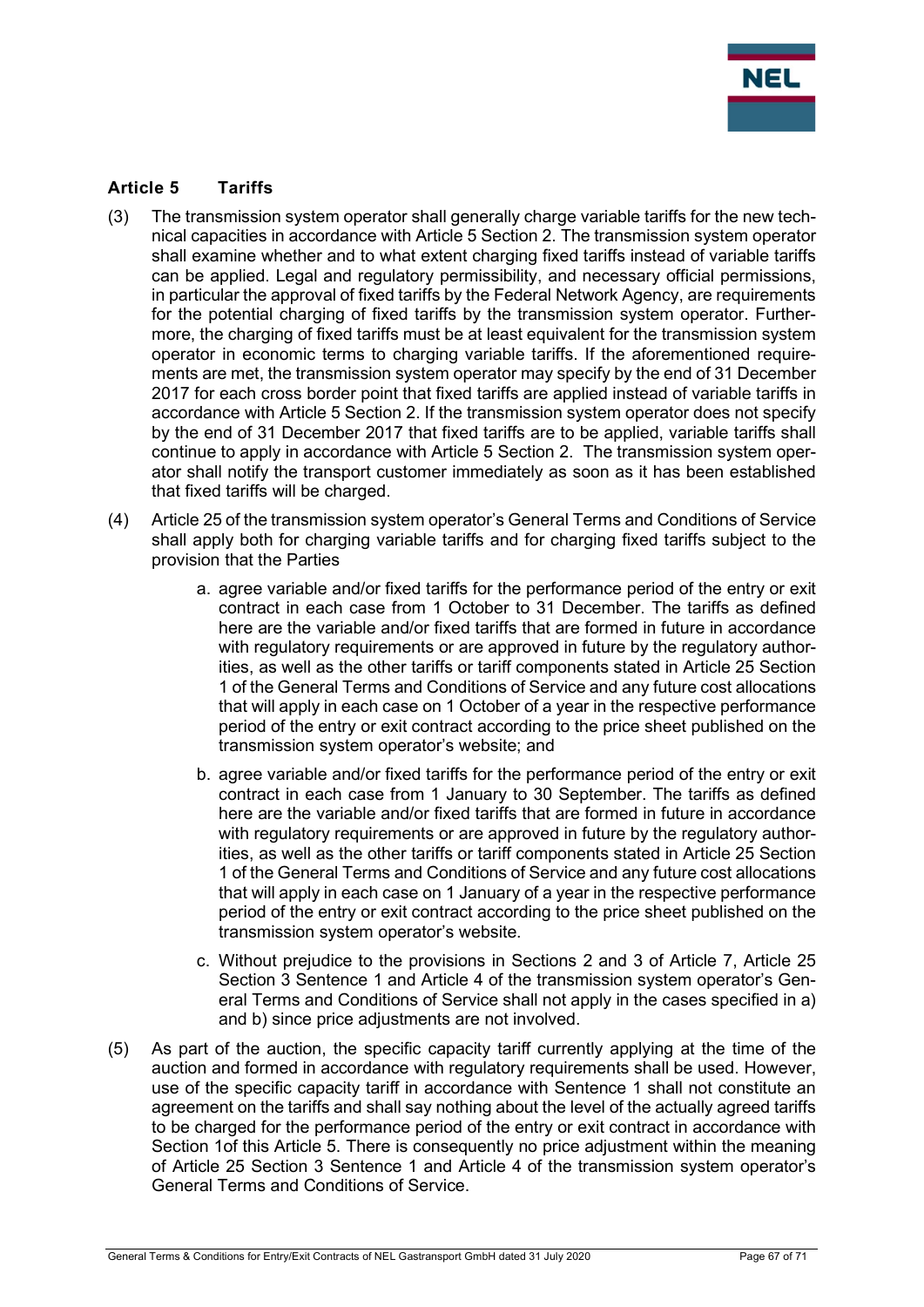

#### Article 6 Rights and obligations of the transmission system operator and the transport customer

- (1) Prior to the expiry of the deadline for the special right of termination in accordance with Article 7 Section 1, or until the transport customer prematurely waives the special right of termination in accordance with Article 7 Section 1, the transmission system operator shall not be obliged to take measures to provide new technical capacities. Following expiry of the deadline for the special right of termination in accordance with Article 7 Section 1, or after the transport customer has prematurely waived the special right of termination in accordance with Article 7 Section 1, the transmission system operator shall endeavor to take economically justifiable measures to ensure that the capacities allocated to the transport customer are made available in good time for the performance period of the entry or exit contract. In particular, the full scope of the waiver of all transport customers of the special right of termination in accordance with Article 7 Section 1, in relation to the allocated new technical capacities in accordance with Article 3 Section 1 Sentence 1 per cross border point for the respective performance periods of the entry or exit contracts, shall be taken into account in assessing whether the measures are economically justifiable within the meaning of Section 1. Overall, the transport customers' waiver of the special right of termination in accordance with Article 7 Section 1 has to occur at least to the extent that it would enable the transmission system operator to determine the cost-effectiveness of the new technical capacities of an offering level offered in the 2017 annual auction in accordance with Article 3 Section 1 b). In addition, the status of the necessary permissions under public law and the regulatory framework shall be taken into account, especially the approval of the costs of the required expansion measures needed for the creation of the new technical capacities, without an economical tenability of the transmission system operator is not fulfilled, shall be taken into consideration. To the extent that the transmission system operator is not required to endeavour to implement measures or in the case of measures not being economically justifiable, the performance period of the respective entry- or exit contract can be affected and Article 6 Section 3 will be applicable mutatis mutandis. If it is requested by the transport customer, the transmission system operator will review possible measures to provide the new technical capacities at an earlier date to reduce the postponement of the performance period of the respective entryor exit contract. For this purpose the transmission system operator can submit an offer to the transport customer in which the transport customer would have to accept the costs, responsibilities and risks of the measures required for the new technical capacities in case the conditions precedent in accordance with article 3 section 1 do not come to bear or the special right of termination in accordance with Article 7 Section 1has been exercised by transport customer.
- (2) Furthermore, the transmission system operator shall, once the entry or exit contract has become fully effective in accordance with Article 3, endeavor to take all economically justifiable measures in order to coordinate the commissioning of the infrastructure for the new technical capacities with the upstream or downstream network operators at cross border points. In particular, the necessary permissions under public law and the regulatory framework shall be taken into account in assessing whether the measures are economically justifiable within the meaning of Section 2.
- (3) If in the course of the network expansion that falls under the responsibility of the transmission system operator it turns out that the new technical capacities at the cross border points cannot be created to the beginning of the performance period of the entry or exit contract, in particular due to the lack of definitive permissions under public law, the transmission system operator shall notify the transport customer immediately and inform it whether and when the start of the performance period of the entry or exit contract can be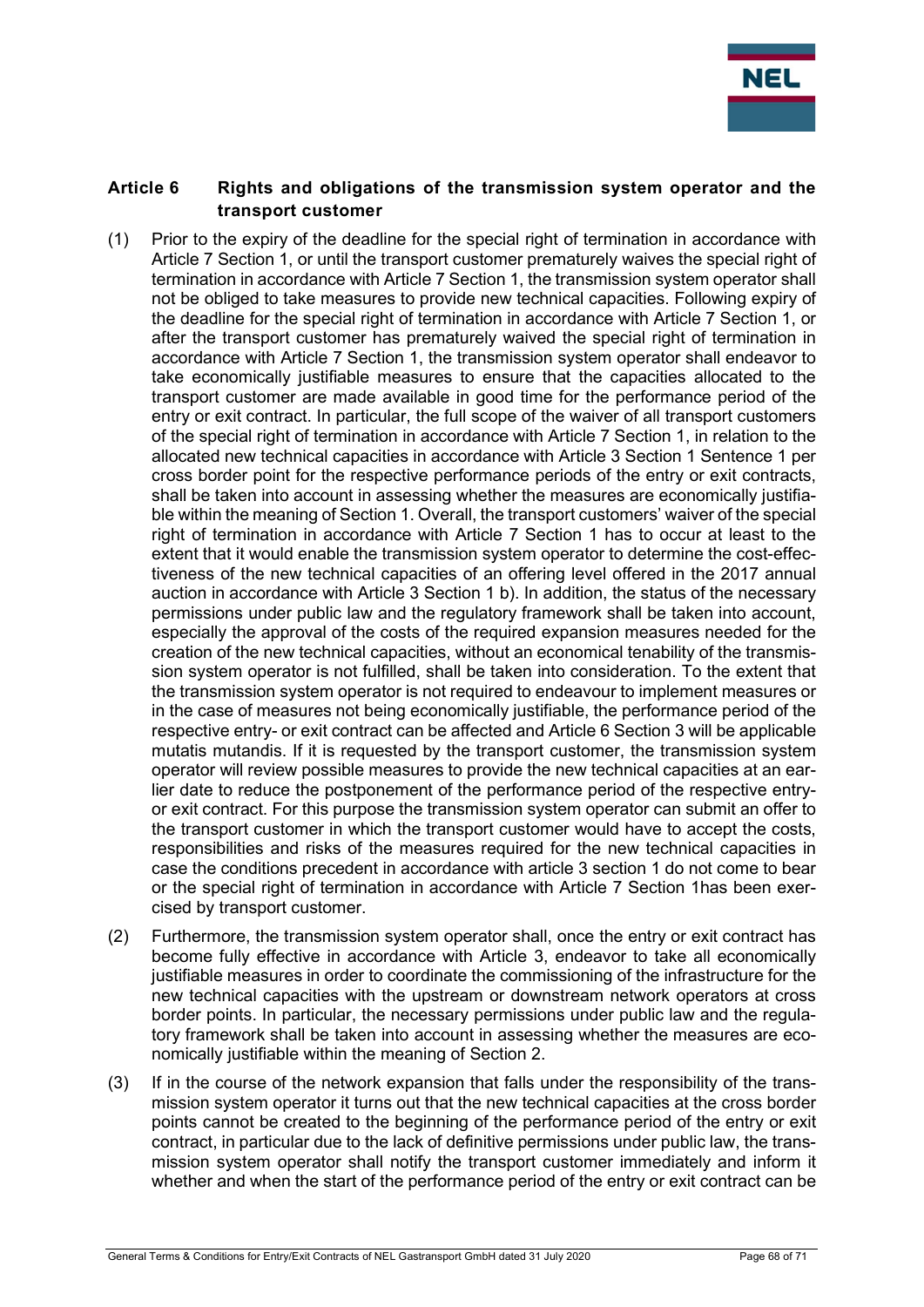

expected. The delay may also cover the entire performance period of the entry or exit contract. During the delay both the transmission system operator's obligations to provide capacities and the transport customer's obligations to pay tariffs shall be suspended. Any further claims by the Parties against each other shall be excluded.

- (4) If transport capacities upstream or downstream of the cross border points of the transmission system operator are not available at the start of the performance period of the entry or exit contract, the transport customer shall still be obliged to fulfill the contract, in particular to pay the tariffs agreed in the entry or exit contract, and shall not be authorized to rescind or otherwise terminate the entry or exit contract
- (5) In relation to Section 4, that shall mean in particular that the transport customer shall not be authorized to plead Article 313 of the German Civil Code (BGB) (Interference with the basis of the transaction) or Article 314 BGB (Termination for a compelling reason of contracts for the performance of a continuing obligation).

#### Article 7 Special right of termination

- (1) The transport customer and the transmission system operator shall be entitled to terminate the entry or exit contract until the end of 31 January 2018 with immediate effect ("special right of termination in accordance with Article 7 Section 1"). Provided that the transport customer prematurely waives its special right of termination in accordance with Article 7 Section 1 for all performance periods of the entry or exit contracts of new technical capacities at the respective cross border point, the provisions of Article 6 Section 1 Sentence 2 shall apply. In the event of a premature waiver of the special right of termination in accordance with Article 7 Section 1 by the transport customer, the transmission system operator shall also waive its special right of termination in accordance with Article 7 Section 1.
- (2) The transport customer shall be authorized to terminate the entry or exit contract, provided that variable tariffs are applied for it, after publication of the variable tariffs by the transmission system operator for the respective performance period in accordance with Article 5 Section 2 a) and b) of these Supplementary Terms and Conditions of Business with a period of notice of 10 working days to the respective start of the period as of when the tariffs apply, if the specific capacity tariff formed and agreed in accordance with Article 5 Section 2 a) and b) of these Supplementary Terms and Conditions of Business exceeds the maximum tariff limit defined for the performance period in accordance with Annex 1 of these Supplementary Terms and Conditions of Business. The special right of termination in accordance with Sentence 1 shall exist solely in relation to the respective performance period of the entry or exit contract in accordance with Article 5 Section 2 a) and b) to which the published tariffs apply.
- (3) The transport customer can terminate the respective entry or exit contract in relation to the performance period that can be terminated in accordance with Section 2 in full or in part in accordance with the level of the capacity booking. A partial termination in accordance with Sentence 1 shall be permitted only as a uniform reduction of the originally booked capacity for the respective performance period in accordance with Article 5 Section 1 a) and b).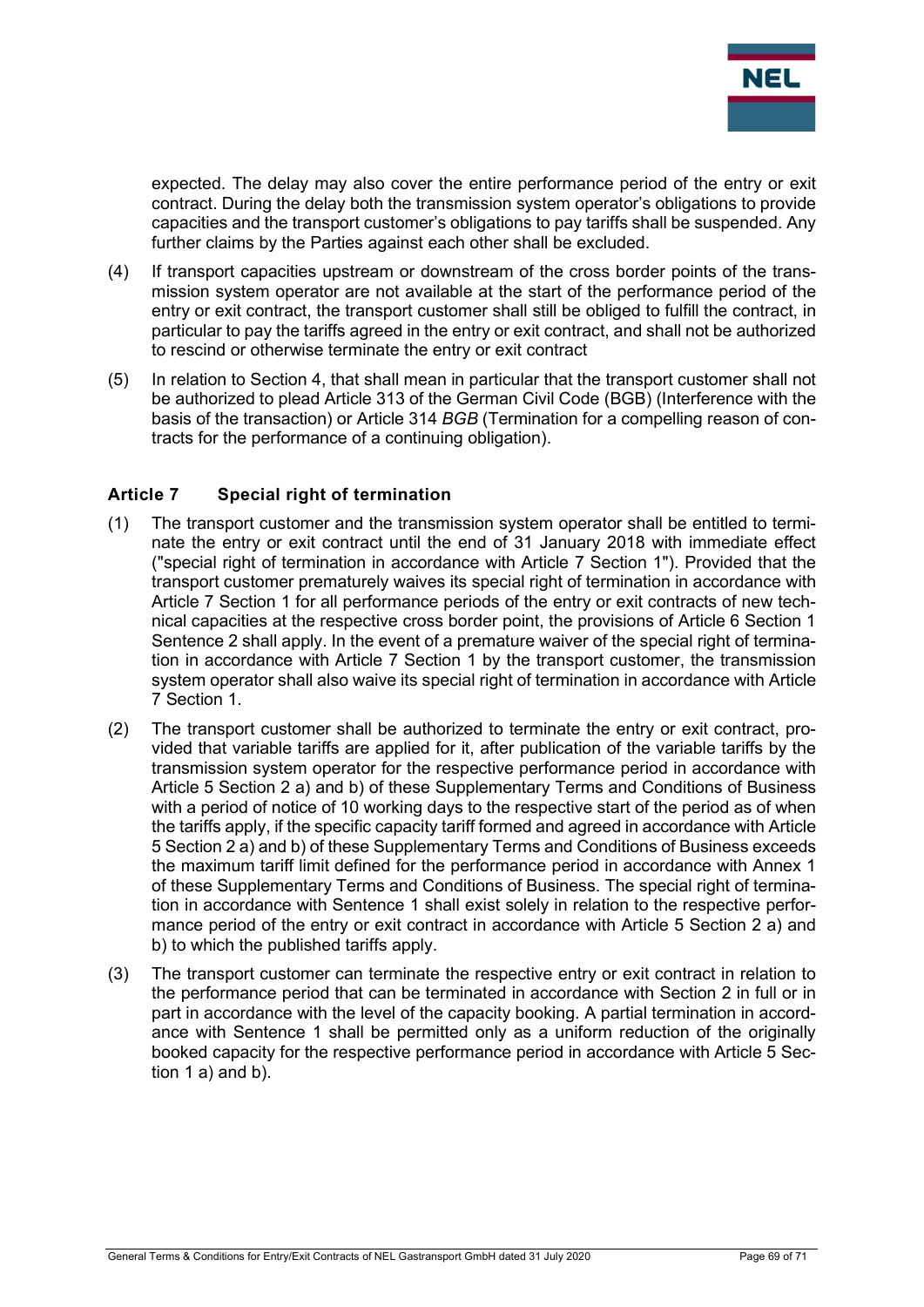

## Article 8 List of appendices

The following appendix shall constitute an integral part of these Supplementary Terms & Conditions of Business of NEL Gastransport GmbH for allocating new technical capacities as of 06 March 2017:

Appendix 1 STC for allocating new technical capacity